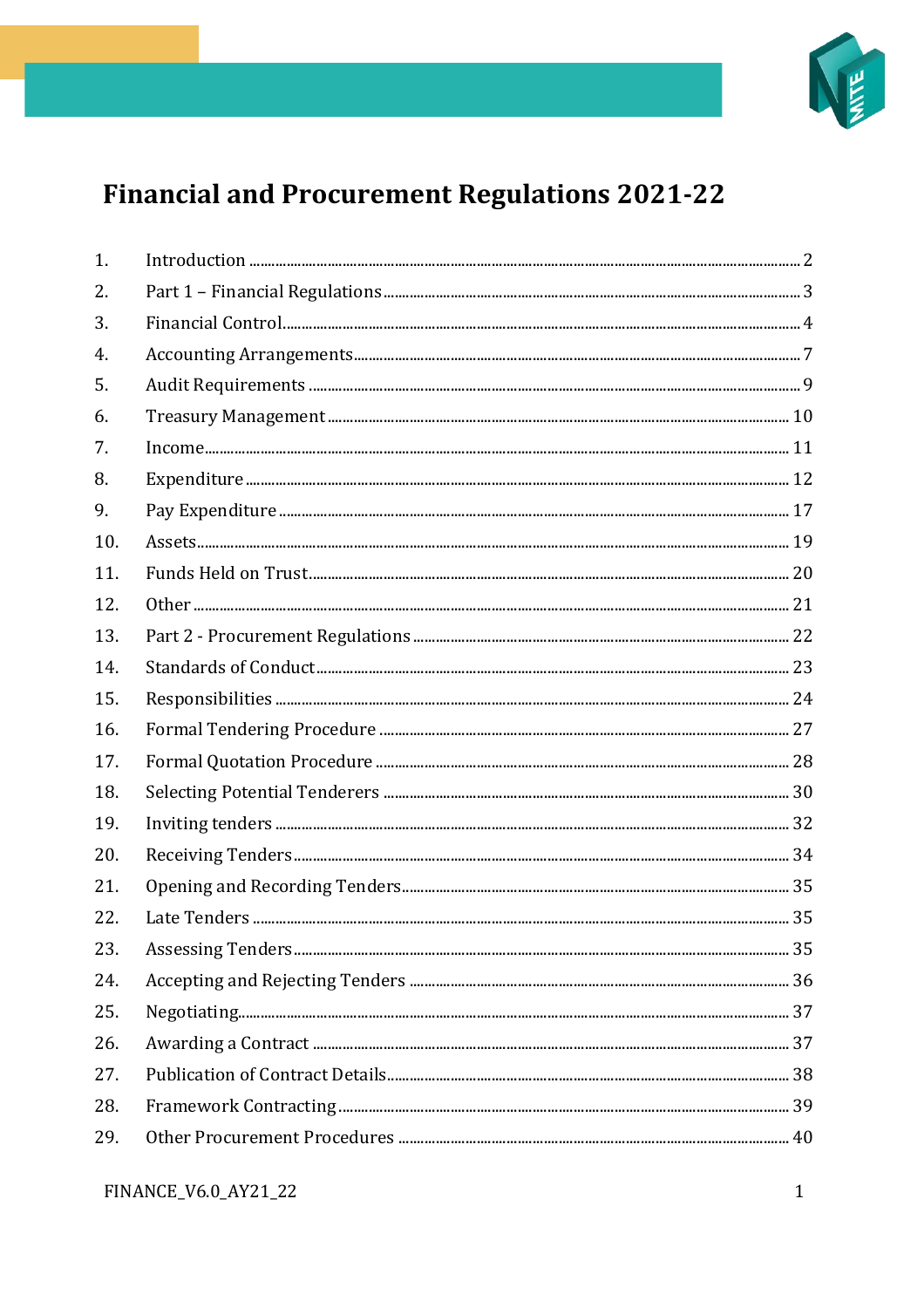

## <span id="page-1-0"></span>**1. Introduction**

- 1.1 These Financial & Procurement Regulations reflect NMITE's position as a registered charity; a public body in receipt of public money and subject to the seven principles of public life, Treasury principles, guidance on managing public money; and a higher education institution registered by the Office for Students as an approved provider.
- 1.2 In these Financial & Procurement Regulations: Any reference to:
	- i. the "FD" is to the Finance Director.
	- ii. the "Finance Team" is the team of staff members designated as such by, and reporting to, the Finance Director. The members of the Finance Team and their different roles are set out in Appendix A.
- iii. a "designated budget holder" is a budget holder specified in the annual budget and approved by the Board.
- iv. the "SLT" is NMITE's Senior Leadership Team, comprising the CEO, the Chief of External Engagement, the Chief Academic Officer and the Chief Operating Officer; and to the "wider SLT" is the SLT together with the Finance Director, the Human Resources Director, and the Academic Registrar & Company Secretary.
- v. "staff' are the employees and contracted staff members of NMITE and includes the SLT members unless otherwise specified
- vi. "Xero" is NMITE's accounting system
- vii. the "FRC" is the Finance and Resources Committee of the Board
- viii. the "PIC" is the Property and Infrastructure Committee of the Board
- ix. a "year" is NMITE's financial year 1 August to 31 July, unless otherwise specified or the context otherwise requires.

FINANCE\_V6.0\_AY21\_22 2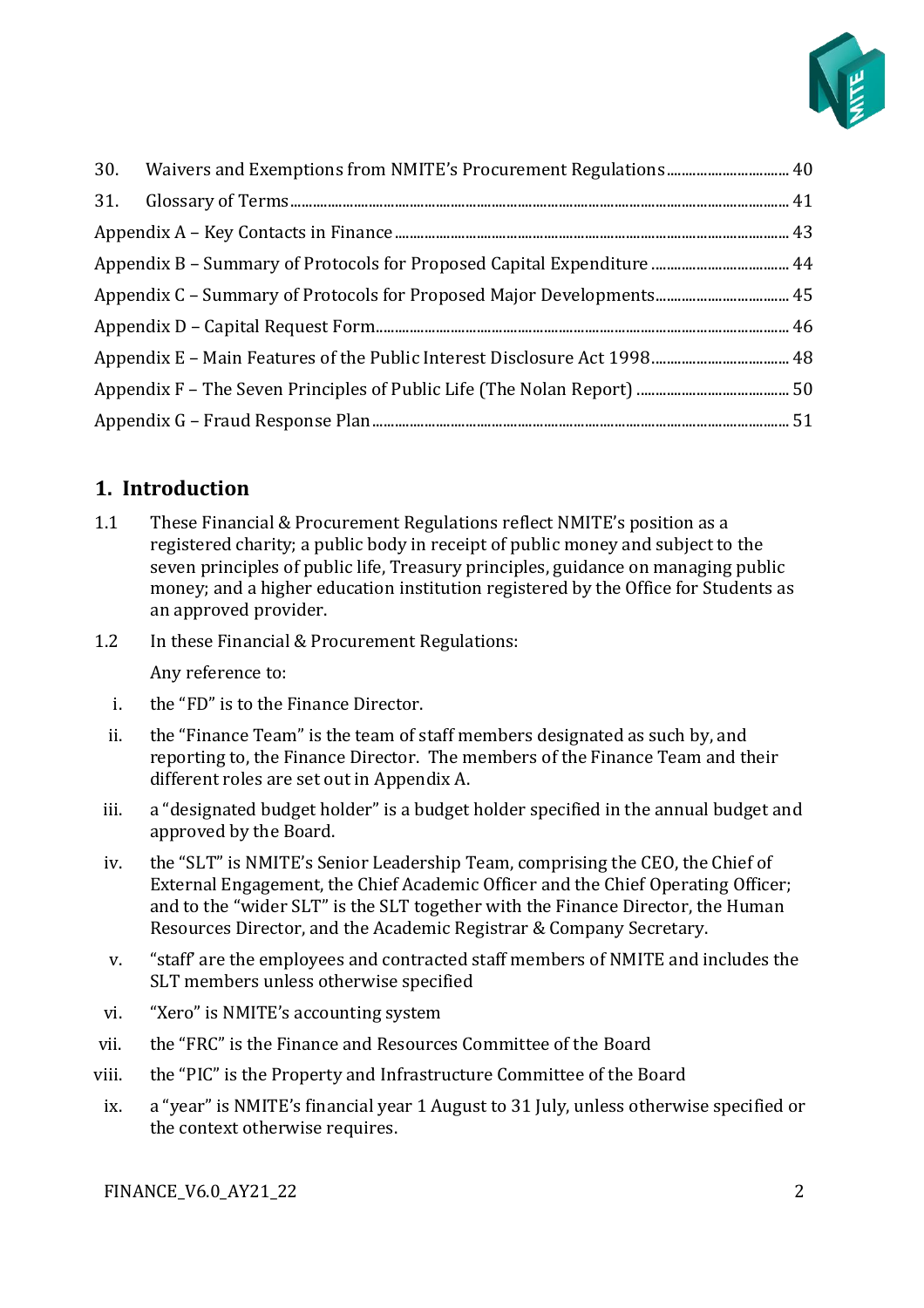

1.3 All monetary amounts are stated exclusive of value added tax unless otherwise specified.

## <span id="page-2-0"></span>**2. Part 1 – Financial Regulations**

#### 2.1 **Financial Planning**

2.1.1 The Finance Director, supported by the Finance Team, is responsible for preparing annually a financial plan for approval by the Board and for preparing financial forecasts for monitoring purposes. Financial plans should be consistent with the strategic plans and property strategy approved by the Board.

#### 2.2 **Budget objectives**

2.2.1 The Board will, from time to time, set budget objectives for NMITE. These will help the FD in preparing a more detailed financial plan for NMITE. See budget cycle in paragraph 3.3.

#### 2.3 **Resource allocation**

2.3.1 Resources are allocated annually by the Board and on the basis of the budget objectives. The CEO and the wider SLT are responsible for the economic, effective, and efficient use of resources allocated to them.

#### 2.4 **Budget preparation**

- 2.4.1 The FD in collaboration with the wider SLT members is responsible for preparing in respect of each year an annual revenue budget and capital programme for submission to the Board. The budget should also include monthly cash flow forecasts for the year and a projected year-end balance sheet.
- 2.4.2 During the year, the FD is responsible for preparing revised budgets and forecasts to reflect material changes in NMITE's actual or anticipated income and expenditure and submitting these to the Board for approval.

#### 2.5 **Capital programme**

- 2.5.1 The capital programme includes all expenditure on land, buildings, digital infrastructure and related software and equipment, furniture, and associated costs whether or not they are funded from capital grants or capitalised for inclusion in NMITE's financial statements. Expenditure can only be considered as part of the capital programme if approved as such by the Board.
- 2.5.2 The FD will establish protocols for the inclusion of capital projects in the capital programme for approval by the Board. These will detail the information that is required for each proposed project as well as the financial criteria that they are required to meet. These are summarised in Appendix B.
- 2.5.3 Requests for capital should be made using the 'Request for Capital Expenditure' form. This is set out in Appendix D.
- 2.5.4 The FD will also establish procedures for the approval of variations to budgeted capital expenditure.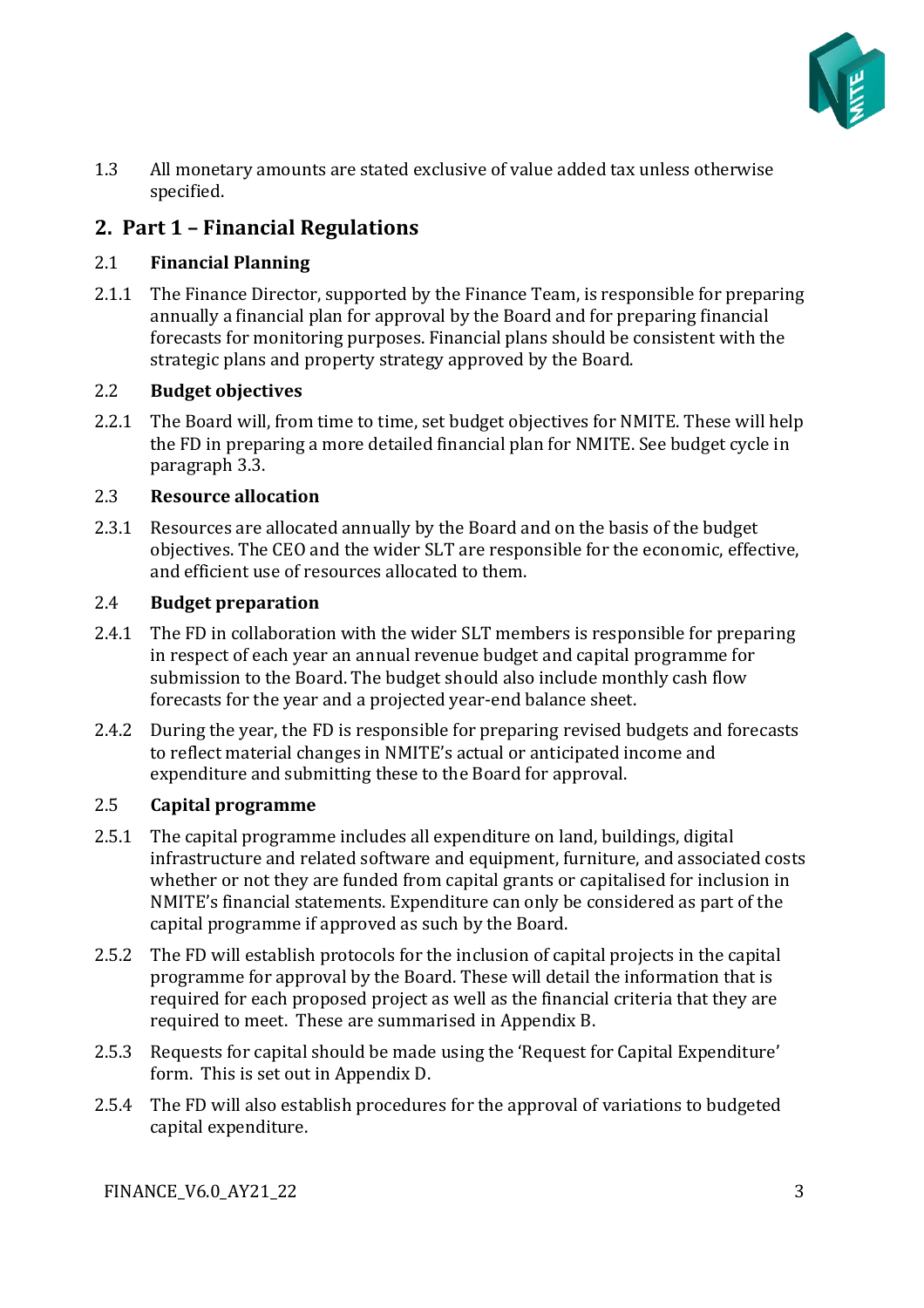

- 2.5.5 The FD in conjunction with the Head of Estates is responsible for providing regular statements concerning all capital expenditure to the Board for monitoring purposes.
- 2.5.6 Following completion of a capital project, a post-project evaluation or final report should be submitted to the Board including actual expenditure against budget and reconciling funding arrangements where a variance has occurred as well as other issues affecting completion of the project.
- 2.5.7 The Head of Estates will be responsible for individual capital development projects reporting to the FRC on the progress of each development and for the capital programme overall. The COO, supported by the FD, will report on financial implications, provide support on funding and financing of projects, make the necessary grant claims as well as providing the necessary financial monitoring.

#### 2.6 **Other major developments**

- 2.6.1 Any new aspect of NMITE's business, or the proposed establishment by NMITE of any joint venture or other commercial venture, which will require an investment in buildings or other infrastructure or any material commitment of resources or staff time should be presented for approval to the Board.
- 2.6.2 The COO will establish protocols for these major developments to enable them to be considered for approval by the Board. These will set out the information that is required for each proposed development as well as the financial criteria that they are required to meet. They are summarised at Appendix C.

## <span id="page-3-0"></span>**3. Financial Control**

#### **3.1 Budgetary control**

- 3.1.1 The control of income and expenditure within an agreed budget is the responsibility of the designated budget holder who must ensure that day-to-day monitoring is undertaken effectively.
- 3.1.2 Significant departures from agreed budgetary targets must be reported by the budget holder immediately to the CEO and, if required, corrective action taken.
- 3.1.3 The FRC is charged with monitoring the annual budget and the budgetary position of all projects included in the Capital Programme. Project Implementation Programme Reports will be provided to the FRC on a monthly basis for monitoring of performance and the Chair of the FRC will report on performance monthly to the Board. The Project Implementation Programme Reports will provide analysis on financial progress, variations to plan and on the performance and achievability of outcomes in line with any external stakeholder KPIs. Notwithstanding the monthly report to the Board, it will be the responsibility of the FRC to challenge officers on performance.

#### 3.2 **Financial information**

3.2.1 Budget holders are assisted in their duties by management information provided by the FD and the Finance Team.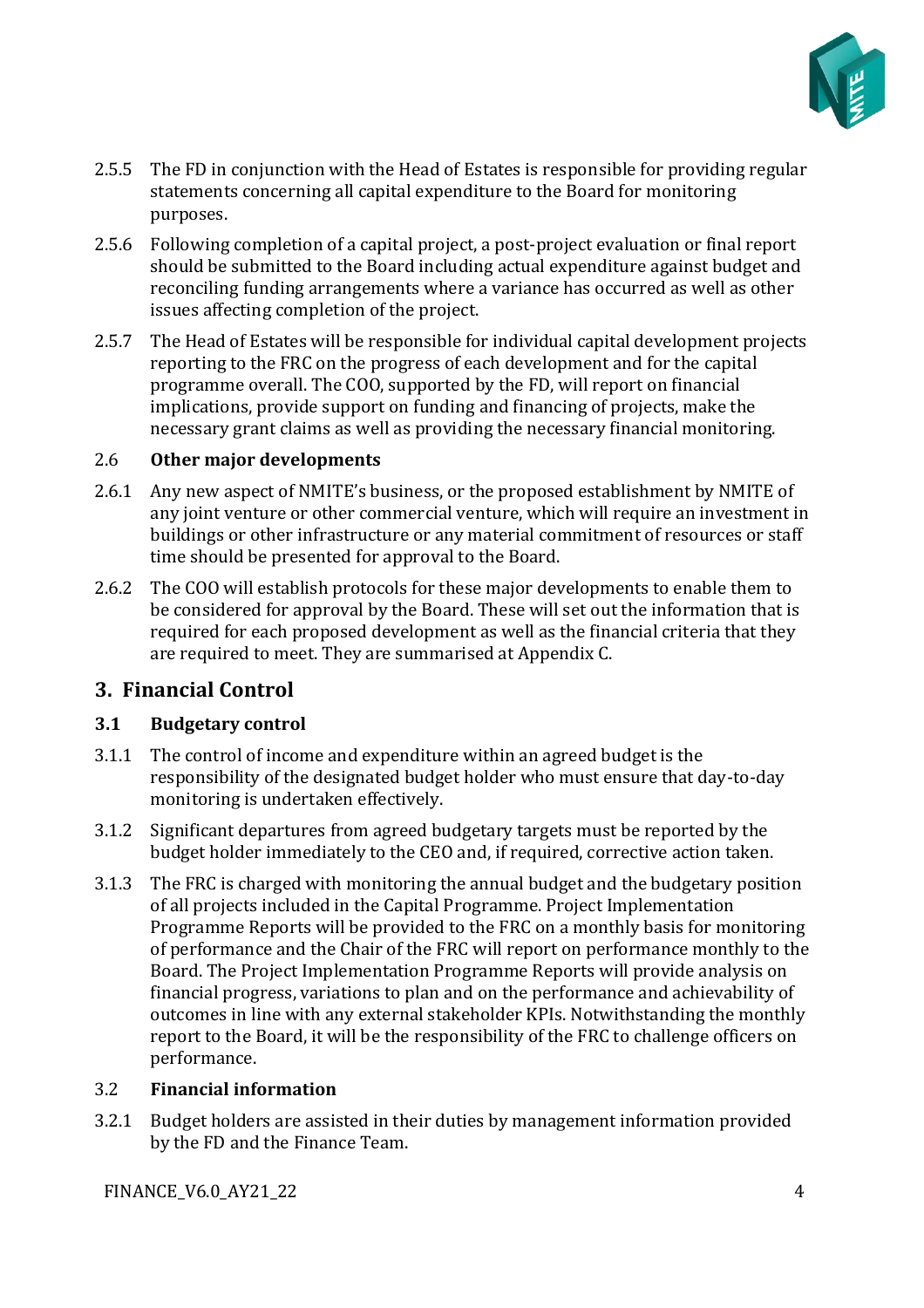

- 3.2.2 The FD is responsible for supplying budgetary reports on all aspects of NMITE's finances to the Board on a basis determined by the Board but subject to any specific requirements of external stakeholders. These reports are presented to the Board, which has overall responsibility for NMITE's finances.
- 3.2.3 The CEO in consultation with the wider SLT members and FD are responsible for:
	- i. Setting the Annual Budget.
	- ii. Long Term Financial Planning; and
- iii. The process of approving the Annual Accounts.

#### **3.3 Budget cycle**

The timetable below shows the main stages of the Budget Planning Round.

#### **Month/Year Activity**

| Jun/Jul        | Formal planning guidance issued by the CEO/FD. This will provide the<br>reported position and any variations on stipulated grant funding<br>profiles.                                                                                                                                                                           |
|----------------|---------------------------------------------------------------------------------------------------------------------------------------------------------------------------------------------------------------------------------------------------------------------------------------------------------------------------------|
|                | Changes to accounting practice.                                                                                                                                                                                                                                                                                                 |
|                | Budgeting metrics to be used for the forthcoming academic year<br>e.g. inflation indices and interest rates.                                                                                                                                                                                                                    |
|                | Use of unspent balances                                                                                                                                                                                                                                                                                                         |
| <b>Jul-Dec</b> | Budget holders prepare the financial forecasts for their respective<br>areas of responsibility in line with the management cost centres in<br>the Chart of Accounts and other institutional wide programmes.                                                                                                                    |
|                | The involvement of the FD and the Finance Team in this process is<br>paramount with control remaining a key role in the first budgetary<br>cycle. Devolving more responsibility to the budget holders will<br>happen as the organisation becomes more mature and the risks<br>associated with financial planning are minimised. |
|                | • The financial forecast is reviewed and approved by the CEO in<br>consultation with the wider SLT members.                                                                                                                                                                                                                     |
|                | The financial forecast is submitted to the FRC for scrutiny, and any<br>other external funding bodies.                                                                                                                                                                                                                          |
|                | All comments are then passed to the FD for final approval of the<br>$\blacksquare$<br>budget by the Board.                                                                                                                                                                                                                      |
| Sep/Oct        | Actual income and expenditure for the last financial year is analysed by<br>the Finance Team into the same activity categories as used in planning.                                                                                                                                                                             |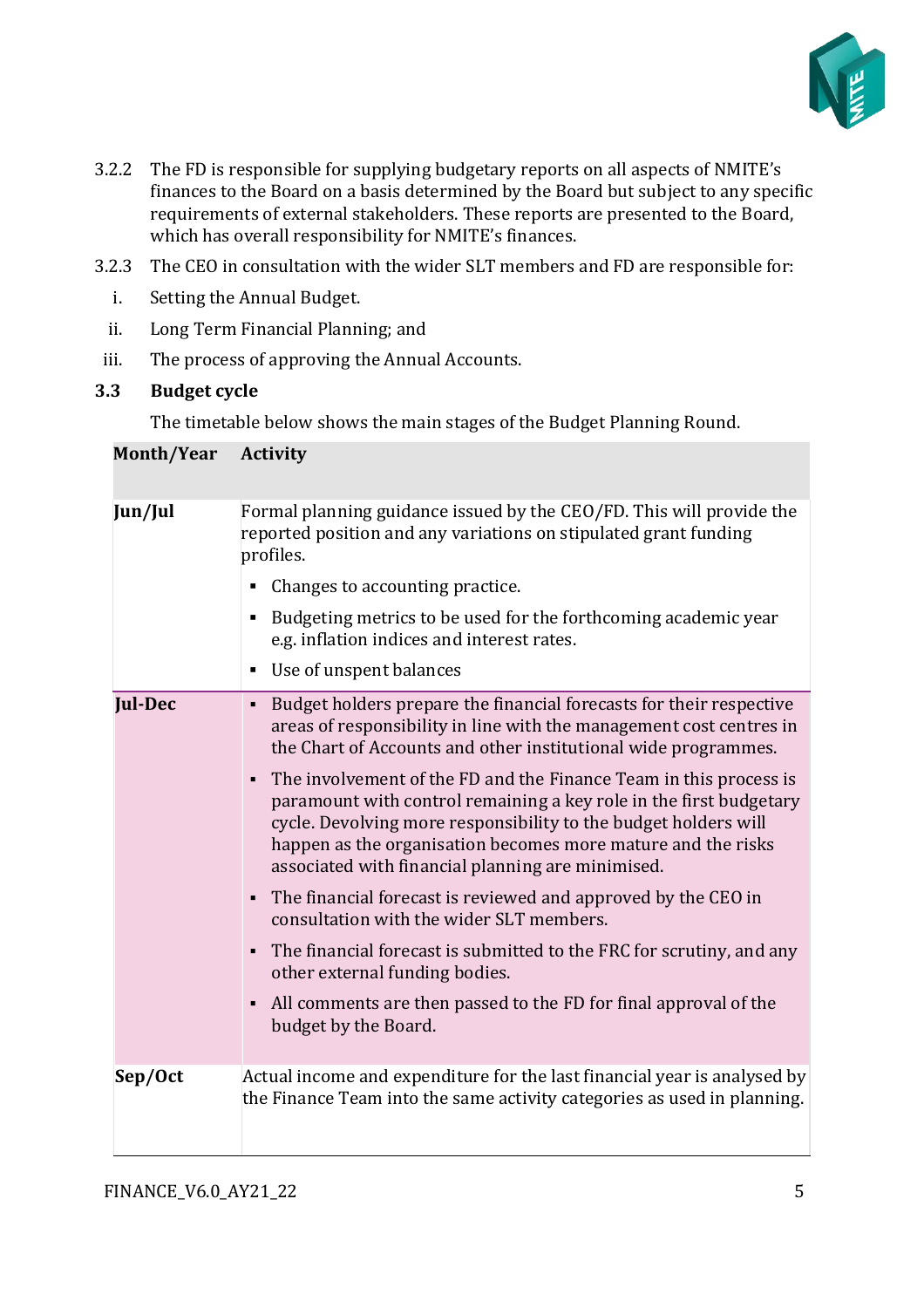

| <b>Mid Dec</b> | <b>Submitted to the FRC and Regulatory Bodies</b>                                                                                                                    |  |
|----------------|----------------------------------------------------------------------------------------------------------------------------------------------------------------------|--|
|                | Financial forecasts including Annual Revenue Budget, Capital<br>٠<br>programme and Cash flow.                                                                        |  |
|                | Student number forecasts (when planned)                                                                                                                              |  |
|                | Every three years - Strategic Plans                                                                                                                                  |  |
|                |                                                                                                                                                                      |  |
| Mid Jan        | <b>Feedback from the FRC and Regulatory Bodies</b>                                                                                                                   |  |
|                | Review financial forecasts submitted                                                                                                                                 |  |
|                | Consolidate individual feedback                                                                                                                                      |  |
|                | Create NMITE wide analyses of income and expenditure                                                                                                                 |  |
|                | <b>Board</b>                                                                                                                                                         |  |
|                | Develop and review Strategic Plans                                                                                                                                   |  |
|                | Review and consolidate forecast of non-financial data and<br>reassessed target setting for the Project Implementation Plan                                           |  |
| Jan/Feb        | <b>Strategic Plans are reviewed.</b>                                                                                                                                 |  |
|                | FRC and PIC review the strategies<br>٠                                                                                                                               |  |
| Feb/Mar        | <b>Finance</b>                                                                                                                                                       |  |
|                | Considers plans i.e. Financial (wider SLT), Strategic (SLT),<br>٠<br>Fundraising (Head of Fundraising), Income Generation Strategy<br>(Chief of External Engagement) |  |
|                | Agrees provisional allocations to designated budget holders, and<br>٠<br>the Head of Estates re the Project Implementation Plan                                      |  |
| Apr            | FRC considers Plans and Allocations                                                                                                                                  |  |
| <b>May</b>     | FRC/PIC to consider Plans and Allocations and make recommendations<br>to the Board                                                                                   |  |
| May/Jun        | Budget Report approved by the Board after considerations from the<br>FRC and the Board                                                                               |  |
| Jun            | Budget Report in the public domain and sent to Regulatory Bodies                                                                                                     |  |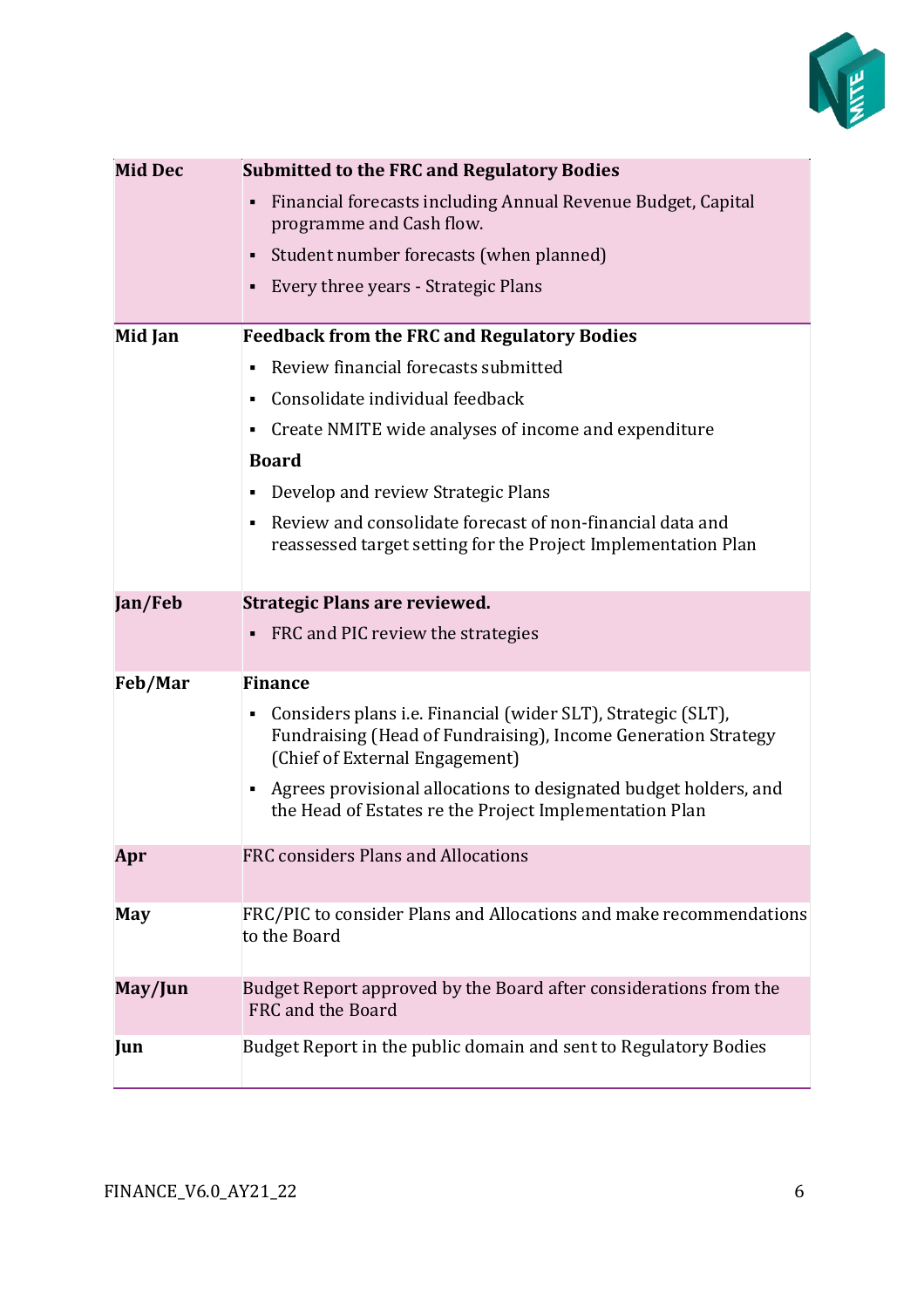

# **Jul** Departmental budgets produced by FD and passed to budget holders **Aug** Budgets uploaded into Xero by Finance team.

#### **3.4 Changes to the approved budget; and virement**

- 3.4.1 All changes proposed to the approved budget will be considered by the FRC and material variations must be approved by the Board.
- 3.4.2 All virements will need approval by the FRC.
- 3.4.3 Any budget variations or virements affecting the use of public funds must be reported to relevant funders.

#### **3.5 Treatment of year-end balances**

- 3.5.1 At the year end, budget holders will not generally have the authority to carry forward a balance on their budget to the following year unless the FRC has approved the proposal.
- 3.5.2 Unspent public funds may not be carried forward from one fiscal year to the next unless requested to and approved by the relevant funding body.

#### <span id="page-6-0"></span>**4. Accounting Arrangements**

#### **4.1 Financial year**

4.1.1 NMITE's financial year will run from 1 August until 31 July the following year.

#### **4.2 Basis of accounting**

4.2.1 The financial statements are prepared on the historical cost basis of accounting and in accordance with applicable accounting standards and guidelines, in particular meeting the statutory obligations including the current HE/FE SORP and Charities SORP and such requirements defined by the Office for Students.

#### **4.3 Capitalisation and depreciation**

- 4.3.1 New land and buildings will be recorded in the balance sheet at actual build or acquisition cost, except where they are received as gifts, where they will be recorded at an independent valuation. Buildings will be depreciated in equal instalments over their estimated remaining useful life. Land will not be depreciated.
- 4.3.2 Expenditure incurred on repair or refurbishment may not be capitalised unless it can be demonstrated that the resultant value of the building, on the basis of the depreciated valuation is greater than the current book value. The extension of existing buildings may be capitalised.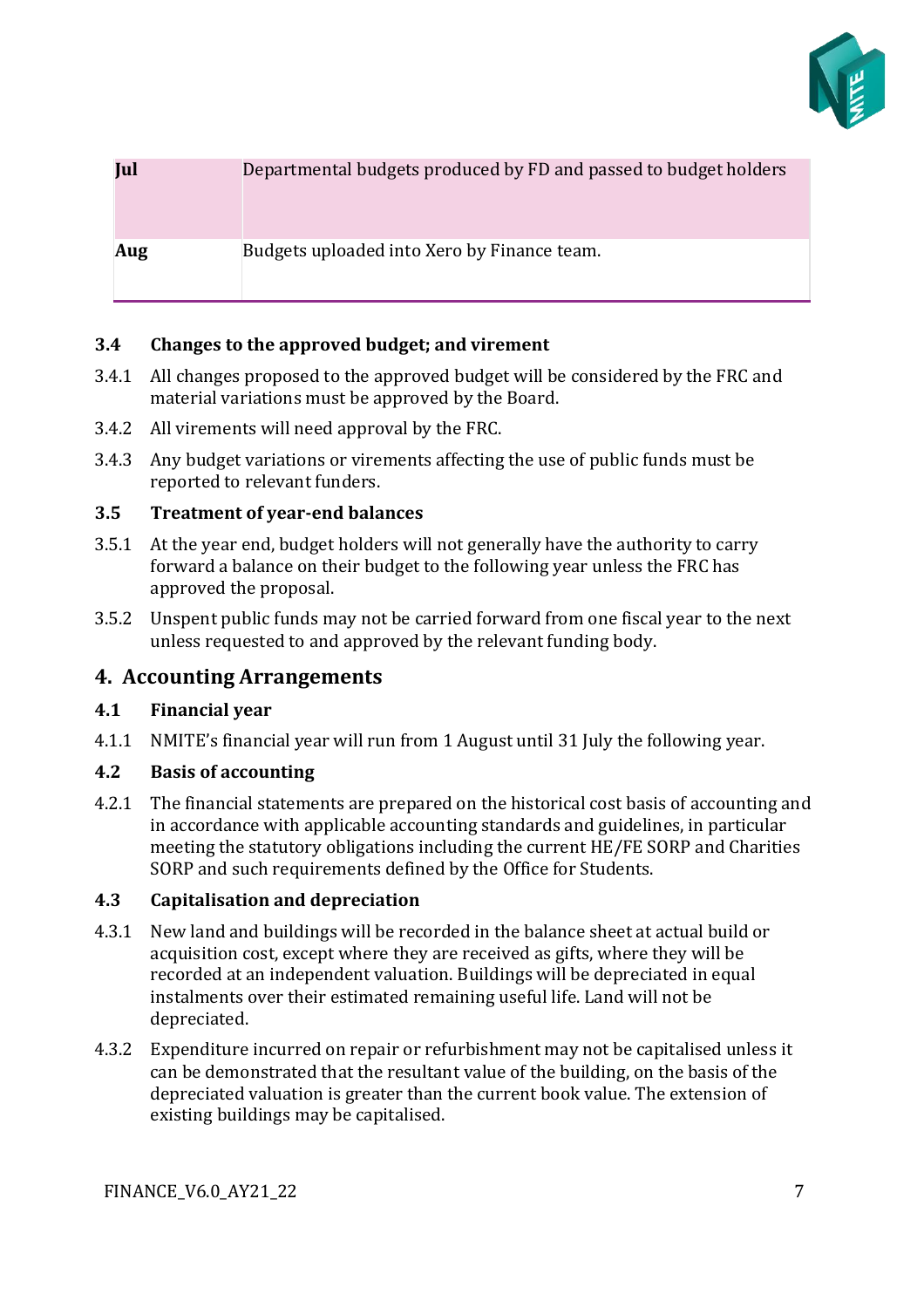

4.3.3 Expenditure incurred on the acquisition of assets other than land and buildings will be recorded in the balance sheet where the acquisition cost per item is £1,000 or more. Grouped items with an individual value of less than £1,000, but a group value of £1,000 or more, will be capitalised. Capitalised assets other than land and buildings will be depreciated over a period of between 3 and 10 years commencing in the month following acquisition (provided that they have been brought into use).

#### **4.4 Accounting & Administrative records**

- 4.4.1 The FD is responsible for the retention of financial documents. These should be kept in a form that is acceptable to the relevant authorities such as the Charity Commission; Office for Students and HMRC.
- 4.4.2 NMITE is required by law to retain prime documents for six years or more. These include:
	- i. minutes and contracts
	- ii. official purchase orders
- iii. paid invoices
- iv. accounts raised
- v. bank statements
- vi. copies of receipts
- vii. paid cheques
- viii. all payroll records.
- 4.4.3 The FD will make appropriate arrangements for the retention of electronic records.
- 4.4.4 The FD should ensure that retention arrangements comply with any specific requirements of any donor or public funding body.
- 4.4.5 Additionally, for auditing and other purposes, other financial documents should be retained for three years or as determined by the donor/funder.

#### **4.5 Public access**

- 4.5.1 Under the Charities Act 2011, the Board is required to supply any person with a copy of NMITE's most recent financial statements within two months of a request. The Act enables the Board to levy a reasonable fee and this will be charged at the discretion of the CEO.
- 4.5.2 NMITE will make available on its website a copy of the most recent financial statements.

#### **4.6 Taxation**

4.6.1 The CEO, supported by the FD, is responsible to NMITE in respect of all tax considerations arising from the activities of budget holders, in the light of guidance issued by the appropriate bodies and relevant legislation as it applies to NMITE. Therefore, the FD will issue instructions on compliance with applicable legislation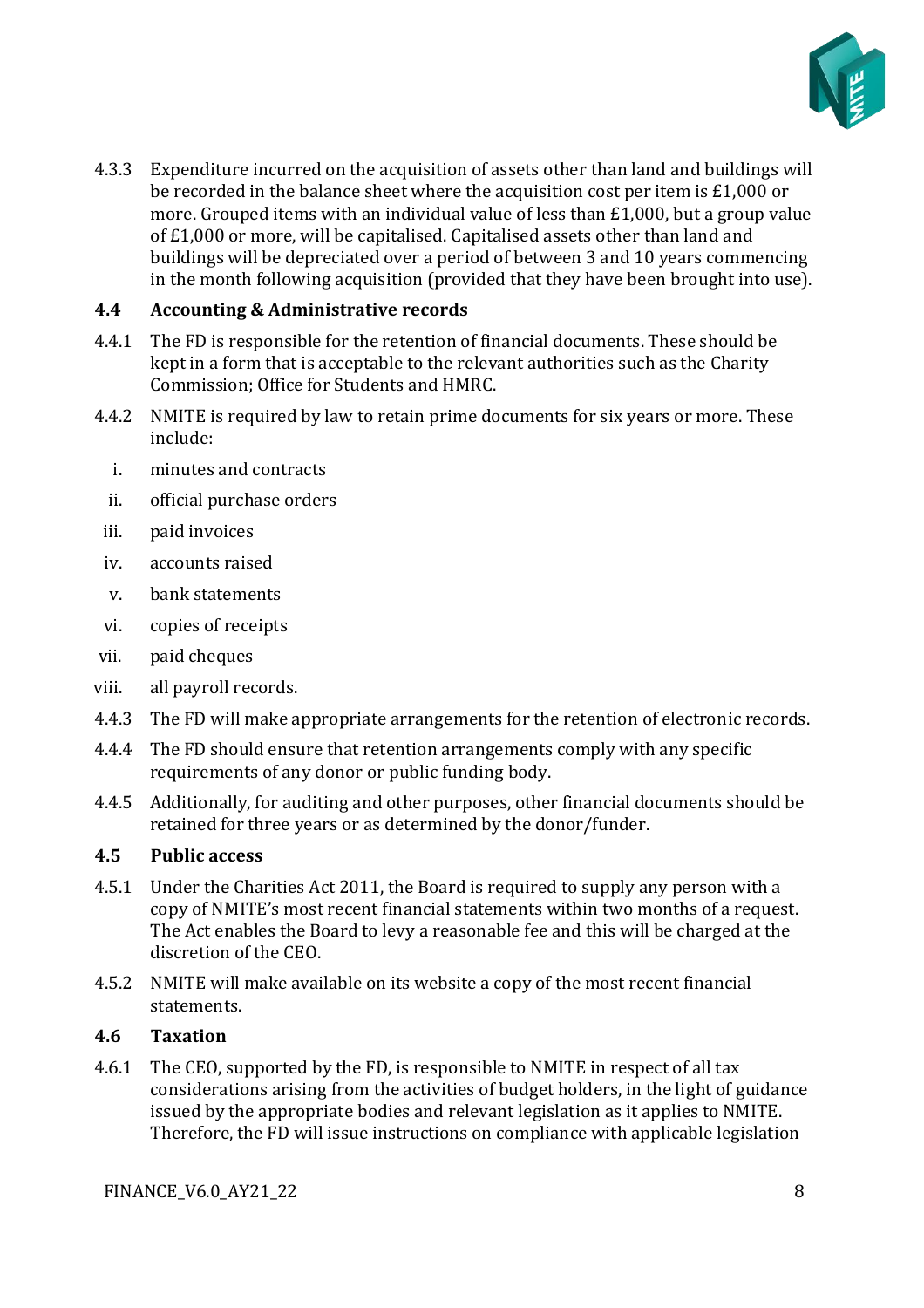

and guidance, including those concerning VAT, PAYE, national insurance, corporation tax and Gift Aid.

4.6.2 The FD is responsible for maintaining NMITE's tax records, making all tax payments, receiving tax credits, and submitting tax returns by their due date as appropriate.

## <span id="page-8-0"></span>**5. Audit Requirements**

#### **5.1 General**

- 5.1.1 External auditors shall have authority to:
	- i. access NMITE premises at reasonable times
	- ii. access all assets, records, documents, and correspondence relating to any financial and other transactions of NMITE
- iii. require and receive such explanations as are necessary concerning any matter under examination
- iv. require any member of staff, contractor, or Board member of NMITE to account for cash, stores, equipment or any other NMITE property under his or her control
- v. access records belonging to third parties, such as contractors, when required.
- 5.1.2 The CEO, supported by the FD, is responsible for drawing up a timetable with the external auditors for the preparation of NMITE's annual financial statements and will advise its staff and the Board accordingly.
- 5.1.3 The financial statements should be reviewed by the Audit & Risk Committee and, on their recommendation will be submitted to the Board for approval.

#### **5.2 External audit**

- 5.2.1 The appointment of external auditors to audit the annual financial statements of NMITE will take place every three years and is the responsibility of the Board. The Board will be advised by the Audit & Risk Committee.
- 5.2.2 The primary role of the external audit is to report on NMITE's financial statements and to carry out such examination of the statements and underlying records and control systems as are necessary to reach their opinion on the statements and to report on the appropriate use of funds. Their duties will be in accordance with advice set out in the relevant audit code of practice and the Auditing Practices Board's statements of auditing standards.

#### **5.3 Internal Audit**

5.3.1 The appointment of internal auditors is an important element in the corporate governance framework of a provider of higher education. NMITE will appoint an internal audit partner for a period of three years, who will work alongside the FD and the wider SLT to provide objective assurance and insight on the effectiveness and efficiency of risk management, internal control and governance process.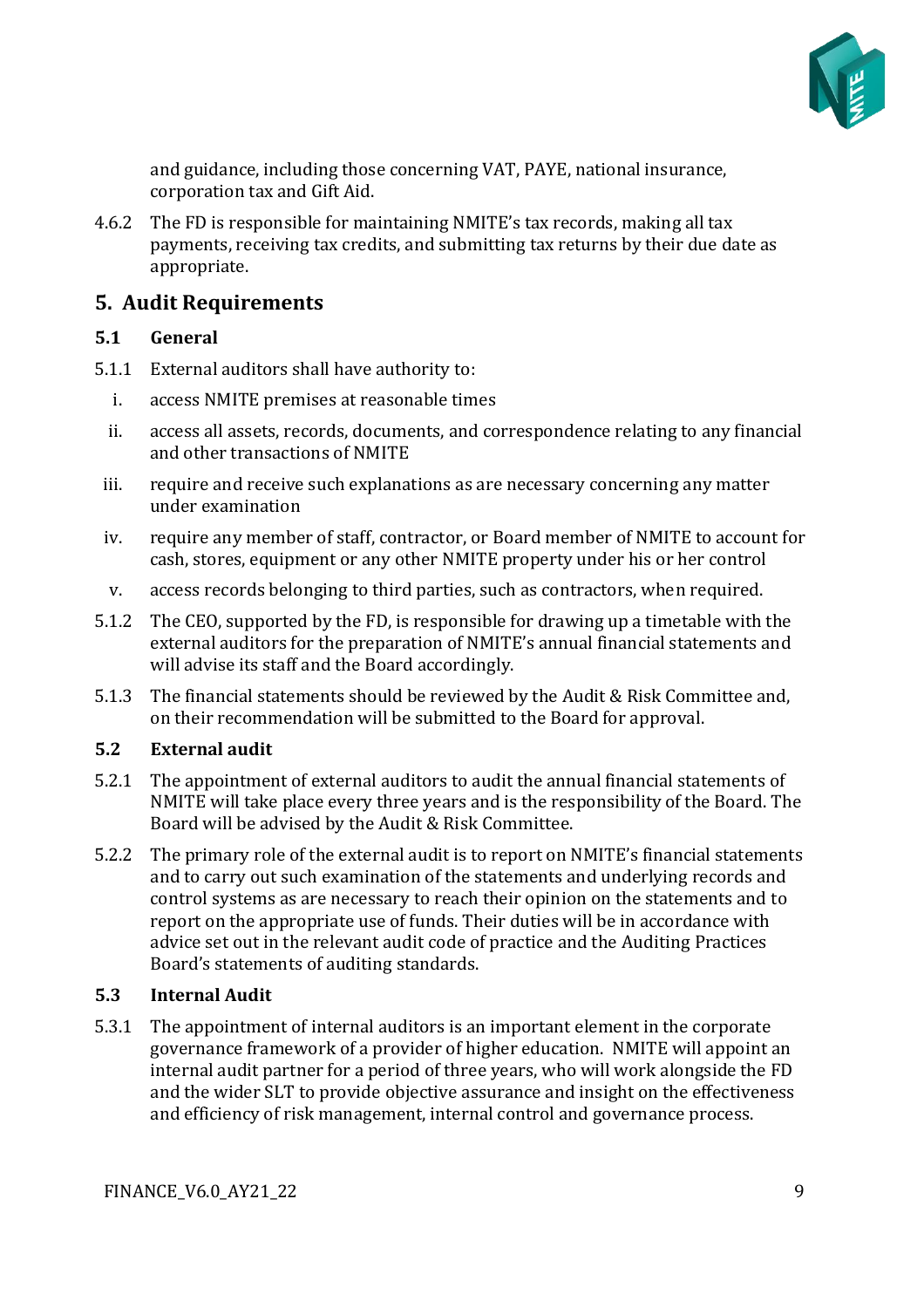

5.3.2 A robust internal audit work programme will be presented to the Audit & Risk Committee every July / August for approval, and the outcomes reported at appropriate intervals.

#### **5.4 Fraud and corruption**

- 5.4.1 It is the duty of each member of staff and each member of the Board and its committees to notify the CEO or, if the matter concerns the CEO, the Chair of the Board immediately whenever any matter arises which involves, or is thought to involve, irregularity, including fraud, corruption or any other impropriety.
- 5.4.2 the CEO shall immediately invoke the fraud response plan, which incorporates the following key elements (see Appendix E for Public Interest Disclosure Act 1998, Appendix F the Seven Principles of Public Life, and Appendix G Fraud Response Plan for fuller details):
	- i. the CEO shall inform the Chair of the Board and the Chair of the Audit & Risk Committee of the suspected irregularity and shall take such steps as he or she considers necessary by way of investigation and report
- ii. the CEO (or an appropriate person) shall inform the police if a criminal offence is suspected of having been committed
- iii. the Audit & Risk Committee shall commission such investigation as may be necessary of the suspected irregularity
- iv. those commissioned to carry out an investigation, shall prepare a report for the Audit & Risk Committee on the suspected irregularity. Such report shall include advice on preventative measures.

#### **5.5 Value for money**

5.5.1 NMITE should keep under review its arrangements for managing all the resources under its control through the Audit & Risk Committee, taking into account guidance on good practice issued from time to time by public bodies relevant to NMITE, including the principles and guidance published by HM Treasury on managing public money.

#### **5.6 Other auditors**

5.6.1 NMITE may, from time to time, be subject to audit or investigation by external bodies such as the Office for Students, the Charity Commission, the Public Accounts Committee, the European Court of Auditors and HM Revenue and Customs. They have the same rights of access as external auditors.

## <span id="page-9-0"></span>**6. Treasury Management**

#### **6.1 Treasury management strategy.**

6.1.1 The Board is responsible for approving a treasury management strategy (if it has long term borrowings or significant reserves to invest) setting out the policies for cash management, long-term investments, and borrowings. The Board has a responsibility to ensure implementation, monitoring and review of such policies.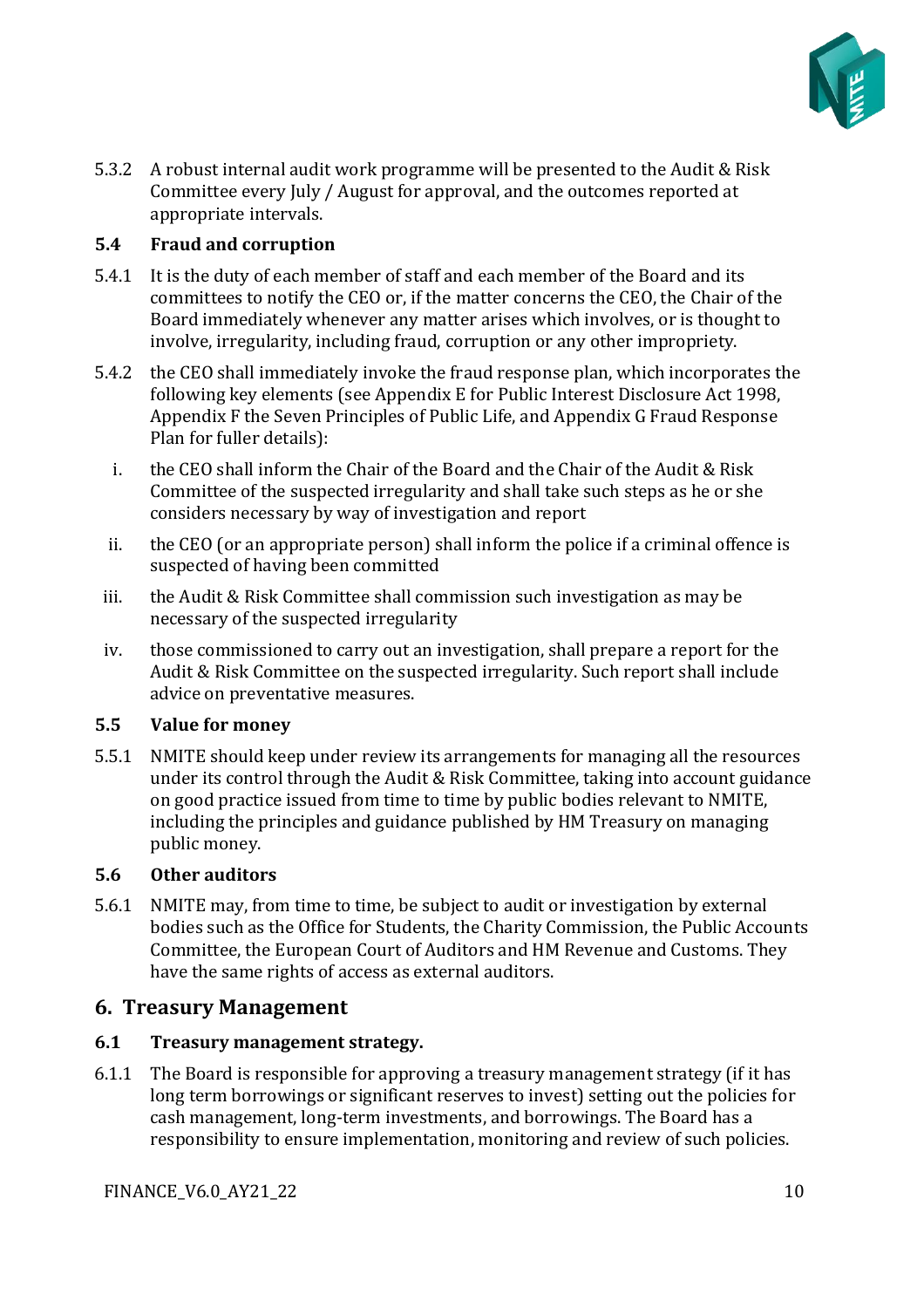

6.1.2 All executive decisions concerning borrowing, investment or financing will be determined by the policy parameters set by the FRC and approved by the Board and an appropriate reporting system set up to monitor performance of investments made. The CEO will report to the Board in each financial year on the activities of the treasury management operation and on the exercise of treasury management powers delegated to him or her (including a Mid-Year Monitoring Report and an Annual Report on the past year's performance). The CEO, with the Board's approval, will require external expert advice on developing and managing an investment strategy.

#### **6.2 Appointment of bankers and other professional advisers**

6.2.1 The Board is responsible for, or for approving the process for, the appointment of NMITE's bankers and other professional advisers (such as investment managers, if required). The appointment shall be for a specified period after which consideration shall be given by the Board to competitively tender the service.

#### **6.3 Banking arrangements**

- 6.3.1 Only the FD may open or close a bank account for dealing with NMITE's funds (by strict instruction from the Board). All bank accounts shall be in the name of NMITE.
- 6.3.2 All banking arrangements, borrowing or other financial transactions, including any banking overdraft facility, should be approved by the FRC.
- 6.3.3 The upper limit of electronic transactions is currently set at £50,000 per transaction.
- 6.3.4 The FD is responsible for ensuring that all bank accounts are subject to regular reconciliation.

## <span id="page-10-0"></span>**7. Income**

#### **7.1 General**

- 7.1.1 Levels of charges for learning courses, consultancy, contract research and other services provided and the level of rent charged for any property or facilities which are let or otherwise made available to third parties, are determined by procedures approved by the Board.
- 7.1.2 Any project for which grant funding is or might be available, but which gives rise to a matched funding commitment in order to access that funding must be approved by the Board before any commitment is entered into. Such approval shall be dependent upon eligible matching funds being prospectively available and on the project being financially viable according to the application of NMITE's costing and pricing policy. The FD is responsible for submitting bids for funding, subject to approval by the Board; and where successful, for submitting income or drawdown claims.

#### **7.2 Maximisation, collection, and receipt of income**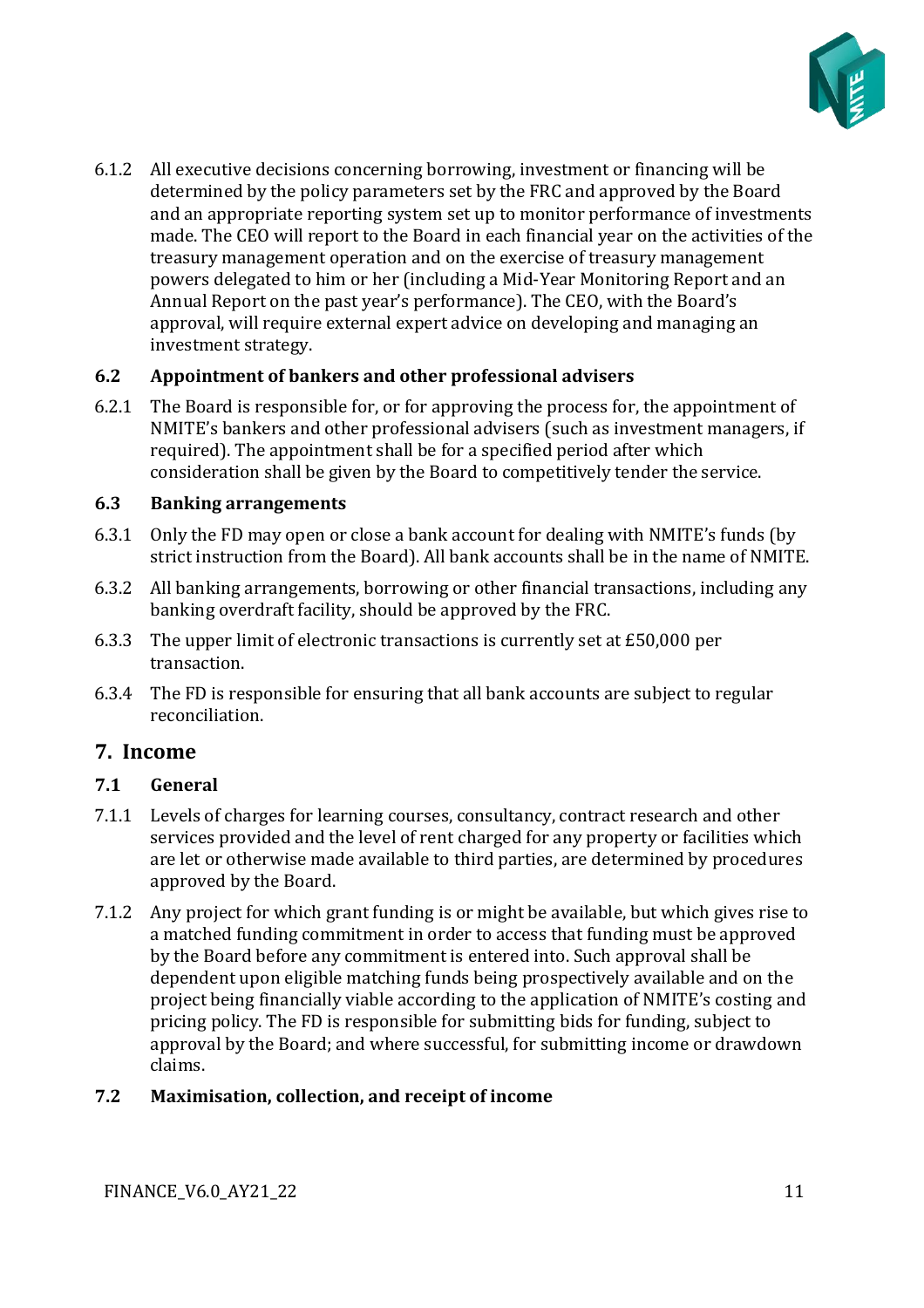

- 7.2.1 The FD is responsible for NMITE's invoicing and collection procedures and in particular for ensuring that all debtors are required to make payment directly to NMITE's bank account or otherwise directly to NMITE's finance/administration office. The arrangements for the collection of tuition fees are detailed in the Fee Collection Policy.
- 7.2.2 It is the responsibility of all members of staff to ensure that revenue to NMITE is maximised by the efficient application of agreed procedures for the identification, collection, and banking of income. In particular, this requires the prompt notification to the FD of sums due so that collection can be initiated.
- 7.2.3 All monies received from whatever source must be recorded by the Finance Team on a daily basis together with the form in which they were received.
- 7.2.4 All sums received at NMITE's finance/administration office must be paid promptly directly into NMITE's bank account.
- 7.2.5 The FD should ensure that:
	- i. accounts receivable are invoiced promptly on official invoices, in respect of all income due to NMITE
- ii. invoices are prepared with care, recorded on Xero, show the correct amount due and are credited to the appropriate income account
- iii. any credits granted are valid, properly authorised, and completely recorded
- iv. VAT is correctly charged where appropriate, and accounted for
- v. monies received are posted to the correct debtor's account
- vi. swift and effective action is taken in collecting overdue debts
- vii. outstanding debts are monitored, appropriately aged and reports are prepared for management.
- 7.2.6 Only the FD can implement credit arrangements and indicate the periods in which different types of invoice must be paid. i.e. those transactions that require a credit period of more than 30 days.
- 7.2.7 Requests to write off debts must be referred in writing to the FD for submission to the FRC for consideration and possible write-off.

#### <span id="page-11-0"></span>**8. Expenditure**

#### **8.1 General**

8.1.1 The FD is responsible for the Procurement Regulations in accordance with which goods and services must be purchased, and for making payments to suppliers of goods and services supplied to NMITE.

#### **8.2 Authorisation of the purchase of goods and services**

8.2.1 The CEO and designated budget holders are responsible for purchases within his or her area of responsibility. Purchasing authority may **not** be delegated to any other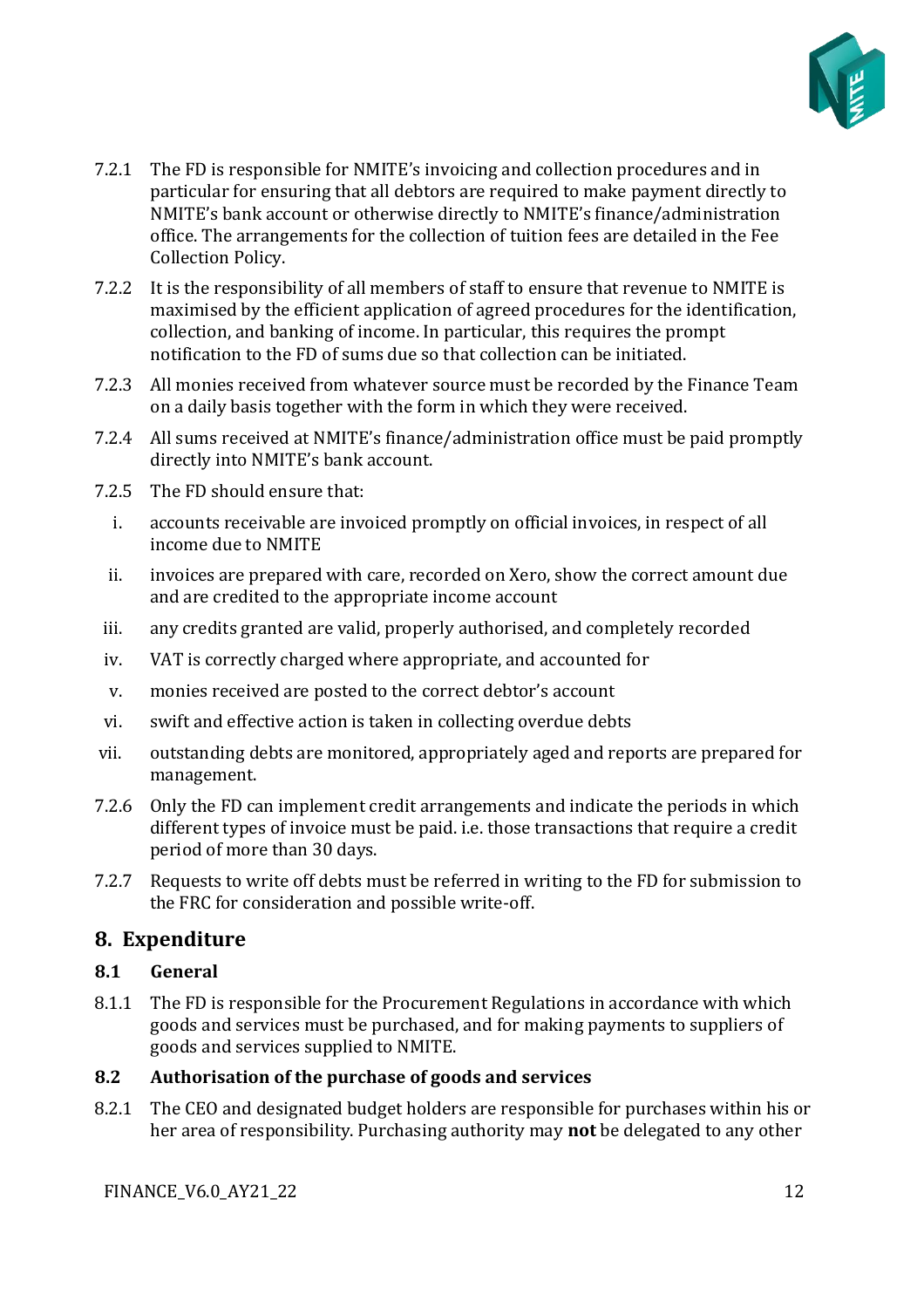

individual within NMITE. In exercising this delegated authority, budget holders are required to observe the Procurement Regulations. The Board will review the approved budget holders on an annual basis.

- 8.2.2 The FD shall keep a record of the authorised signatories (budget holders). The budget holders must supply him or her with their specimen signatures authorised to certify invoices for payment.
- 8.2.3 Budget holders are not authorised to commit NMITE to expenditure without first reserving from their budget sufficient funds to meet the purchase cost.
- 8.2.4 All purchases shall require the approval of the relevant budget holder.
- 8.2.5 NMITE requires the budget holders, irrespective of the source of funds, to obtain goods and services on the basis of value for money, demonstrating a balance between the most economically advantageous offer and consideration of quality, design delivery requirements and sustainability. Factors to be considered in determining value for money are set out in more detail in the Procurement Regulations.

#### **8.3 Purchase orders**

- 8.3.1 The ordering of goods and services shall be in accordance with NMITE's Procurement Regulations.
- 8.3.2 Official NMITE purchase orders must be placed for the purchase of all goods or services, except for personal expenses claims by members of staff, the Board and its committees for travel, accommodation, and subsistence.
- 8.3.3 In exceptional circumstances, urgent orders may be given orally, but must be confirmed by an official purchase order endorsed 'confirmation order only' not later than the following working day. The FD shall ensure that the form of purchase order requires the supplier to include the purchase order number in the relevant invoice and to send the invoice to the finance/administration office. Invoices will be returned to suppliers unless an NMITE purchase order number is referenced.

#### **8.4 Company credit cards**

- 8.4.1 In certain circumstances it may be appropriate to pay for goods or services on an NMITE company credit card (of which there are six, four are held by members of the SLT, one in the Finance Office and one in the Academic team).
- 8.4.2 These cards can be used to pay for minor items of expenditure such as rail tickets and subsistence and also other expenses which can only be paid on-line and must be supported by receipts which are submitted to the Finance Team every month so that the costs can be allocated correctly in Xero.
- 8.4.3 Other members of NMITE team may request to use the company credit card, but, as above, must support all purchases with receipts.
- 8.4.4 The credit card statements will be reconciled on a monthly basis by the Finance Team and all costs posted to Xero.

FINANCE\_V6.0\_AY21\_22 13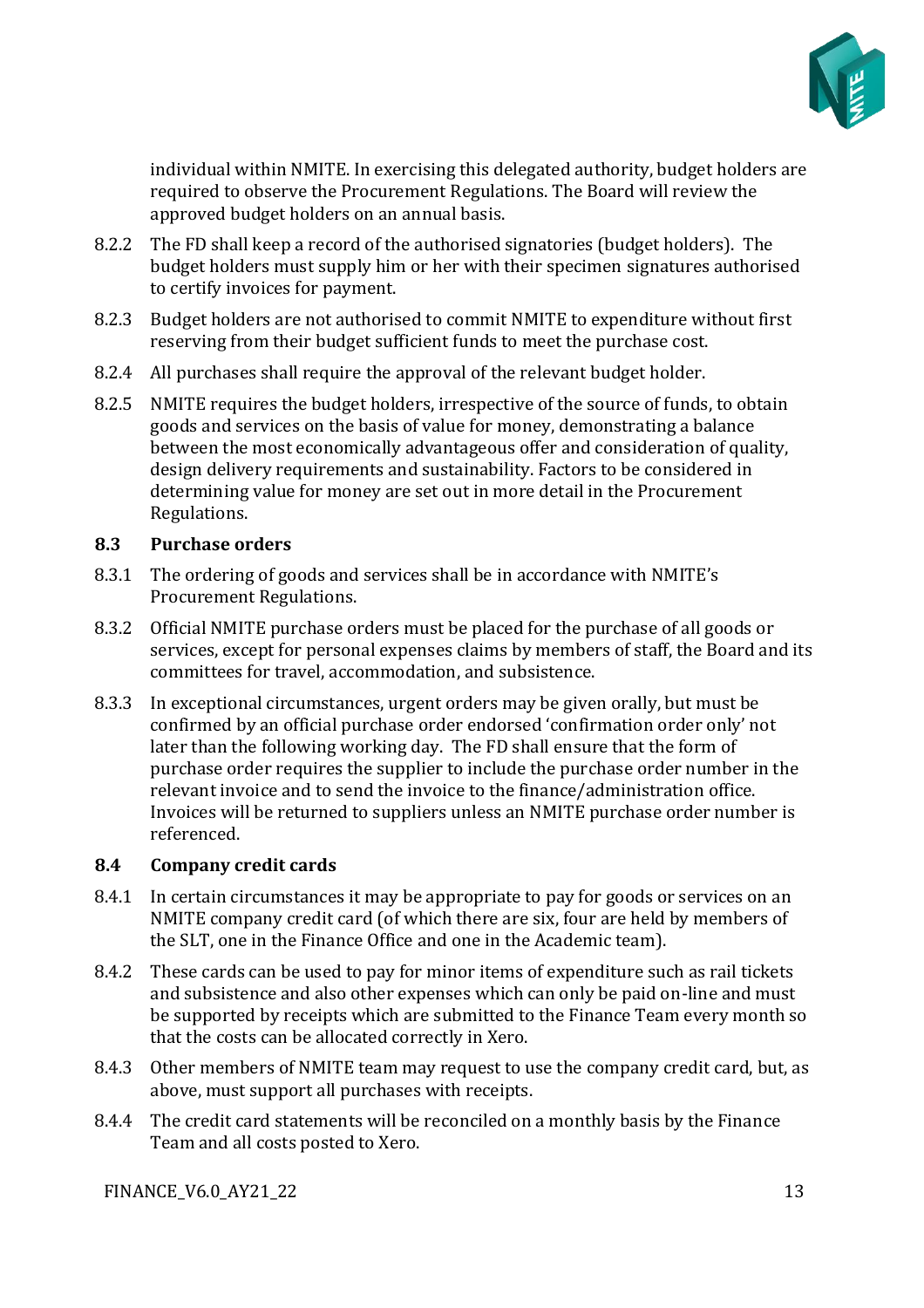

#### **8.5 Tenders and quotations**

8.5.1 Budget holders must comply with NMITE's tendering procedure set out in the Procurement Regulations.

#### **8.6 Post-tender negotiations**

- 8.6.1 The Procurement Regulations make it clear that post-tender negotiations (i.e. after receipt of formal tenders but before signing of contracts) with a view to improving price, delivery or other tender terms can be entered into, provided:
	- i. it would not put other tenderers at a disadvantage
	- ii. it would not have attracted different tenderers to participate in the process
- iii. it would not affect their confidence in NMITE's tendering process.
- 8.6.2 However, complex rules govern post tender negotiations and the advice of the FD should be sought prior to commencing negotiations in accordance with the Procurement Regulations [16.3 below]. In each case, a statement of justification should be approved by the budget holder before doing so, showing:
	- i. background to the procurement
	- ii. reasons for proposing post-tender negotiations
- iii. demonstration of the improved price, delivery, or other tender terms.

#### **8.7 Building (works) Contracts**

- 8.7.1 Building (works) contracts are the responsibility of the Head of Estates and are administered by the Finance Team.
- 8.7.2 Proposals will normally be initiated by the Head of Estates or Facilities Manager in respect of planned replacements and general maintenance, repair, refurbishment, and improvement schemes.
- 8.7.3 Proposals shall be presented in the form of costings or investment appraisals prepared for consideration by the FD. Investment appraisals should comply with the appropriate HM Treasury guidance.
- 8.7.4 Following consideration and approval by the FD, submissions should be forwarded to the relevant funding body for approval where appropriate in accordance with the relevant grant funding agreement. If the required agreement is secured from the funding body, NMITE will comply with the funding body procedural rules. Funding body guidance on best practice should be followed even when funding body approval is not required.
- 8.7.5 All contracts will be tendered in accordance with the Procurement Regulations. As for purchases of goods and services generally, NMITE will assess proposals and make its selection on the basis of value for money, demonstrating a balance between the most economically advantageous offer and consideration of quality, design delivery requirements and sustainability. Factors to be considered in determining value for money are set out in the Procurement Regulations.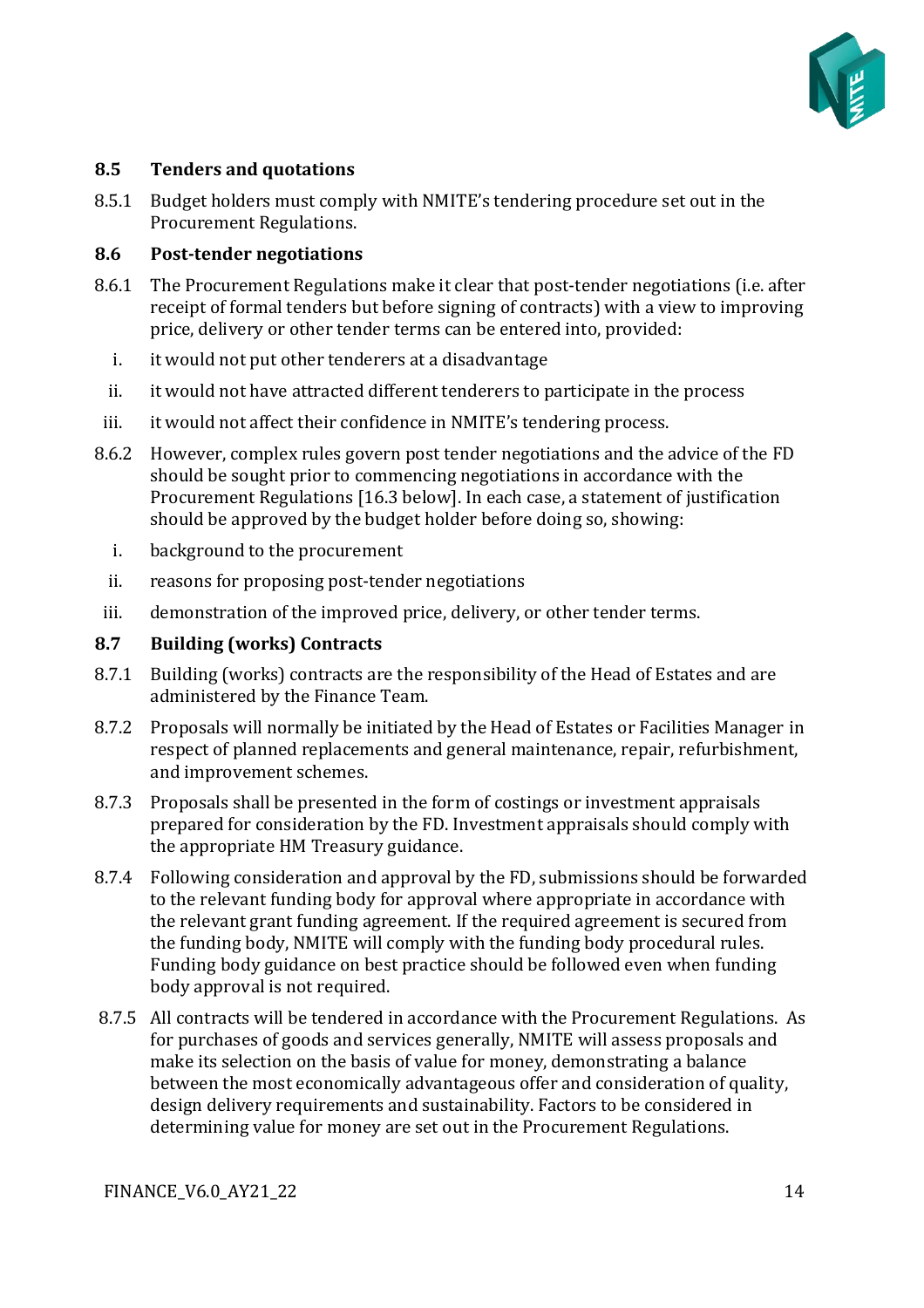

#### **8.8 Receipt and acceptance of goods and services**

- 8.8.1 All goods shall be received at designated receipt and distribution points. They shall be checked for quantity and/or weight and inspected for quality and specification. A delivery note shall be obtained from the supplier at the time of delivery and signed by the person receiving the goods.
- 8.8.2 All goods received shall be entered onto an appropriate goods received document or electronic receipting system on the day of receipt. For the purposes of NMITE's internal procedures the relevant budget holder will, by authorising payment for the goods, be deemed to confirm that the goods are of the expected quantities and quality.
- 8.8.3 If the goods are deemed to be unsatisfactory, the record shall be marked accordingly, and the supplier immediately notified so that they can be collected for return as soon as possible. Where goods are short on delivery, the record should be marked accordingly, and the supplier immediately notified.
- 8.8.4 In the case of services, the relevant budget holder must be satisfied that the services have been delivered in accordance with the relevant contract; and for the purposes of NMITE's internal procedures the budget holder will by certifying the invoice for the services for payment be deemed to confirm that that is the case.

#### **8.9 Payment of invoices**

- 8.9.1 The details of each invoice should be entered on Xero to start the process of accounting and recording the age of the invoice and the appropriate charge in the accounts.
- 8.9.2 The procedures for making all payments shall be specified by the FD with all invoices being sent directly to NMITE's finance/administration office and **not** to the budget holders. The FD will make arrangements for authorisation which ensure that at no time should the original invoice leave NMITE's offices.
- 8.9.3 The FD is responsible for deciding the most appropriate method of payment for categories of invoice. Payments to UK suppliers will normally be made by bank transfer every second week.
- 8.9.4 Budget holders are responsible for ensuring that expenditure within their areas of responsibility does not exceed funds available in accordance with their budget. In the event they materially exceed their budget the Chair of the FRC may suspend the delegated authority of the budget holder, on the advice of the FD, to incur further expenditure. Such delegated authority may not be reinstated, if at all, until the situation has been regularised.
- 8.9.5 This will be done by observing the following priorities:
	- i. Budget holder and the FD to complete a revised budget for the year
	- ii. The expenditure is brought into line during the year to meet the expected (prudent assessment) income for the rest of the year.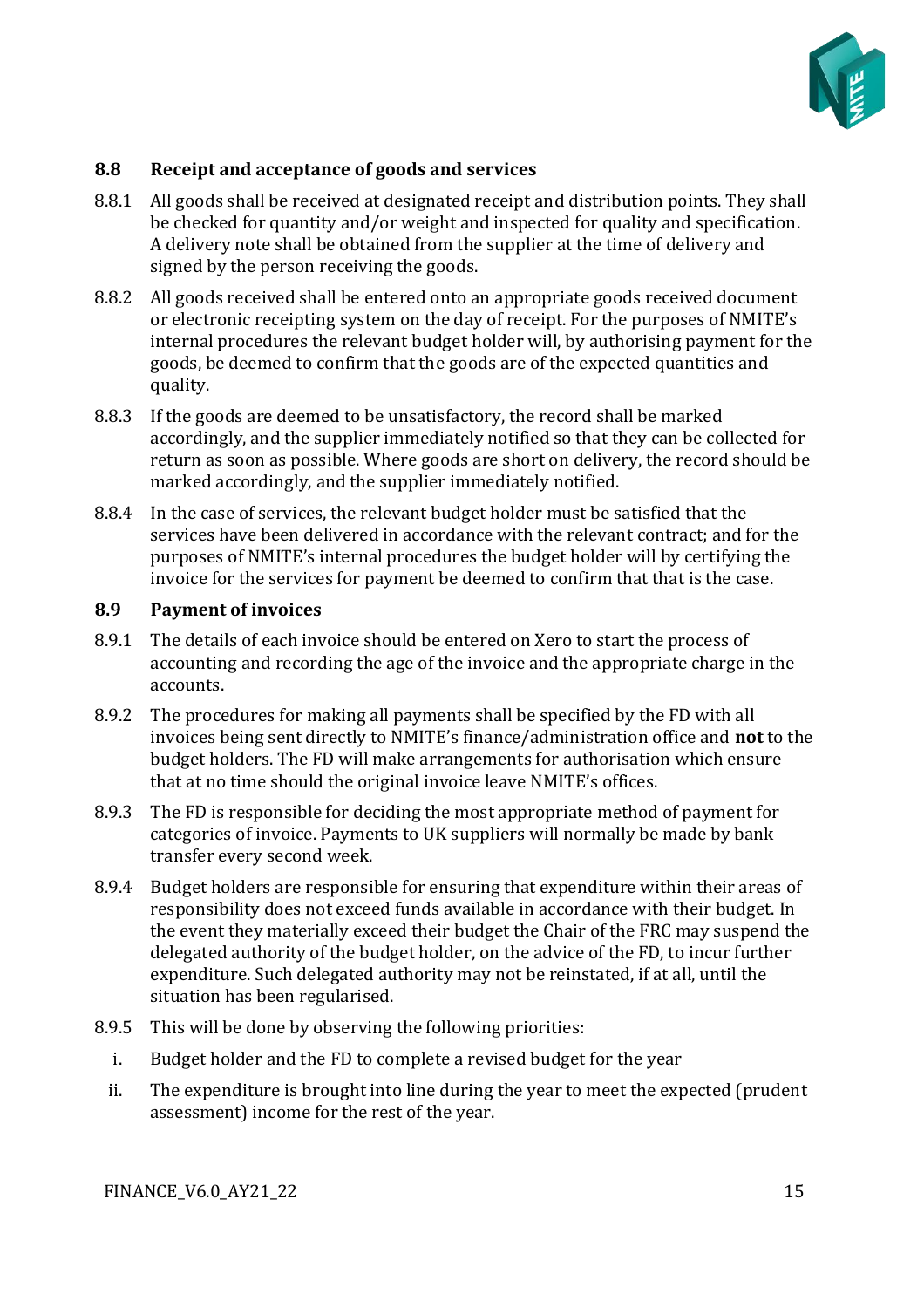

- 8.9.6 If NMITE enters a period of financial difficulty and worsening cashflow then the following rules for the payment of creditors will be followed:
	- i. Income received during this period will first go to paying staff salaries and related taxes and essential operational expenditure to keep NMITE operational
	- ii. If there is excess income after a. then regular/operational creditors should be paid for the current period
- iii. If there is excess income after i. and ii. then the aged creditors should be paid
- iv. After payment of the aged creditors, sufficient reserves should be built up to meet 3 months operational expenditure (i.e. a.+ b.).
- 8.9.7 Care must be taken by the budget holder to ensure that discounts receivable are obtained.
- 8.9.8 Payments will only be made by the FD against invoices that have been certified for payment by the appropriate budget holder and authorised for payment by the relevant SLT member.
- 8.9.9 Certification of an invoice will ensure that:
	- i. the goods have been received, examined, and approved with regard to quality and quantity, or that services have been delivered, or work done, in accordance with the contract
	- ii. where appropriate, it is matched to the purchase order
- iii. invoice details (quantity, price discount) are correct
- iv. the invoice is arithmetically correct
- v. the invoice has not previously been passed for payment
- vi. where appropriate, an entry has been made on a stores record or inventory.

#### **8.10 Director/Staff reimbursement**

8.10.1 NMITE's purchasing and payments procedures are in place to enable most supplies to be procured and paid for directly by NMITE without staff members having to incur any personal expense. However, on occasion, staff members may incur expenditure directly on NMITE's behalf, most often in relation to travel, and are entitled to reimbursement.

#### **8.11 Petty cash**

- 8.11.1 The CEO shall make available to budget holders such imprests as he or she considers necessary for the disbursements of petty cash expenses. However, it is important for security purposes that petty cash imprest floats are kept to a minimum.
- 8.11.2 Requisitions for reimbursements must be sent to the Finance Administrator, together with appropriate receipts or vouchers, before the total amount held has been expended, in order to retain a working balance pending receipt of the amount claimed.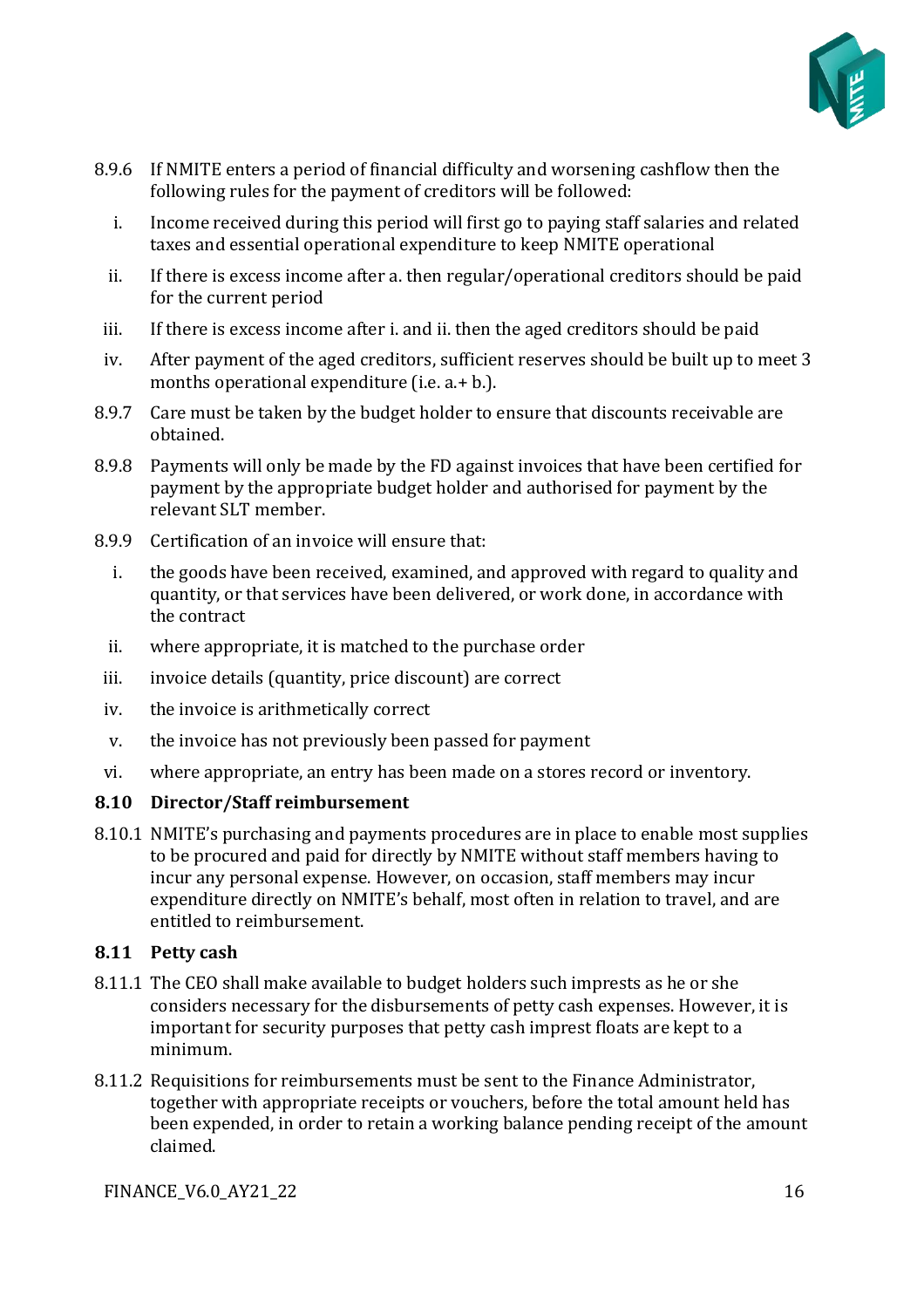

- 8.11.3 Anyone granted a float is personally responsible for its safe-keeping. The petty cash box must be kept locked in a secure place in compliance with the requirements of NMITE's insurers when not in use and will be subject to periodic checks by the FD.
- 8.11.4 At the end of the financial year a certificate of the balances held should be completed by the budget holder responsible for the float and counter-signed by the Finance Director.

#### **8.12 Late payment rules**

- 8.12.1 The Late Payment of Debts (Interest) Act 1998 was introduced to give small businesses the right to charge interest on late payments from large organisations and public authorities. Key points are:
	- i. small businesses can charge interest on overdue invoices
	- ii. the rate of interest is currently 8% per annum above the official daily rate of the Bank of England
- iii. the Act also applies to overseas organisations
- iv. NMITE can be sued for non-payment.
- 8.12.2 In view of the penalties in this Act, the Board requires that authorised invoices must be passed for payment in time to ensure that payment is made within the specified credit period subject to funds being available.

#### <span id="page-16-0"></span>**9. Pay Expenditure**

#### **9.1 Remuneration policy**

- 9.1.1 All NMITE staff will be appointed to the salary scales approved by the Board and in accordance with appropriate conditions of service. All letters of appointment must be issued by the Human Resources Director, other than in respect of members of the SLT. SLT contracts shall be issued by the Board.
- 9.1.2 The Board will determine what other benefits, such as pensions and medical and life insurance, are to be available, the basis of their provision (contributory or not) and the staff to whom they are to be available.

#### **9.2 Appointment of staff**

9.2.1 All contracts of service shall be concluded in accordance with NMITE's approved human resource practices and procedures and all offers of employment with NMITE shall be made in writing by the appropriate budget holder. Budget holders shall ensure that the Human Resources Director is provided promptly with all information they may require in connection with the appointment, resignation, or dismissal of employees.

#### **9.3 Salaries and wages**

9.3.1 The FD is responsible for all payments of salaries and wages to all staff including payments for overtime or services rendered. Salaries will be paid on the fifteenth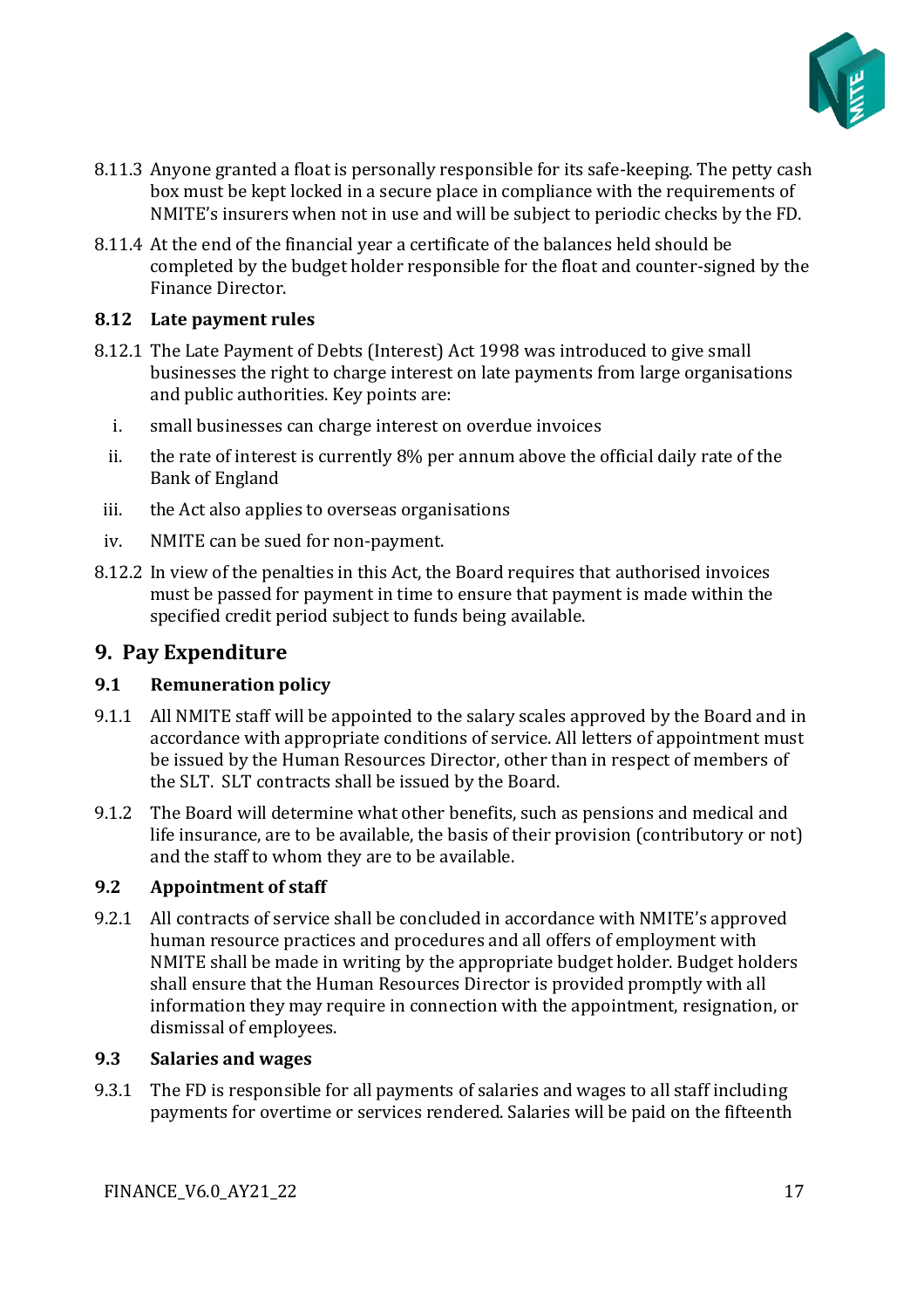

day of every month except when the fifteenth day is a Saturday or Sunday, in which case salaries will be paid on the Friday preceding.

- 9.3.2 The budget holders will be responsible for keeping the Finance Team informed of all matters relating to human resources for payroll purposes. In particular these include:
	- i. appointments, resignations, dismissals, supervisions, secondments, and transfers
	- ii. absences from duty for sickness or other reason, apart from approved leave
- iii. changes in remuneration other than normal increments and pay awards
- iv. information necessary to maintain records of service for pensions, income tax and national insurance.
- 9.3.3 The FD is responsible for payments to non-employees and for informing the appropriate authorities of such payments. All casual and part-time employees will be included on the payroll.
- 9.3.4 The FD shall be responsible for keeping all records relating to payroll including those of a statutory nature.
- 9.3.5 All payments must be made in accordance with NMITE's payroll procedures and comply with HM Customs & Revenue regulations.

#### **9.4 Pension schemes**

- 9.4.1 NMITE is responsible for undertaking the role of employer in relation to appropriate pension arrangements for employees.
- 9.4.2 The Human Resources Director, is responsible for day-to-day pension matters, including:
	- i. paying contributions to any authorised NMITE pension schemes
- ii. preparing the annual return to any authorised NMITE pension schemes
- 9.4.3 The Nominations & Remuneration Committee will maintain NMITE's Pension Policy which is approved by the Board for administering eligibility to pension arrangements and when deductions should begin or cease for staff.

#### **9.5 Travel, subsistence, and incidental expenses**

- 9.5.1 All claims for payment of travel, subsistence and incidental expenses shall be completed in the prescribed format and must be in accordance with NMITE's Travel and Expenses Policy. The FD is responsible for instructing staff on eligibility of claims according to NMITE's Travel and Expenses Policy. All claims are made a month in arrears and must be submitted by the eighth of the month following the month in which the expenses were incurred.
- 9.5.2 Claims by staff members must be authorised by their budget holder or the relevant member of the SLT. The certification by the budget holder or SLT member shall be taken to mean that:
	- i. the travel was authorised

FINANCE V6.0 AY21 22 18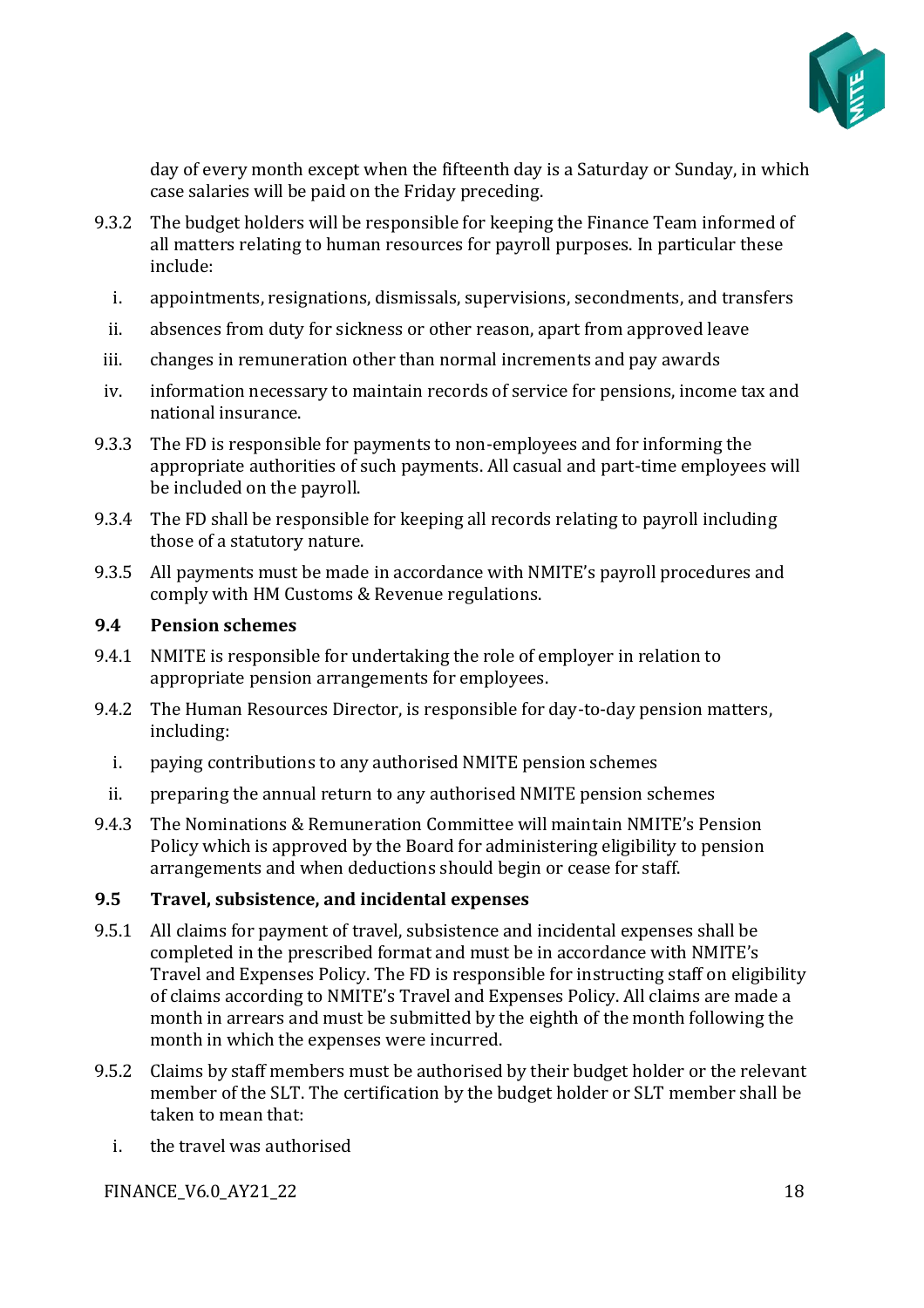

- ii. the expenses were properly and necessarily incurred
- iii. the expenses are properly payable by NMITE
- iv. consideration has been given to value for money in choosing the mode of transport or choice of supplier.

#### **9.6 Overseas travel**

- 9.6.1 All arrangements for overseas travel must be in line with the Travel, Expenses and Subsistence Policy of NMITE.
- 9.6.2 Where spouses, partners, or other persons unconnected with NMITE intend to participate in a trip, this must be clearly identified in the approval request. NMITE must receive reimbursement for any part of the cost to be charged to NMITE which is attributable to the participation of that other person in advance of confirming travel bookings.

#### **9.7 Severance and other non-recurring payments**

- 9.7.1 Severance payments shall only be made in accordance with relevant legislation and under a scheme approved by the Board. Professional advice should be obtained where necessary. All such payments shall be authorised by the Chair of the Board or, if the Chair so determines in any particular case, by the Board and calculations checked by the Company Secretary.
- 9.7.2 All matters referred to an industrial tribunal shall be notified to the Board at the earliest opportunity in order that budget provision may be made, as necessary. All determinations of tribunals must be similarly notified.

#### <span id="page-18-0"></span>**10. Assets**

#### **10.1 Land, buildings, fixed plant, and machinery**

10.1.1 The purchase, lease or rent of land, buildings or fixed plant digital infrastructure and related software and software as a service can only be undertaken with authority from the Board and where relevant with reference to the funding body's requirements where public funds are involved.

#### **10.2 Fixed asset register**

10.2.1 The FD is responsible for maintaining the register of land, buildings, and other fixed machinery.

#### **10.3 Stocks and stores**

10.3.1 The FD is responsible for establishing adequate arrangements for the custody and control of equipment, stocks, and stores. The FD is responsible for ensuring that regular inspections and stock checks are carried out. The FD is responsible for maintaining inventories for all plant, equipment, furniture, and stores with a value in excess of £50.

#### **10.4 Safeguarding assets**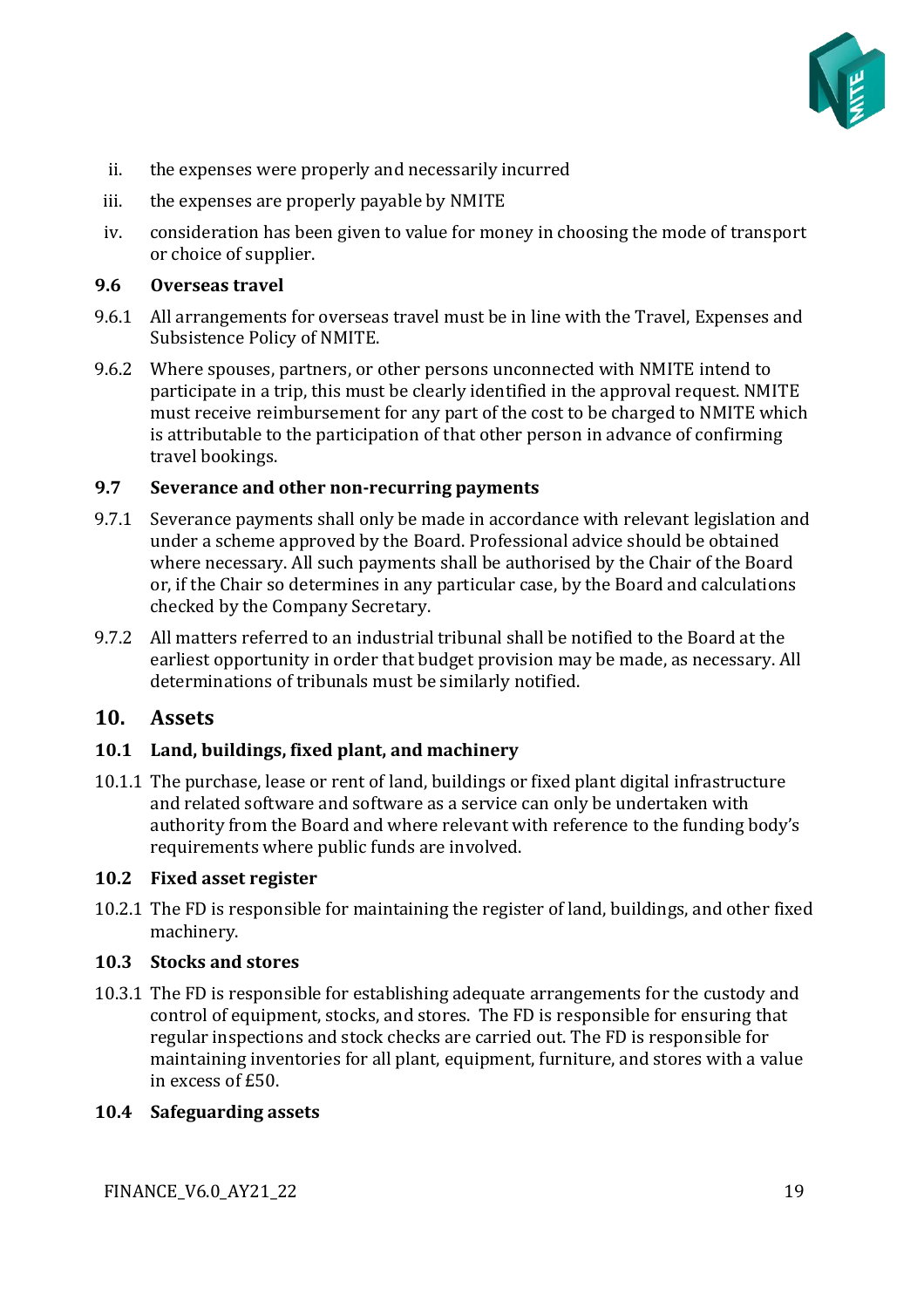

- 10.4.1 Budget holders are responsible for the care, custody and security of the buildings, stock, stores, furniture, etc. under their control. They will consult the Head of Estates or Facilities Manager in any case where security is thought to be defective or where it is considered that special security arrangements may be needed.
- 10.4.2 Assets owned by NMITE shall, so far as is practical, be effectively marked to identify them as NMITE property.

#### **10.5 Personal use**

10.5.1 Assets owned or leased by NMITE shall not be subject to personal use without proper authorisation.

#### **10.6 Asset disposal**

- 10.6.1 Disposal of equipment and furniture must be in accordance with procedures agreed by the Board.
- 10.6.2 Disposal of land and buildings must only take place with the authorisation of the Board. Funding body consent may also be required if public money was involved in the acquisition of the asset.

#### **10.7 All other assets**

10.7.1 Budget holders are responsible for establishing adequate arrangements for the custody and control of all other assets owned by NMITE, whether tangible (such as stock – see above) or intangible (such as intellectual property), including electronic data. Best practice guidelines will be set out by the Chief Operating Officer, and all budget holders must adhere to that guidance.

#### <span id="page-19-0"></span>**11. Funds Held on Trust**

#### **11.1 Gifts, benefactions, and donations**

11.1.1 The Head of Fundraising is responsible for maintaining financial records in respect of gifts, benefactions and donations made to NMITE and initiating claims for recovery of tax where appropriate.

#### **11.2 NMITE funds/Earmarked Donations**

- 11.2.1 The Head of Fundraising is responsible for maintaining a record of the requirements for each NMITE fund/earmarked donation.
- 11.2.2 The Board is responsible for approving an endowment strategy setting out the policies for cash management and a strategy and policies for investment and investment management of endowment funds, taking due account of the conditions subject to which the endowment funds have been given and relevant legislation. The Board will seek external expert advice in relation to the development of an appropriate cash management and investment strategy as required having regard to the value and nature of NMITE's endowment funds.
- 11.2.3 All executive decisions concerning investment and cash and investment management will be determined by policy parameters set by the FRC and approved by the Board in light of advice received and an appropriate review and reporting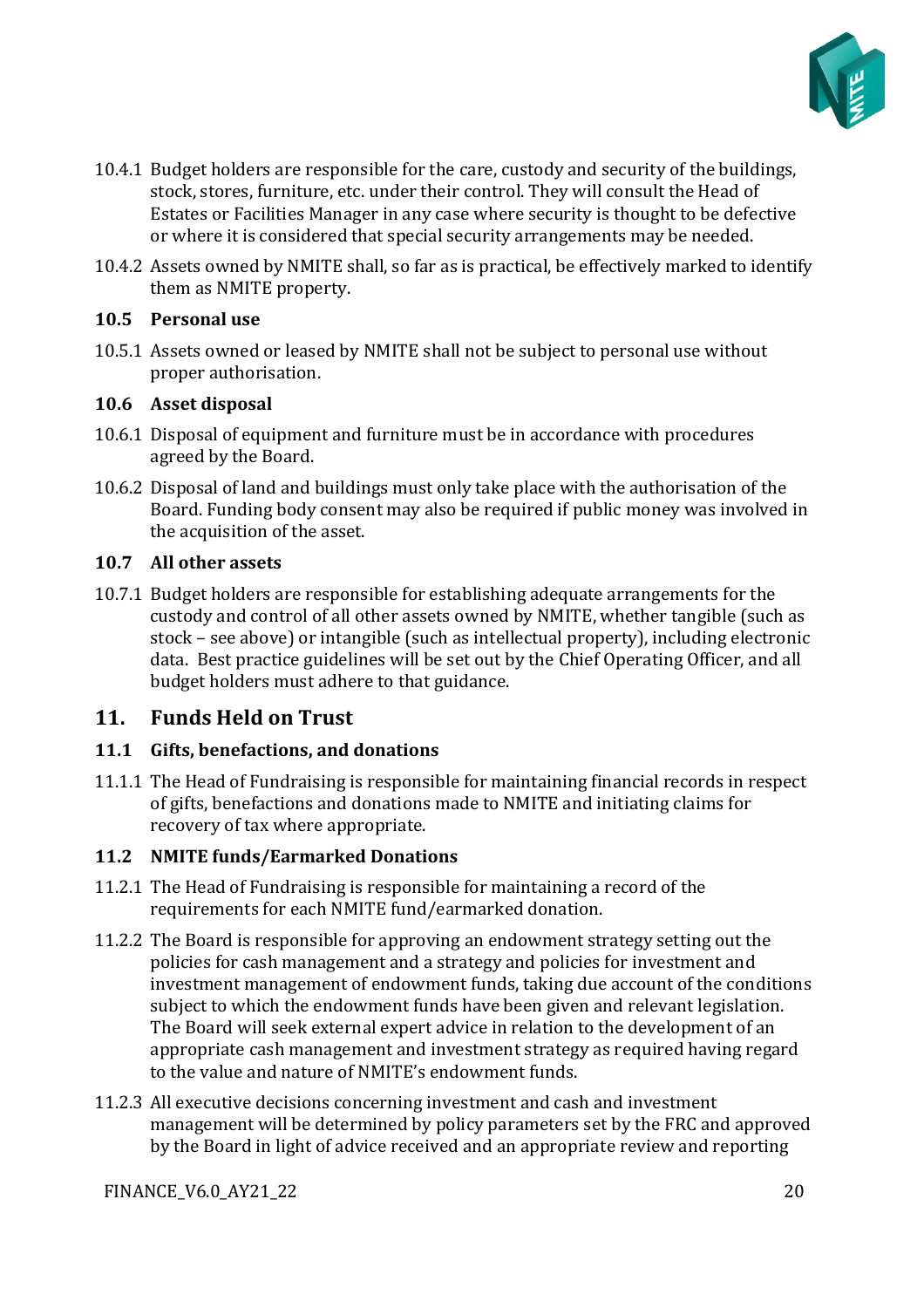

system set up to monitor performance of investments made, which may include the appointment of an external and independent investment manager.

## <span id="page-20-0"></span>**12. Other**

#### **12.1 Insurance**

- 12.1.1 The FD is responsible for NMITE's insurance arrangements, including the provision of advice on the types of cover available. As part of the overall risk management strategy, all risks will have been considered and those most effectively dealt with by insurance cover will have been identified. This is likely to include important potential liabilities and provide sufficient cover to meet any potential risk to all assets. This portfolio of insurances will be considered and approved by the Board on an annual basis.
- 12.1.2 The FD is responsible for effecting insurance cover as determined by the Board. He or she is therefore responsible for obtaining quotes, negotiating claims, and maintaining the necessary records. The FD will keep a register of all insurances effected by NMITE and the property and risks covered. The FD will also deal with NMITE's insurers and advisers about specific insurance problems.
- 12.1.3 Budget holders must ensure that any agreements negotiated with external bodies cover any legal liabilities to which NMITE may be exposed. The FD's advice should be sought to ensure that this is the case. Budget holders must give prompt notification to the FD of any potential new risks and additional property and equipment that may require insurance and of any alterations affecting existing risks. Budget holders must advise the FD immediately of any event that may give rise to an insurance claim. The FD will notify NMITE's insurers and, if appropriate, prepare a claim in conjunction with the budget holder for transmission to the insurers.
- 12.1.4 All SLT members/staff using their own vehicles on behalf of NMITE shall maintain appropriate insurance cover for business use.

#### **12.2 Security**

- 12.2.1 Keys to safes or other similar containers are to be carried on the person of those responsible at all times. The loss of such keys must be reported to the FD immediately.
- 12.2.2 The Chief Operating Officer shall be responsible for maintaining proper security and privacy of information held on or via NMITE's computer network. Appropriate levels of security will be provided, such as passwords for networked PCs together with restricted physical access for network servers. Information relating to individuals held on computer will be subject to the provisions of the General Data Protection Regulation (GDPR) and other applicable legislation relating to data security. A data protection officer and the FD shall ensure compliance with GDPR and other applicable legislation and for the safety of documents.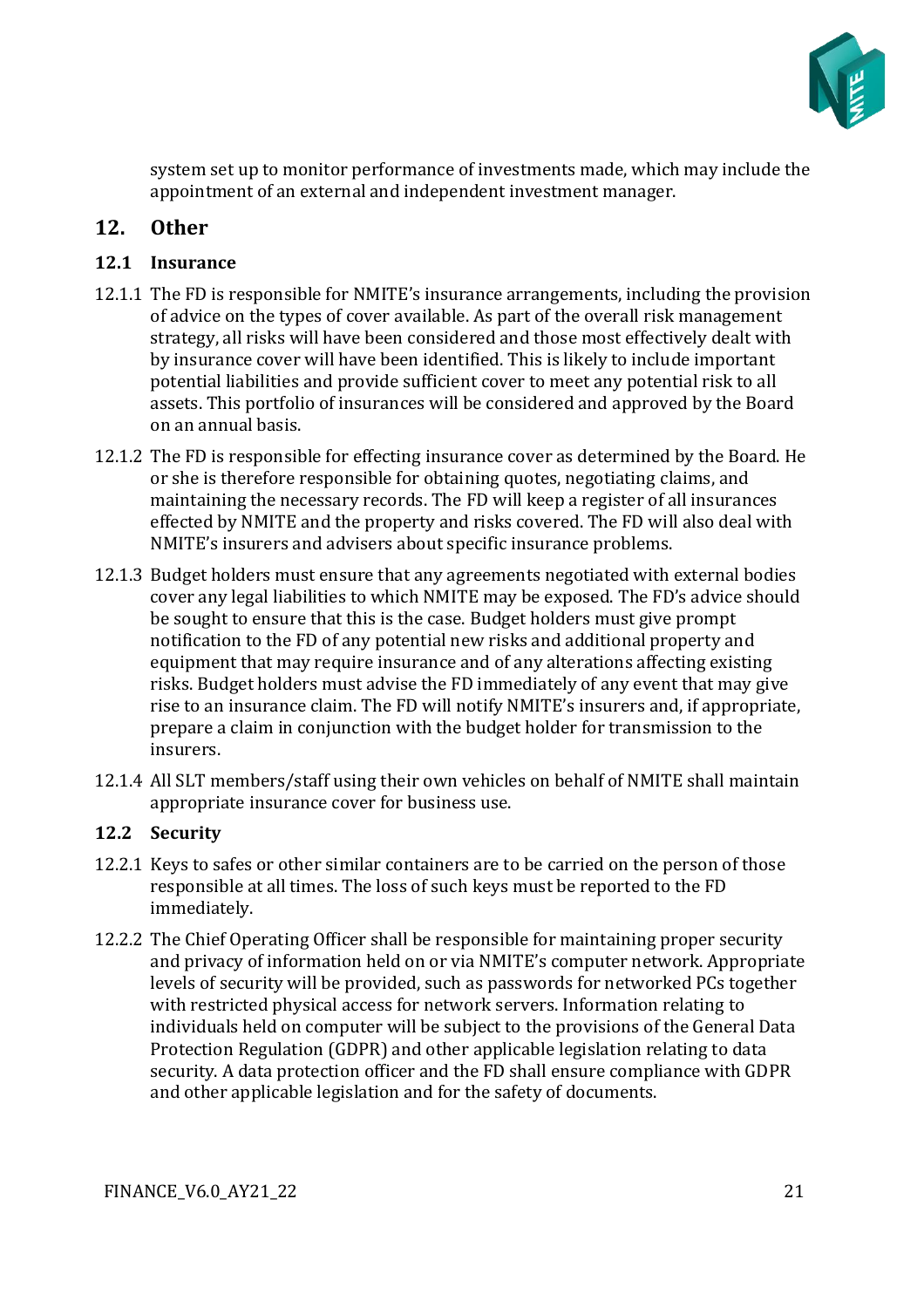

12.2.3 The FD is responsible for the safekeeping of official and legal documents relating to NMITE (e.g. signed copies of deeds, leases, agreements, and contracts etc.). All such documents shall be held in an appropriately secure, fireproof location.

#### **12.3 Provision of indemnities**

12.3.1 Any staff member asked to give an indemnity, for whatever purpose, should consult the CEO before any such indemnity is given.

#### **12.4 Business Entertaining**

- 12.4.1 From time to time it may be necessary for members of NMITE to engage in business entertaining. This is not explicitly covered in the Travel, Expenses and Subsistence Policy.
- 12.4.2 Members of NMITE who are proposing to engage in business entertaining must first seek the approval of the CEO, who will confirm whether the expense can be justified as a business expense.
- 12.4.3 No claim for business entertaining should exceed the maximum allowance per person (including the staff member) set out in the Travel, Expenses and Subsistence Policy unless prior approval is obtained from the CEO.

#### <span id="page-21-0"></span>**13. Part 2 - Procurement Regulations**

#### **13.1 Introduction**

- 13.1.1 The primary objective of NMITE's Procurement Regulations is to ensure that all contracts for works, goods and services are entered in a manner that secures value for money and is demonstrably free from impropriety.
- 13.1.2 NMITE's Procurement Regulations also ensure that:
	- i. contract selection and award procedures are conducted transparently and proportionately, in a non-discriminatory and properly regularised manner and in accordance with relevant legal requirements.
	- ii. strategic service delivery and supply partners are used where possible to ensure value for money is obtained and the cost of procurement is minimised, to avoid lengthy and costly procurement procedures. NMITE will generally use framework agreements where these meet NMITE's needs and offer best value.
- iii. NMITE will support supply chain diversity and local economy by specific measures (e.g. dividing contracts into smaller lots; seeking quotations from local organisations; holding tender workshops; publicising its procurement pipeline and holding supply chain events) to encourage local organisations to tender successfully for contracts.
- iv. NMITE's strategic policies are taken into account, for example in promoting the economic development of Hereford, Herefordshire and the Marches and in relation to sustainability and protecting the environment.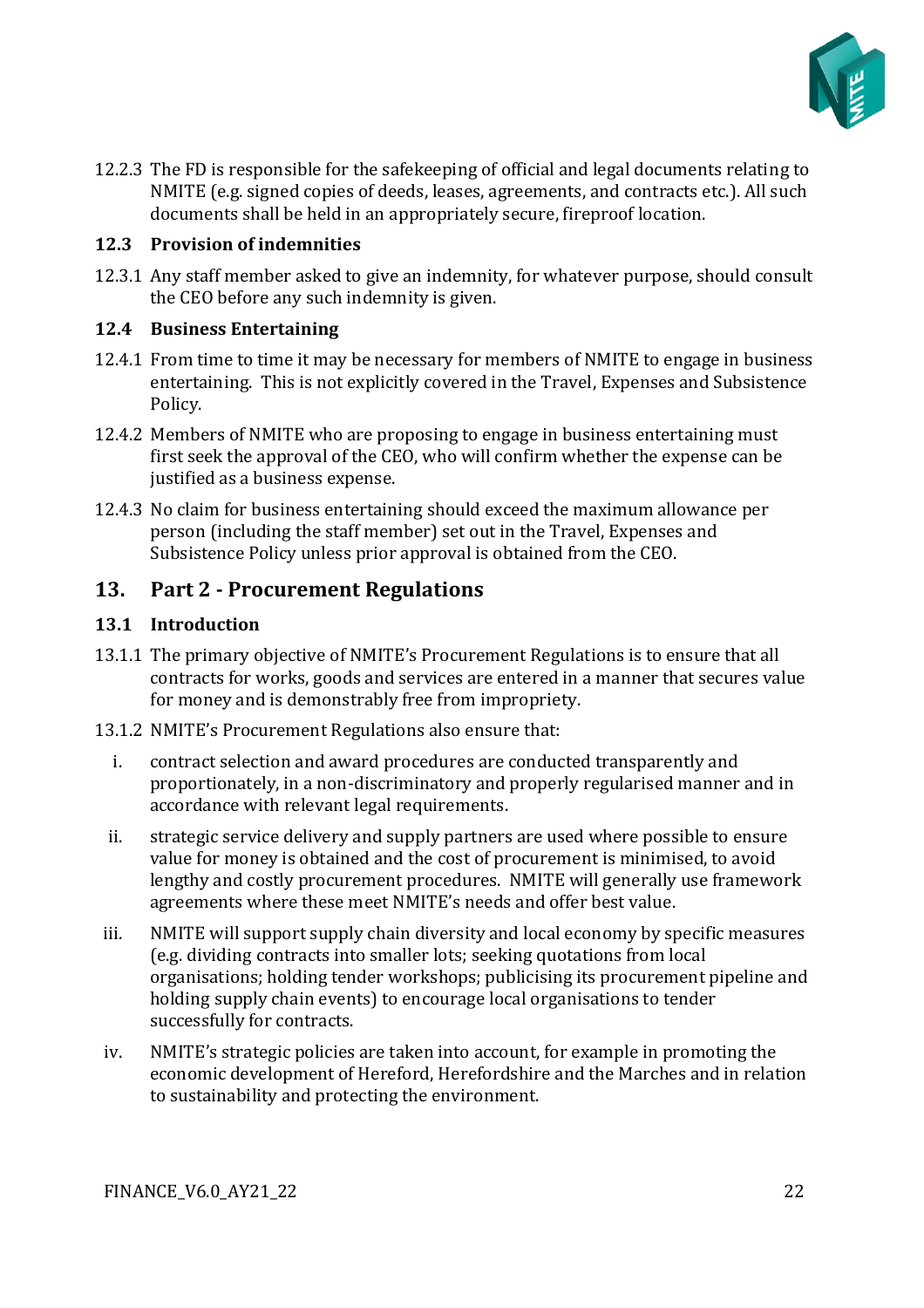

- v. alternative methods of procurement compatible with the objectives of the Procurement Regulations can be considered
- vi. procurement procedures are kept under review to ensure continuous improvements to services and provide value for money to NMITE and its wider community of stakeholders
- 13.1.3 The CEO has delegated responsibility for establishing NMITE's Procurement Regulations such that they meet the objectives described above. The FD has overall responsibility for the preparation, review and maintenance of the Procurement Regulations and their implementation.
- 13.1.4 The CEO works closely with the FD due to the significant legal issues involved in contracting and procurement activity.
- 13.1.5 NMITE's Financial & Procurement Regulations form an important part of NMITE's governance arrangements and, in relation to matters of financial management and procurement, reference should also be had to other relevant provisions of the Governance Handbook, in particular those relating to the functions of Board committees and the delegation of functions from the Board to the CEO and to the Board committees.
- 13.1.6 Wherever it is mutually advantageous to do so, NMITE should seek to conduct procurements in collaboration with partner organisations such as the Southern Universities Purchasing Consortium (SUPC) [https://www.supc.ac.uk](https://www.supc.ac.uk/) Improvement and Efficiency West Midlands (IEWM). [Improvement and Efficiency West Midlands](http://www.westmidlandsiep.gov.uk/what-we-do/commissioning-and-procurement/) and the Crown Commercial Service (CCS) [https://www.crowncommercial.gov.uk/.](https://gbr01.safelinks.protection.outlook.com/?url=https%3A%2F%2Fwww.crowncommercial.gov.uk%2F&data=04%7C01%7Ctina.benson%40nmite.ac.uk%7Cc48a4b8a016e4833a95108d8bd3c480d%7C18cdf9a89ae448ddaaf9edeb937bb22a%7C0%7C0%7C637467413894208272%7CUnknown%7CTWFpbGZsb3d8eyJWIjoiMC4wLjAwMDAiLCJQIjoiV2luMzIiLCJBTiI6Ik1haWwiLCJXVCI6Mn0%3D%7C1000&sdata=rSWc%2FF%2FPPbj89WAFwenft%2BKUAJR6dzp4tYC2G96DjKc%3D&reserved=0)
- 13.1.7 Failure to observe NMITE's Procurement Regulations or NMITE's Policy on Anti-Bribery & Corruption could lead to disciplinary action and also to legal action, not only against NMITE but also against the member of staff concerned.
- 13.1.8 All contracts relating to procurement shall contain provisions to this effect.

#### <span id="page-22-0"></span>**14. Standards of Conduct**

#### **14.1 Declarations of Interest**

14.1.1 Staff must ensure that they comply with NMITE's policies relating to the declaration of interests, in particular the Declaration and Registration of Interests and the Disclosure of Financial Interest Policy. Reference should also be made to the Employee Code of Conduct.

#### **14.2 Gifts and Hospitality**

- 14.2.1 Any offer of gift, favour or hospitality made by any person or firm doing or seeking to do business with NMITE must be treated with extreme caution. NMITE's policy in respect of these matters is strict and set out in its Anti-bribery and Corruption Policy*.*
- 14.2.2 Any such offer the value of which is above the (low) limit specified by the policy must be noted on the appropriate form and reported to the Company Secretary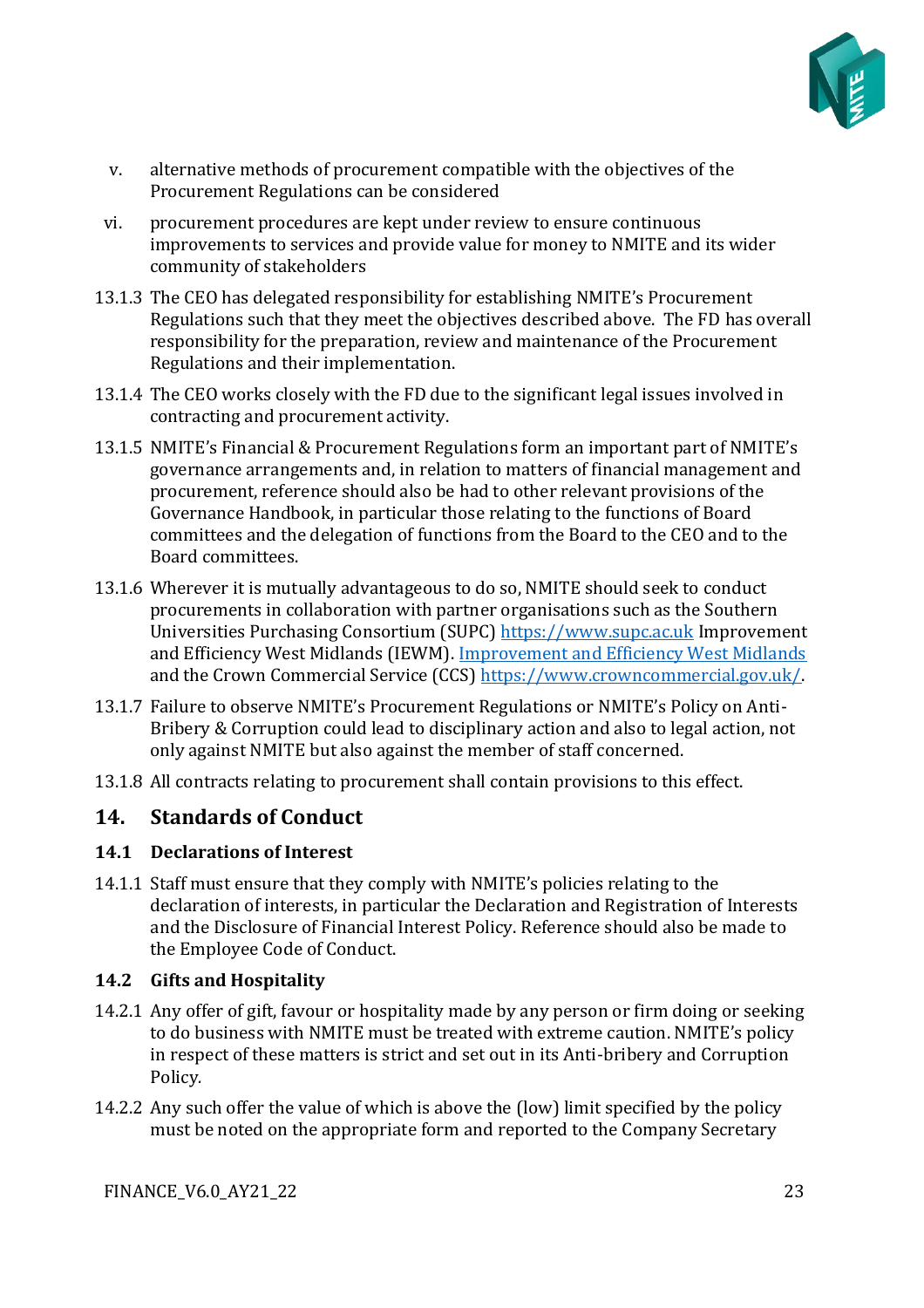

who shall maintain and make available to NMITE's auditors a register of such matters.

14.2.3 No staff member may accept any gift, favour, or hospitality except strictly in accordance with NMITE's Anti-bribery and Corruption Policy.

#### **14.3 Honesty Code of Conduct**

14.3.1 All SLT members must make sure that staff members, consultants, volunteers involved in an in-house tender for a contract submission do not take part in the preparation of tender documentation or the decision on the award of such a contract.

#### <span id="page-23-0"></span>**15. Responsibilities**

#### **15.1 Chief Executive's Responsibilities**

15.1.1 The Chief Executive is responsible for resolving issues concerning the operation of NMITE's Procurement Regulations, seeking advice as necessary from the FD.

#### **15.2 Budget Holders Responsibilities**

- 15.2.1 All SLT members are responsible for working in conjunction with the Finance Team to ensure that:
	- i. staff are monitoring compliance with NMITE's Procurement Regulations in relation to expenditure and contracts funded by their budget
	- ii. the provisions of NMITE's Procurement Regulations are brought to the attention of their staff
- iii. the contracts within their areas of responsibility are legal, comply with Financial  $\&$ Procurement Regulations and protect NMITE's interests fully.

#### **15.3 Procurement Responsibilities**

15.3.1 The FD is responsible for:

- i. providing guidance to SLT members on the operation of NMITE's Procurement Regulations and all contracting and procurement activity
- ii. working with the Finance Team on the preparation and review of the Procurement Regulations
- iii. assisting the CEO with the resolution of questions regarding the interpretation of NMITE's Procurement Regulations
- iv. advising on the preparation of contract documentation and maintaining a Contract Procedures Exemption Register and for informing relevant officers of any information received that calls into question the suitability of a contractor, consultant, agency or any other person carrying out work for NMITE.
- v. Maintaining a contracts register to record details of all contracts entered into by NMITE with a total value of £15,001 or more (exclusive of VAT) (with contract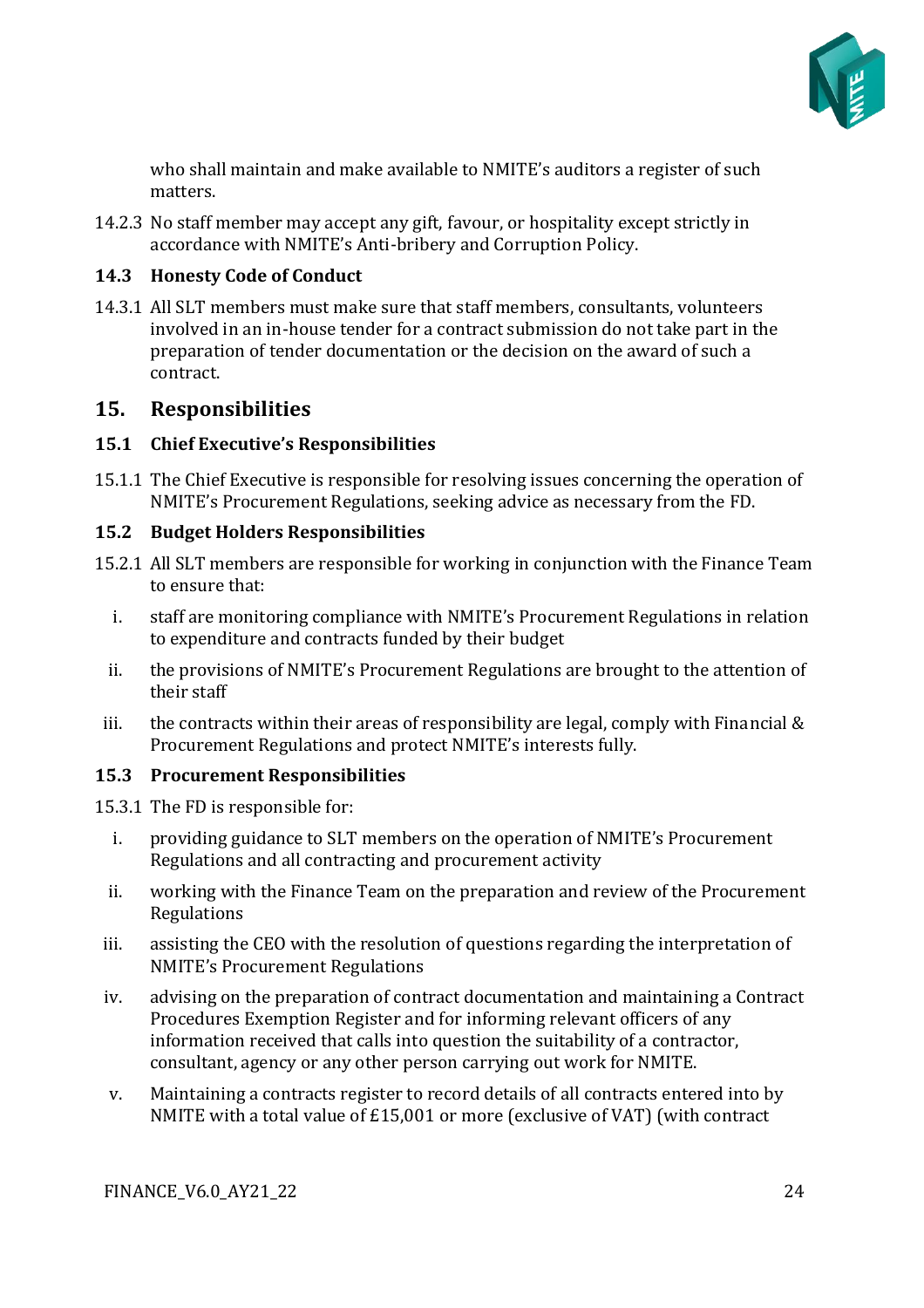

details to be input by the Management Accountant and the register to be reviewed at each commercial meeting).

#### **15.4 Budget holders Responsibilities**

- 15.4.1 The CEO shall appoint a Management Accountant to take responsibility for contracts with an estimated total value of £15,001 or more. The relevant Responsible Officer will be responsible for maintaining and providing timely information regarding contracts to the Management Accountant for entry in the contracts register.
- 15.4.2 Budget holders are responsible for liaising fully with the Finance Director and the Management Accountant on all matters relating to contracting and procurement.
- 15.4.3 Budget holders are responsible for agreeing waivers and exemptions from the formal tendering procedures with the FD, subject to and in accordance with the approval and reporting procedure set out in Section 32 below.
- 15.4.4 Budget holders are responsible for liaising with officers administering contracts regarding any reports concerning failures by contractors to comply with contractual obligations or otherwise satisfactorily complete work.
- 15.4.5 Budget holders are responsible for advising the FD and the Management Accountant of any concerns they receive regarding the suitability of a supplier to carry out work for NMITE.
- 15.4.6 The Management Accountant is responsible for maintaining records (in respect of i and ii below with regard to contracts with a total value of £15,001 or more (exclusive of VAT), by inputting them into the contracts register) of the:
	- i. contracts awarded including the nature and value of contracts and the names of successful tenderers
	- ii. total value of contracts awarded to each successful tenderer during each financial year
- iii. names of unsuccessful tenderers and reasons why their tenders were not accepted if the reason is other than price
- iv. details of any failure by a tenderer to comply with instructions to tenderers
- v. details of the reasons for any tenders being withdrawn and details of failures by contractors to submit tenders after having requested and been invited to do so
- vi. contractors' performance
- vii. reasons for opening late tenders and reasons for exceptions to tendering procedures.
- 15.4.7 The FD is responsible for deciding the retention of tender and contract documentation in accordance with NMITE's Record Retention Policy.

#### **15.5 Commercial Meeting**

15.5.1 The Finance Director will be responsible for:

FINANCE\_V6.0\_AY21\_22 25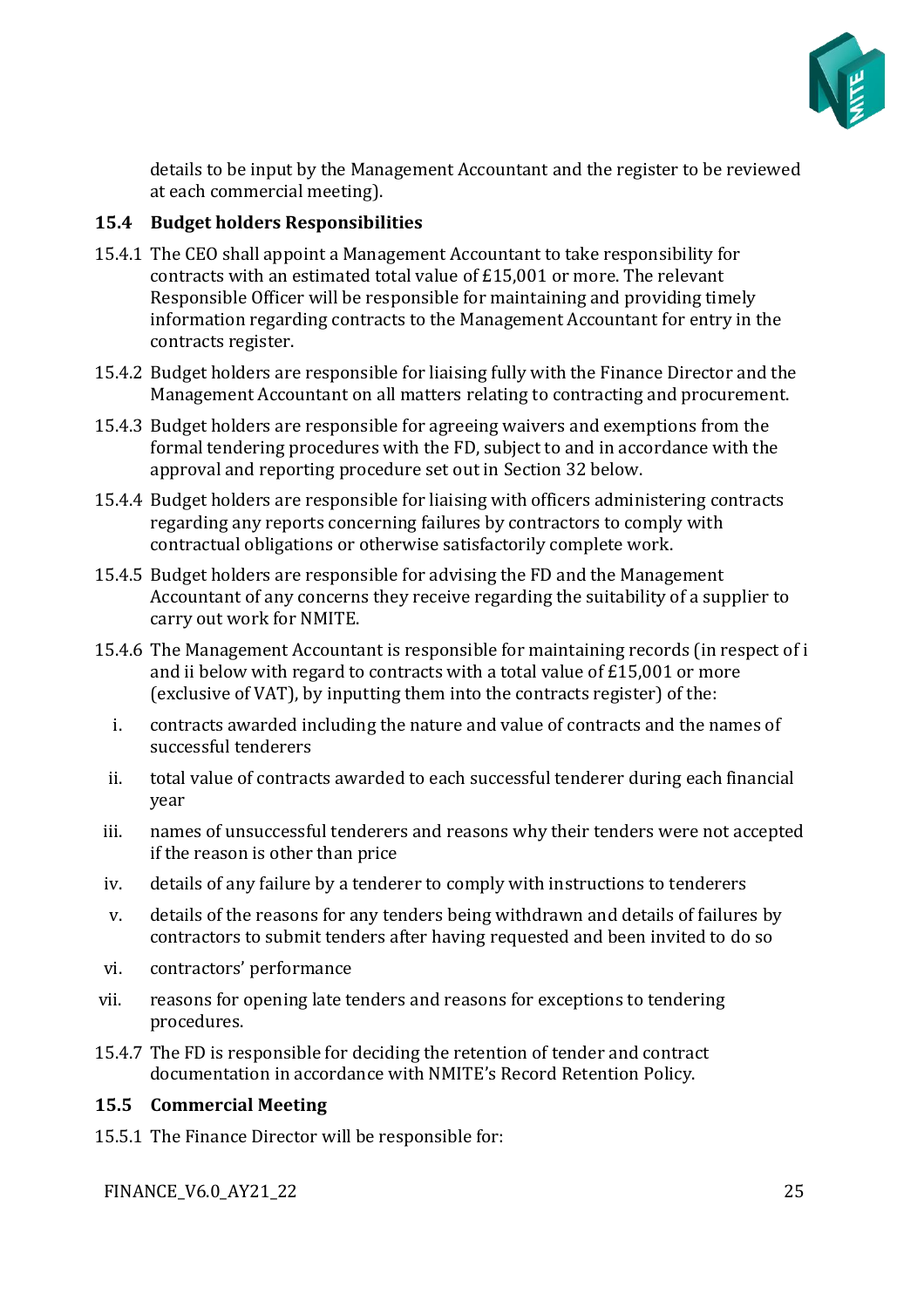

- i. Chairing the commercial meeting. (Each SLT member shall appoint a senior officer to be a member of the commercial meeting).
- ii. Approval of exemptions and waivers in respect of the Procurement Regulations subject to and in accordance with the procedure set out in Section 32 below.
- iii. Approval of new suppliers in accordance with the approval procedure for example when a request for a new supplier is received by the Finance Team (or when an invoice is received without an existing supplier record) the Finance Team shall check whether the request relates to a requirement for which there is an existing contract; how the requirement has been (or is to be) procured; and require the completion (by the supplier) of a simplified due diligence questionnaire to ensure their good standing.
- 15.5.2 NMITE's commercial meetings shall be organised on a category management basis. The commercial meetings will take place quarterly to fulfil the following responsibilities:
	- i. continually reviewing NMITE's Procurement Strategy and making recommendations on appropriate enhancements to take forward in consultation with the CEO for approval in line with NMITE's arrangements for decision making.
	- ii. developing a procurement pipeline of NMITE's requirements over the next 3 years so that sufficient time, resources, and budget can be allocated to ensure that procurements can be carried out efficiently and effectively to ensure that NMITE's requirements are met.
- iii. reviewing and maintaining a contracts register of current contracts with a total value of £15,001 or more and publishing details of these as appropriate to ensure transparency of expenditure in accordance with ICO guidance [https://ico.org.uk/media/for](https://ico.org.uk/media/for-organisations/documents/1245/definition_document_for_universities_and_higher_education_institutions.pdf)organisations/documents/1245/definition document for universities and high [er\\_education\\_institutions.pdf](https://ico.org.uk/media/for-organisations/documents/1245/definition_document_for_universities_and_higher_education_institutions.pdf)
- iv. monitoring compliance with NMITE's Procurement Regulations and reporting noncompliance to the CEO for appropriate action and preparing an annual report on the operation of and compliance with NMITE's Procurement Regulations as a basis for the CEO, in consultation with the FD, to report to the Audit & Risk Committee;
- v. continually reviewing NMITE's Procurement Regulations to ensure they keep pace with developing best practice and advising amendments, as necessary.
- vi. prescribing the information needed from each budget holder to enable the contracts register to be maintained up to date.
- vii. reviewing NMITE's sustainable procurement strategy.
- viii. providing training and support for staff members involved in procurement activities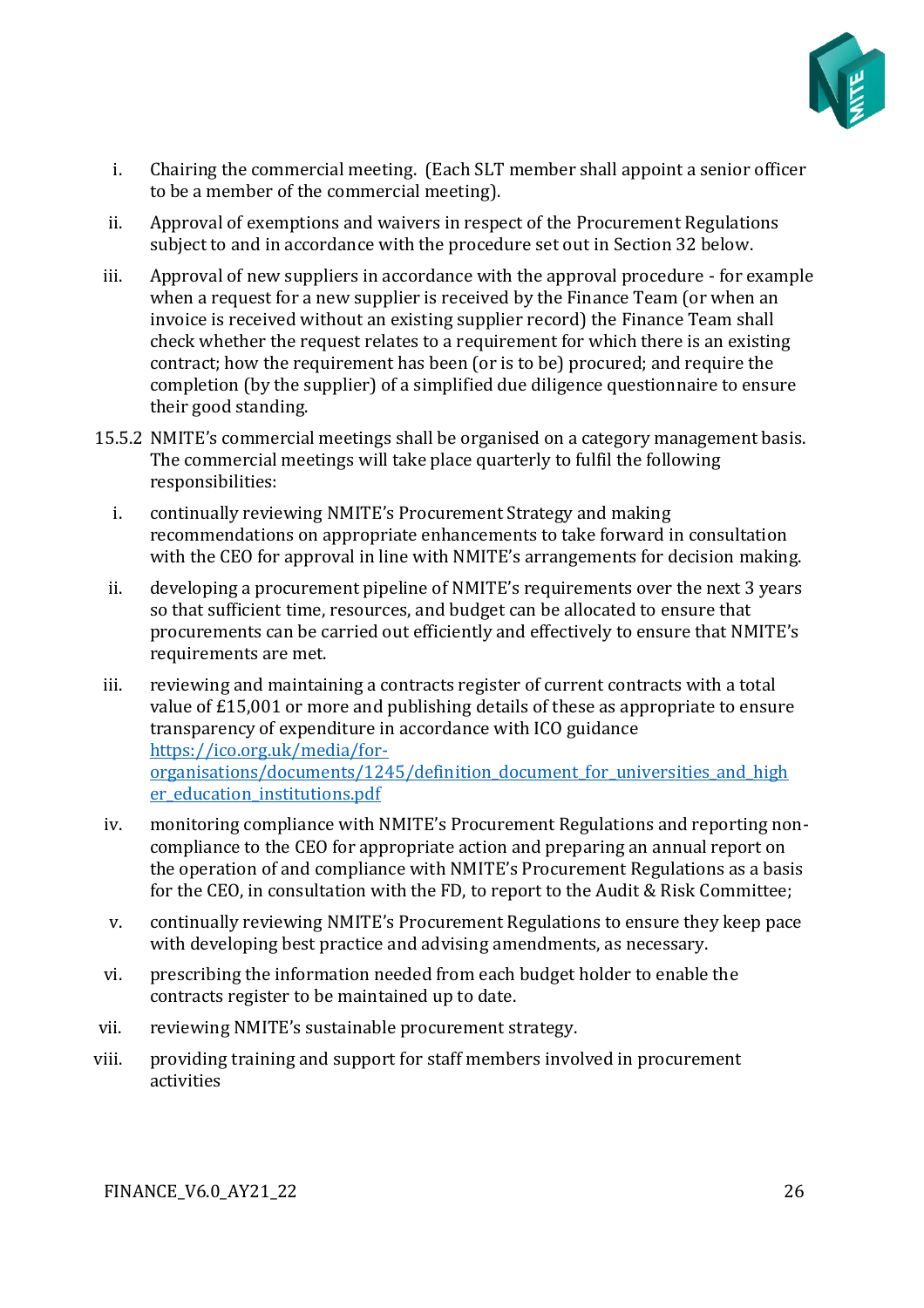

- ix. organising supply chain events, promotion of opportunities (including the content of the procurement web pages) and activities to promote supply chain diversity and the economic regeneration of Herefordshire.
- x. managing the content and processes within NMITE's e-tendering system, including the management of any procurement processes and the support and training of staff members utilising the system. A review of framework terms, procurements through frameworks and performance will be undertaken periodically.

#### **15.6 Responsibilities of all Staff**

15.6.1 All staff are responsible for:

- i. following NMITE's Procurement Regulations and any codes of practice, guidance or instructions provided by the Finance Director and the Finance Team
- ii. following all relevant English procurement legislation
- iii. following NMITE's policies related to equality and environmental concerns, including but not limited to the Equalities Act 2010. Where necessary seek advice from the Finance Director
- iv. following NMITE's Employee Code of Conduct and rules on confidentiality
- v. following NMITE's Financial Regulations and the systems and procedures that are in place to control budgets properly
- vi. declaring any interest that could influence their judgement in contracting matters to the SLT member to which they report and the Finance Director
- vii. not taking part in any decisions relating to the procurement of work, goods, or services if they are part of a formal in-house bid for that work
- viii. reporting any suspected fraudulent, corrupt, or other irregularity to the CEO
- ix. ensuring that value for money is evidenced through the procurement process
- x. applying appropriate monitoring arrangements to all contracts to ensure the management of risk and the projected delivery of services and benefits.

#### <span id="page-26-0"></span>**16. Formal Tendering Procedure**

- 16.1 NMITE, will engage with external suppliers to create large-scale strategic service delivery partnerships. This form of commissioning will become more common as NMITE seeks to secure longer term efficiency gains and it is likely that it will involve larger amounts of more complex services within each contract's scope. Officers must use NMITE approved strategic service delivery partners if the work required is within the scope of NMITE's service delivery contracts. Should officers be unclear of the scope of such contracts, they should seek advice from the Finance Director prior to proceeding with any procurement exercise.
- 16.2 Wherever possible major suppliers should be encouraged to retain the services of local/regional SMEs and third sector operators within the local supply base.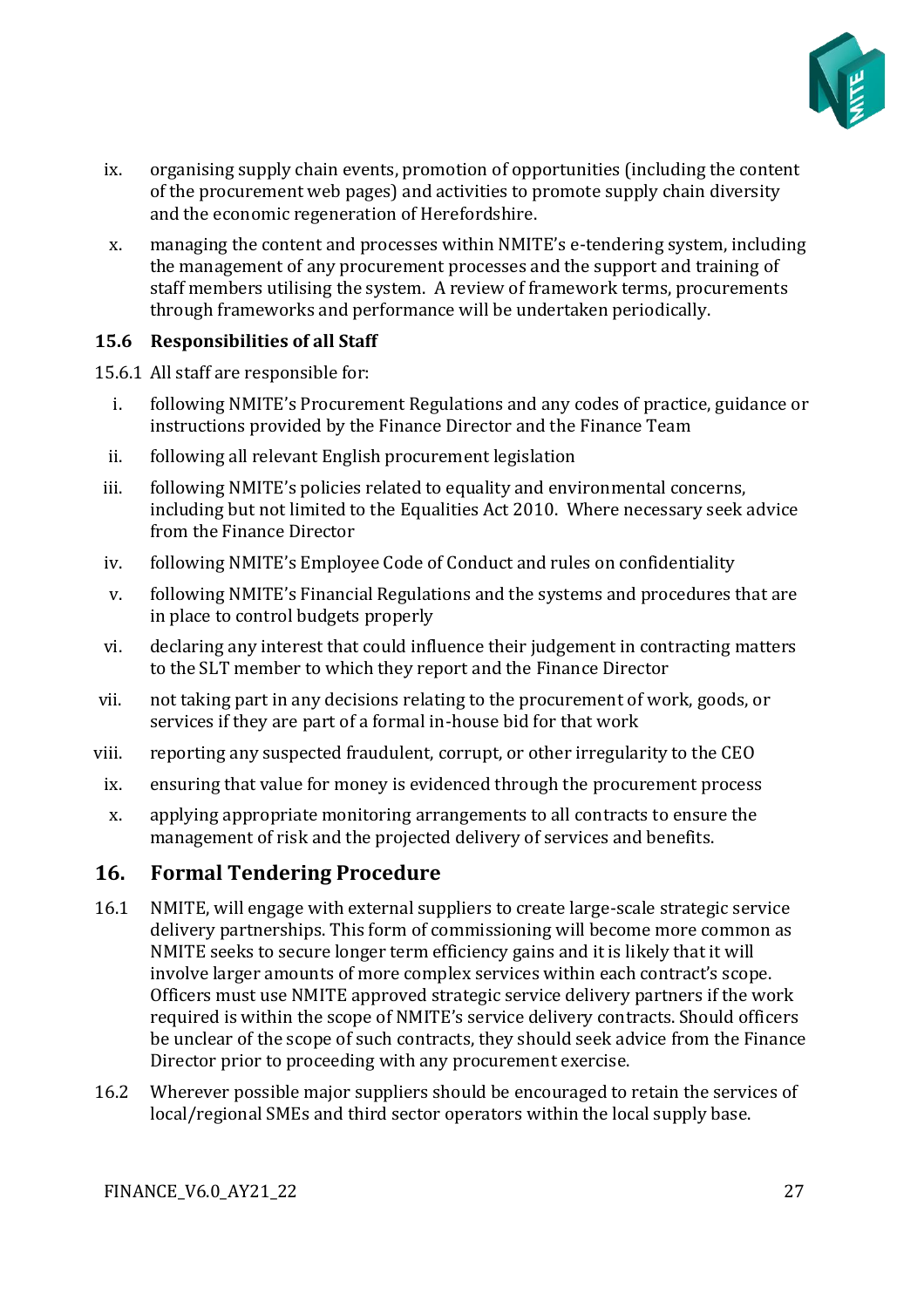

- 16.3 The following procedures must be followed for all types of procurement. Official orders should be raised for works, goods, and services in line with NMITE's Financial Regulations. All monetary amounts here and elsewhere in the Financial & Procurement Regulations are stated exclusive of value added tax (VAT).
- 16.3.1 **Purchases in total valued up to £15,000**  one formal quotation but officers must be able to demonstrate value for money has been obtained and that all other relevant aspects of NMITE's Procurement Regulations have been followed. See NMITE's Financial Regulations on obtaining value for money.
- 16.3.2 **Purchases in total valued between £15,001 and £35,000 (exclusive)**  at least two formal quotations must be sought (see 17.2 to 17.6)
- 16.3.3 **Purchases in total valued between £35,001 and £75,000 (exclusive)**  at least three formal quotations must be sought (see 17.2 to 17.6)
- 16.3.4 **Purchases in total valued between £75,001 and up to relevant UK limit**  formal tendering arrangements must be followed (see 17.7 to 27.4)
- 16.3.5 **Purchases in total valued more than the relevant UK limit (currently circa £189,330 for goods and services and £4,733,252 for works) – The Public Contracts Regulations must be followed (see Section 28).**
- 16.4 As the value, size and complexity of the contract increases, the degree of risk to NMITE will also increase. Before procuring any contract, the Responsible Officer shall produce a business case in the form of an options appraisal to support the requirement for a procurement. For all contracts valued at £75,001 or over, the business case shall contain comments obtained from the Finance Director to ensure that the procurement has complied with the Procurement Regulations. In addition, a formal risk assessment must be undertaken, and a managed risk register maintained throughout the procurement process. For contracts valued at £75,000 or less, a summary report shall be produced outlining the justification for the quotation process. The business case or summary report shall be submitted to the relevant officer authorised to approve the procurement [under the Scheme of Delegation].
- 16.5 Any variation from the Procurement Regulations should be subject to authorisation via the waiver and exemption procedure. The Responsible Officer shall produce a waiver or exemption report setting out the reason for the variation and shall obtain comments from legal and financial services as appropriate. This report shall be submitted to the FD for authorisation subject to and in accordance with the procedure set out in Section 32 below.

## <span id="page-27-0"></span>**17. Formal Quotation Procedure**

17.1 The requisite number of formal quotations must be sought for all purchases (other than those within the scope of a properly procured strategic service delivery contract or where a legally compliant Framework Agreement is utilised – see section 15) where the value is £15,001 or more and £75,000 or less in total (see 16.3).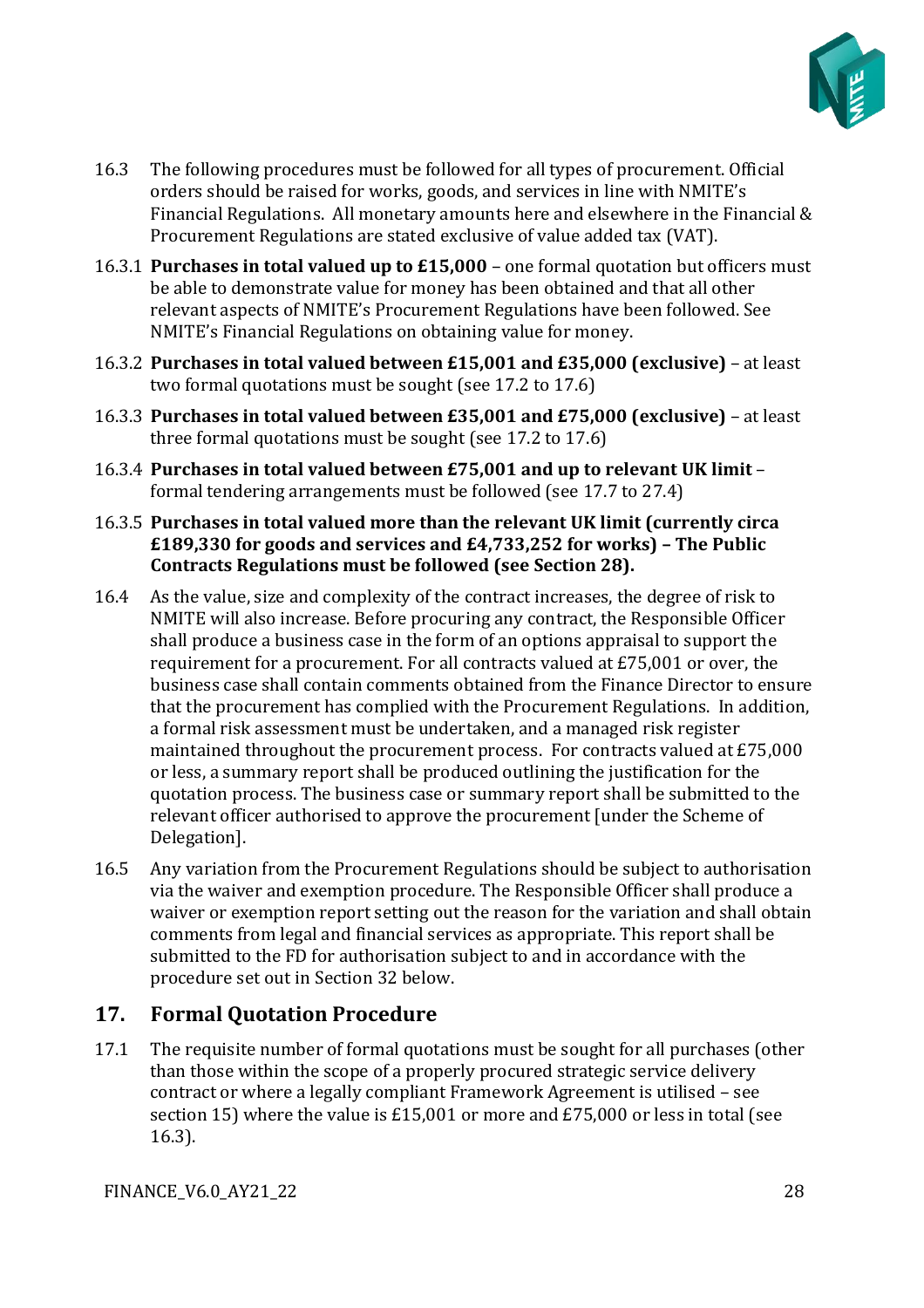

- 17.2 A quotation is a written offer to execute works; supply goods or provide services detailing what is to be provided and the cost for this.
- 17.3 Officers must produce a description of the goods or specification of the services required before seeking quotations. This will enable a fair comparison of prices. The level of detail in the description or specification will depend on the value and type of goods or services being purchased. Advice can be obtained from the Finance Director.
- 17.4 Formal quotations should contain as a minimum the following information and be issued to all suppliers in the same standardised format requesting:
	- i. date and reference number
	- ii. supplier company details
- iii. officer/service area name
- iv. item/part number
- v. description specification
- vi. quantity required
- vii. unit/service cost
- viii. total cost
- ix. delivery information
- x. payment details
- xi. any special requirements
- xii. details of any discounts or rebates
- xiii. conformance with specification
- xiv. acceptance of NMITE's standard contract terms
- xv. confirmation of no impropriety
- 17.5 Every person or firm who makes a quotation must be treated fairly and equally.
- 17.6 When officers are engaging in procurement activity on behalf of third parties who will be the actual contracting entity, and NMITE is therefore acting as the agent of the other party, they must adhere to NMITE's Procurement Regulations recognising that NMITE may be held liable for any complaints or challenges relating to the process.
- 17.7 Formal tendering procedures apply to all contracts with a total value of £75,001 or more and the prevailing UK procurement limits for goods, services and works apply to all procurements above the prevailing UK procurement threshold, except in each case for those with an NMITE approved strategic service delivery contract or via a Framework. To ensure that UK procurement rules are properly applied, including aggregation rules, officers should liaise with the FD before commencing any procurement with an estimated value of £75,001 or more.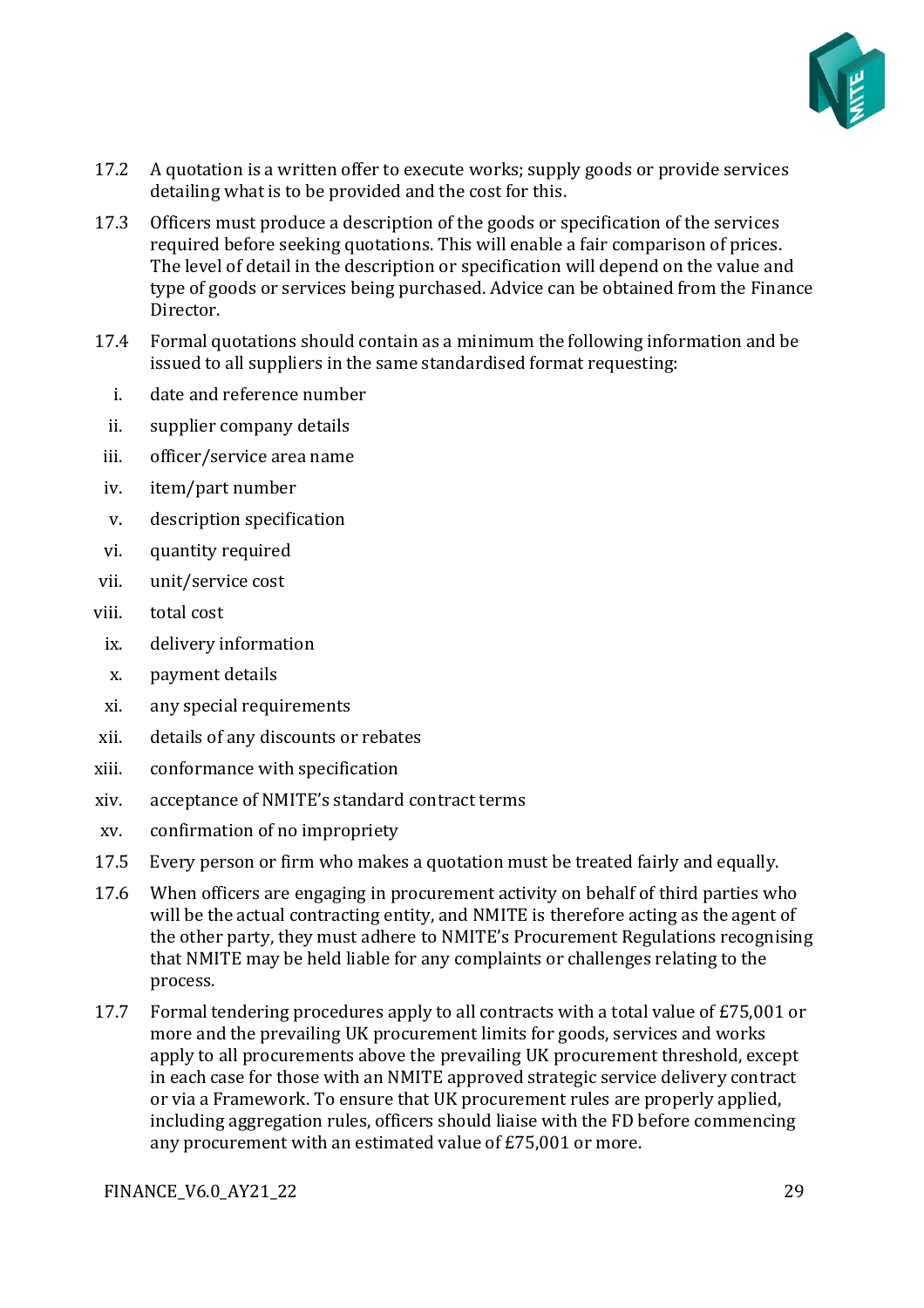

Aggregation rules also apply to NMITE formal tenders, and requirements must not be artificially split to fall below the £75,001 threshold to avoid following the correct process. (However, if appropriate, procurement may be split into lots to facilitate the participation of SMEs). Further guidance is available at 28.7 and advice should be sought from the FD if uncertain.

- 17.8 It is important to respect confidentiality during all stages of the formal tendering process. Officers must not disclose any information they have about potential suppliers to other persons/suppliers potentially competing for the same contract.
- 17.9 Advice and guidance on how to describe the works, goods or services required for formal tendering purposes can be obtained from the Finance Director.
- 17.10 In accordance with regulation 111 of the Public Contract Regulations 2015, officers should note that they should not issue a PQQ for any tender below the UK threshold. However, a selection questionnaire (including a proportionate version for quotations) should be used on all procurements[.](https://www.gov.uk/government/uploads/system/uploads/attachment_data/file/558531/PPN_8_16_StandardSQ_Template_v3.pdf) [https://www.gov.uk/government/uploads/system/uploads/attachment\\_data/file](https://www.gov.uk/government/uploads/system/uploads/attachment_data/file/558531/PPN_8_16_StandardSQ_Template_v3.pdf) [/5585](https://www.gov.uk/government/uploads/system/uploads/attachment_data/file/558531/PPN_8_16_StandardSQ_Template_v3.pdf) [31/PPN\\_8\\_16\\_StandardSQ\\_Template\\_v3.pdf](https://www.gov.uk/government/uploads/system/uploads/attachment_data/file/558531/PPN_8_16_StandardSQ_Template_v3.pdf)

## <span id="page-29-0"></span>**18. Selecting Potential Tenderers**

- 18.1 Potential suppliers must be sought by placing advertisements in the most appropriate media, in addition to NMITE's e-tendering portal, subject to 18.4.
- 18.2 Advertisements for potential suppliers may be placed at the officer's discretion in relevant trade or professional journals, local and national newspapers or national websites administered by responsible bodies and **must** be placed on the 'Find a Tender' (FTS) [www.find-tender.service.gov.uk](https://nmite.sharepoint.com/Academic%20Registry/Policy%20Framework/Policy%20Framework_21-22_under%20review/Policies%20AY20_21/Finance%20Policies%20and%20procedures/www.find-tender.service.gov.uk) if the contract is likely to exceed the relevant UK threshold. All contracts with a potential value of £15,001 or more must be advertised on NMITE's e-tendering portal ("the Portal"), in addition to any discretionary advertising by other means. Furthermore, details of all contracts with a potential value of £75,001 or more must be published on the UK Cabinet Office's Contracts Finder portal and the information provided shall include at least the following:
	- i. the internet address at which the procurement documents may be obtained.
	- ii. the time by which a prospective tenderer must respond if it wishes to be considered.
- iii. how and to whom a prospective tenderer is to respond; and
- iv. any other requirements for participating in the procurement
- 18.3 Where advertisements are published on FTS such publication must **precede** their appearance on the Portal, or any other supplementary means of advertising, to comply with UK regulations. Note, for clarity, publication is still required on the Portal if FTS is used, and must quote the specific FTS Reference for the contract, which suppliers should be asked to quote in their application. As a rule, officers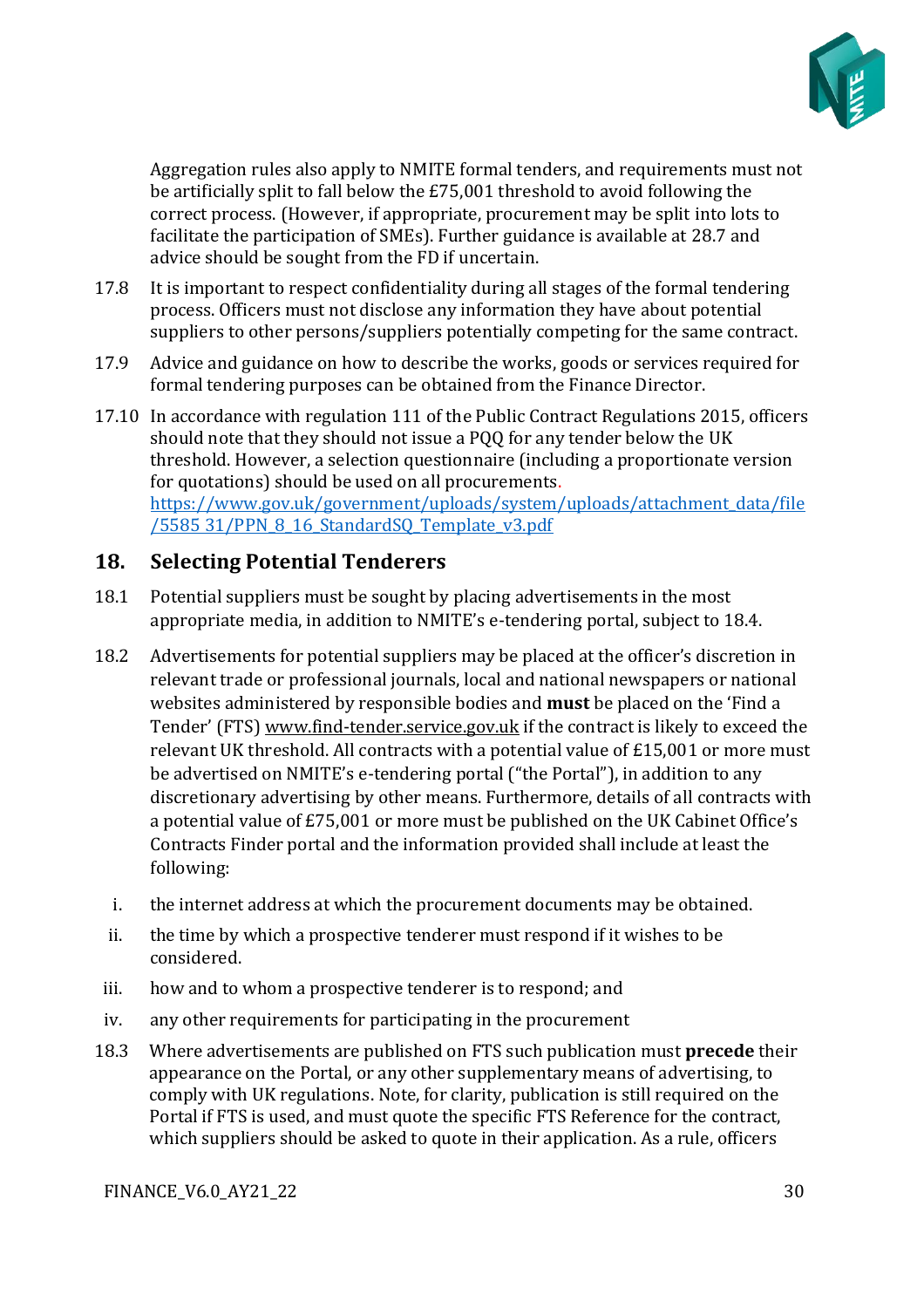

should leave 48 hours between the time of FTS publication and any subsequent publication in other media.

- 18.4 The only occasions when procurements do not need to be advertised on the Portal is when the contract value will be £15,000 or less, or if an existing strategic service delivery contract or Framework Agreement is to be used to source suppliers and advertising is therefore not required.
- 18.5 For formal tenders (value of £75,001 or more), the minimum number of tenders required is three. If officers find that they have less than the minimum number of applications (market failure) they must consult with the FD before they proceed further. In considering whether to proceed on the basis of fewer than 3 tenders, the FD will consider the reasons for market failure. For example, any market feedback as to the reasons for no response; whether the specification was complete, accurate, was packaged appropriately and of a size to be commercially attractive and if so, directed at capable suppliers; whether sufficient time was provided for responses (such time being proportionate to the complexity of the requirement); and whether the period during which quotations were requested affected the likelihood of responses e.g. during an industry shut-down or holiday period and whether any budget set was adequate.
- 18.6 Should the FD consider that the market failure is capable of remedy (and doing so will ensure best value), the FD may recommend withdrawal and recommencement of the process (rectifying any issues considered to have caused the market failure).
- 18.7 The procurement strategy, specification and evaluation strategy must be agreed before the commencement of the procurement.
- 18.8 The entire process of advertising, selecting suppliers to tender, through to final award, is highly prescribed under UK law for all procurements over the relevant threshold. Advice needs to be sought from the FD before commencing a procurement more than the UK thresholds (including ensuring sufficient time is allowed to carry out a compliant process, which, (depending on complexity) can take between several months to years).
- 18.9 Pre-procurement market consultation can be carried out to gauge market interest and specification of the requirement, commercial and legal terms etc. Sufficient time should be allowed within the procurement process for any market consultation to be carried out and this should be included within the procurement pipeline. Whilst this may include approaching suppliers directly, the opportunity to participate in the market consultation should be advertised transparently via the appropriate medium e.g. for procurement with a value above the UK threshold via a Prior Information Notice (PIN) in the FTS. In any event, information gathering, and market consultation should be carried out transparently and ensuring equal treatment, including not providing consultation participants with an advantage over non-participants. To ensure this, as a minimum all information provided to market consultation participants shall also be provided when the procurement is advertised and a summary of the results of the market consultation should be published. Further advice can be obtained from the Finance Team.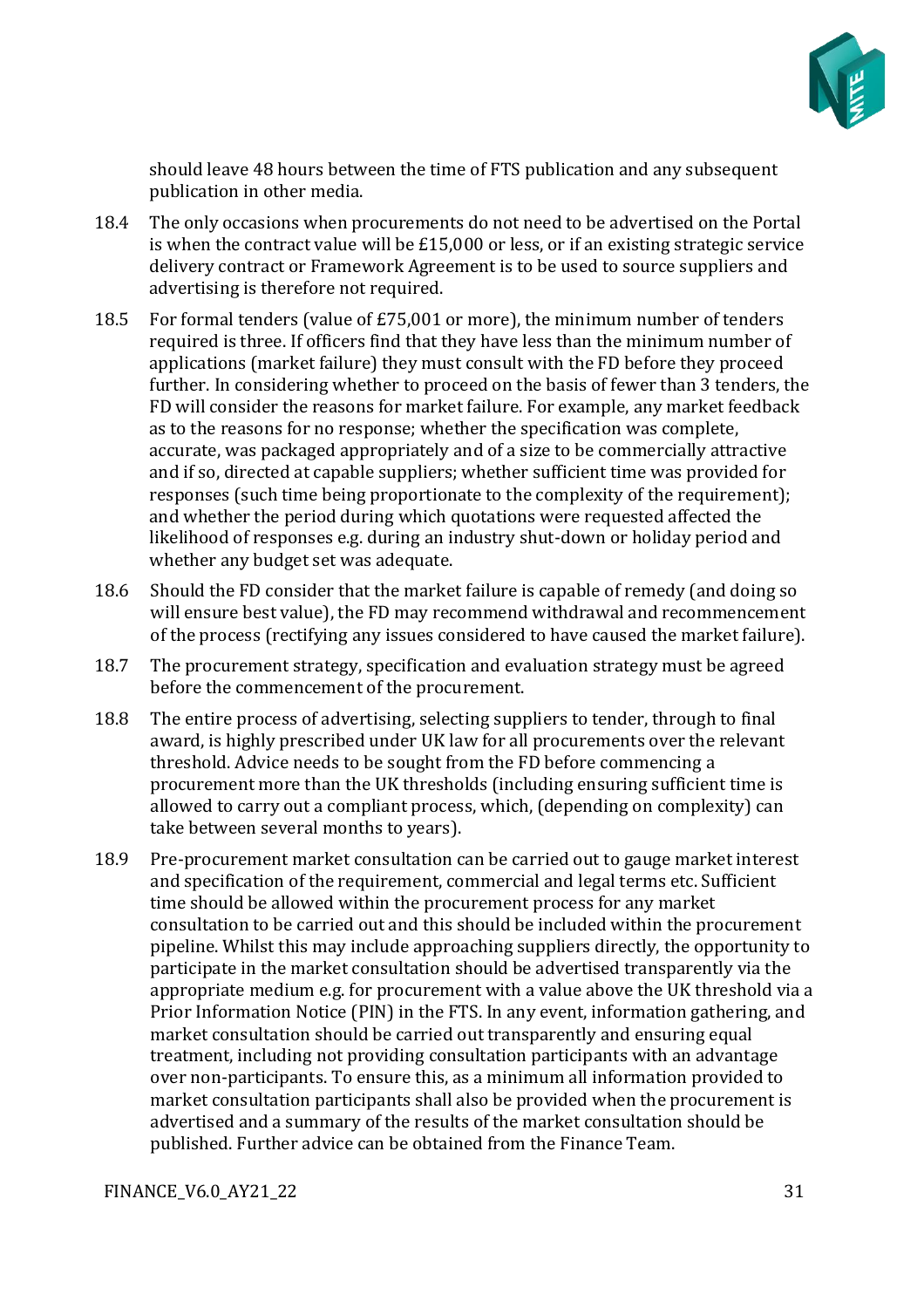

- 18.10 A standard business questionnaire should be used to collect information from the potential suppliers. The method for selecting tenderers must:
	- i. be transparent
	- ii. treat all tenderers in the same way
- iii. keeps the process clear and simple and transparent
- iv. record all the selection decisions which shall be proportionate.
- 18.11 On all procurements except where not required in relation to a procurement via a Framework, officers must utilise the CCS Standard Questionnaire to ensure that suppliers are of good financial and professional standing. In addition, officers must also use the approach set out in the CCS Standard Questionnaire when selecting suppliers to participate in a procurement (pre-qualification i.e. shortlisting). Factors to be considered include:
	- i. past performance on similar contracts (quality and costs)
	- ii. technical capacity
- iii. specialist experience in the type of products and services being procured
- iv. financial situation
- v. public and employer's liability insurance arrangements
- vi. health and safety arrangements
- vii. equalities policy
- viii. written references on the contractor's reputation
	- ix. environmental policies.
	- x. the good standing of an organisation essential as there are mandatory and compulsory grounds for exclusion).
- 18.12 Officers may also use information from referees and from company searches to assess which persons or firms to invite to submit a tender.

#### <span id="page-31-0"></span>**19. Inviting tenders**

- 19.1 In accordance with regulation 53 of the Public Contract Regulations 2015, NMITE's e- tendering system is the default option for the publication of procurement documents. To access these documents, prospective tenderers must register on the e-tendering portal. For each tender, the following procurement documents will be published:
	- i. A letter of invitation
	- ii. Instructions to tenderers
- iii. Form of Tender
- iv. Specification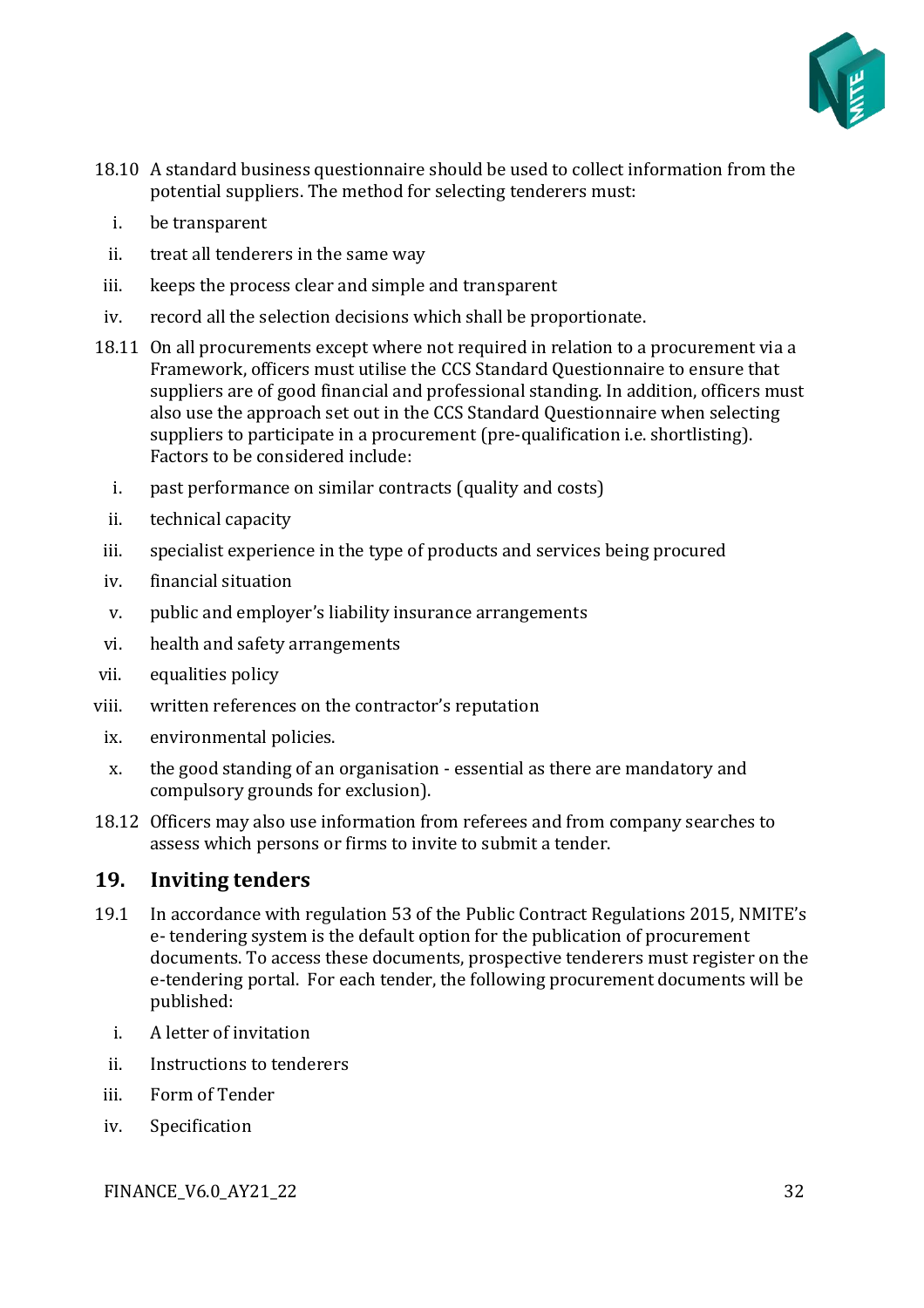

- v. Schedule of Rates/pricing documentation
- vi. Terms and Conditions of the Contract
- vii. Quality requirements/method statement questions
- viii. Tender Evaluation Criteria
- ix. Any relevant supporting information
- 19.2 A copy of NMITE's standard contract terms shall be included so that the tenderer is aware of the terms and conditions that will form part of the final contract. When an industry standard contract is used, advice should be sought from the FD on which of the standard clauses to incorporate.
- 19.3 Tenderers must be instructed to return their tendering documentation via the etendering portal, rather than by any other method. In addition, tenderers must be told that tenders which are received by other means, or received after the deadline, will not be accepted. See 21.1, 22.2 & 23.4 below.
- 19.4 Tenderers should be advised that tenders will be opened at the same time and no advantage is secured by seeking to delay submission until the last moment.
- 19.5 The invitation to tender must state that NMITE does not bind itself to accepting the lowest of any tender.
- 19.6 The invitation to tender will set out how NMITE deal with any mistakes it identifies in the tender documentation submitted. If the mistake is capable of correction (ensuring equal treatment of tenderers and transparency to the marketplace), NMITE will publish a clarification informing tenderers how the mistake will be corrected. If the mistake is material (necessitating additional time for tenderers to incorporate the correction into their tenders/quotations), then the deadline for responses will be extended in accordance with 20.2 below. If the deadline for responses to the FTS contract notice is still open and if a material correction is required to ensure transparency of opportunity to the marketplace, then NMITE will publish a correction notice as appropriate (e.g. for procurements above the UK threshold via FTS). If the mistake is not capable of correction (ensuring transparency and equal treatment of tenderers), then NMITE will withdraw and/or re-advertise the opportunity as appropriate.
- 19.7 The invitation to tender must set out the criteria that will be used to select the preferred supplier. These criteria should include all weightings, sub-weightings and any guidance or marking criteria by which tenders are to be evaluated. The assessment criteria must not prevent fair competition or discriminate between tenderers in any way. They must also comply with relevant legislation.
- 19.8 The tender should be assessed according to the Most Economically Advantageous Tender (MEAT) criteria which can be the lowest price, but typically will be a pricequality assessment reflecting the qualitative, technical, sustainable and social aspects of the tender submission as well as price and such assessment criteria may include the following factors: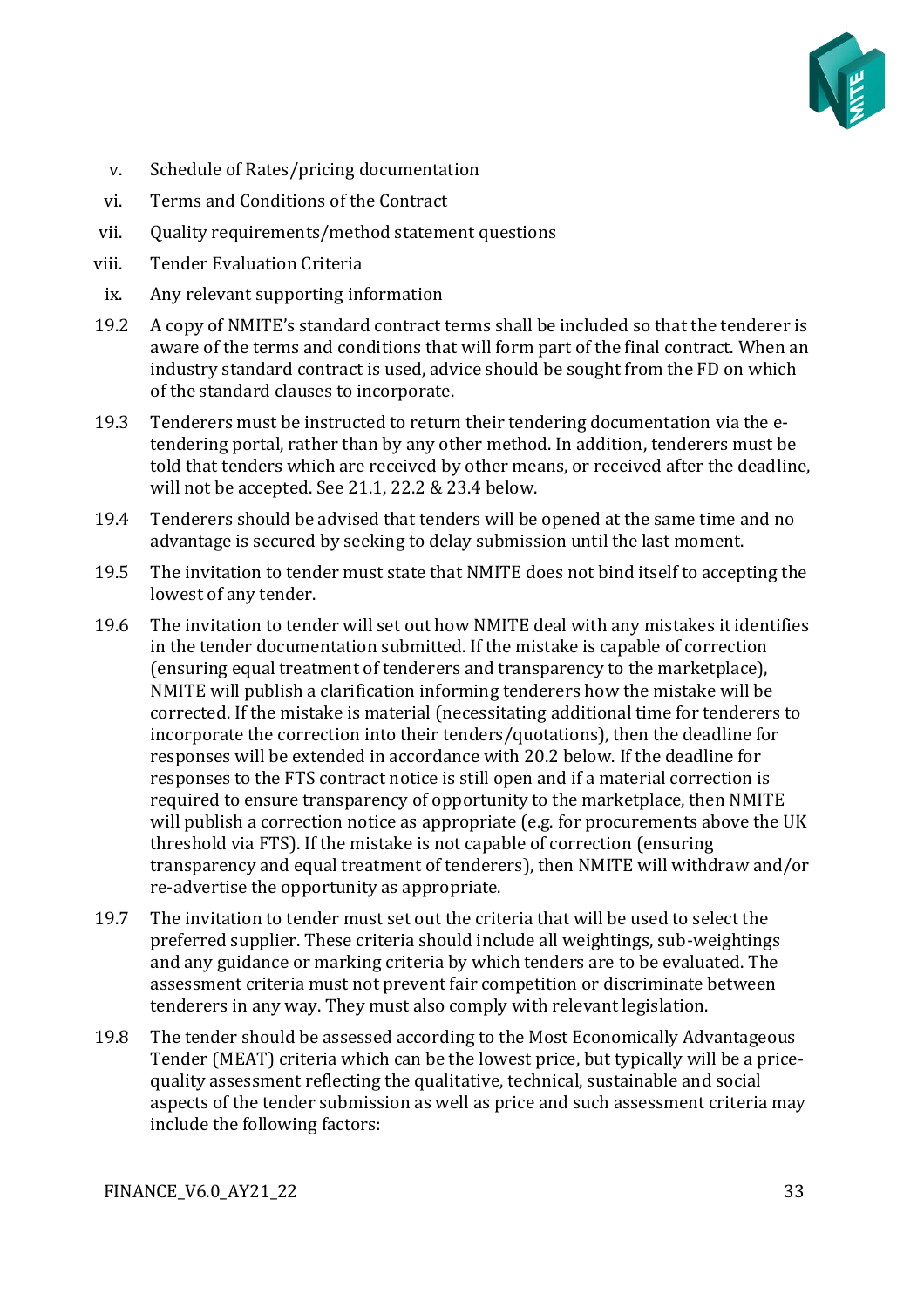

- x. experience and skills of staff performing the contract where staff quality can have a significant impact on contract performance
- xi. financial proposals
- xii. contract management arrangements
- xiii. quality including technical merit and functional characteristics
- xiv. delivery proposals
- xv. social value
- xvi. environmental factors
- xvii. innovation
- 19.9 During the live tender period (i.e. the period between first advertisement and the deadline for tender submission), all communications with tenderers must be recorded in the clarification log on the e-tendering Portal. The clarification log will record all enquiries which are raised during the respective period and the relevant responses. The identity of the tenderer who has raised the query **must not** be disclosed.

## <span id="page-33-0"></span>**20. Receiving Tenders**

- 20.1 The original tender return date should be fixed and unchanged except in appropriate and necessary circumstances. Any extension should not provide either advantage or disadvantage to any of the tenderers. And if an extension is necessary due to the publication of further information (including the correction of mistake), the length of such extension shall be proportionate to the length of time that will be required by tenderers to request any further information from NMITE as a result; consider such information and make any required revisions to their tenders / quotations.
- 20.2 Should it be necessary to extend the time limit for the submission of tenders all potential tenderers should be informed of the new date in good time before the original submission date. Any information should be issued to tenderers no later than 6 calendar days prior to the deadline for receipt of tenders. If this is not possible, a proportionate extension will be applied (see 19.6 above)
- 20.3 NMITE's e-tendering Portal will automatically record the time, date, and name of the tenders as they are received.
- 20.4 Tenders cannot be opened until the final deadline for receiving them. All tenders will be stored in the secure e-tendering portal until the requisite deadline for opening them.
- 20.5 In exceptional circumstances, officers, in consultation with and the approval of the Finance Director, can accept a late tender (see the section "Late Tenders" below). The core principle is that tenders should not be rejected if the delay is due to the actions of NMITE, a third party, or force majeure as 'e.g. unavailability of the etendering portal or internet connectivity. NMITE considers the allowance of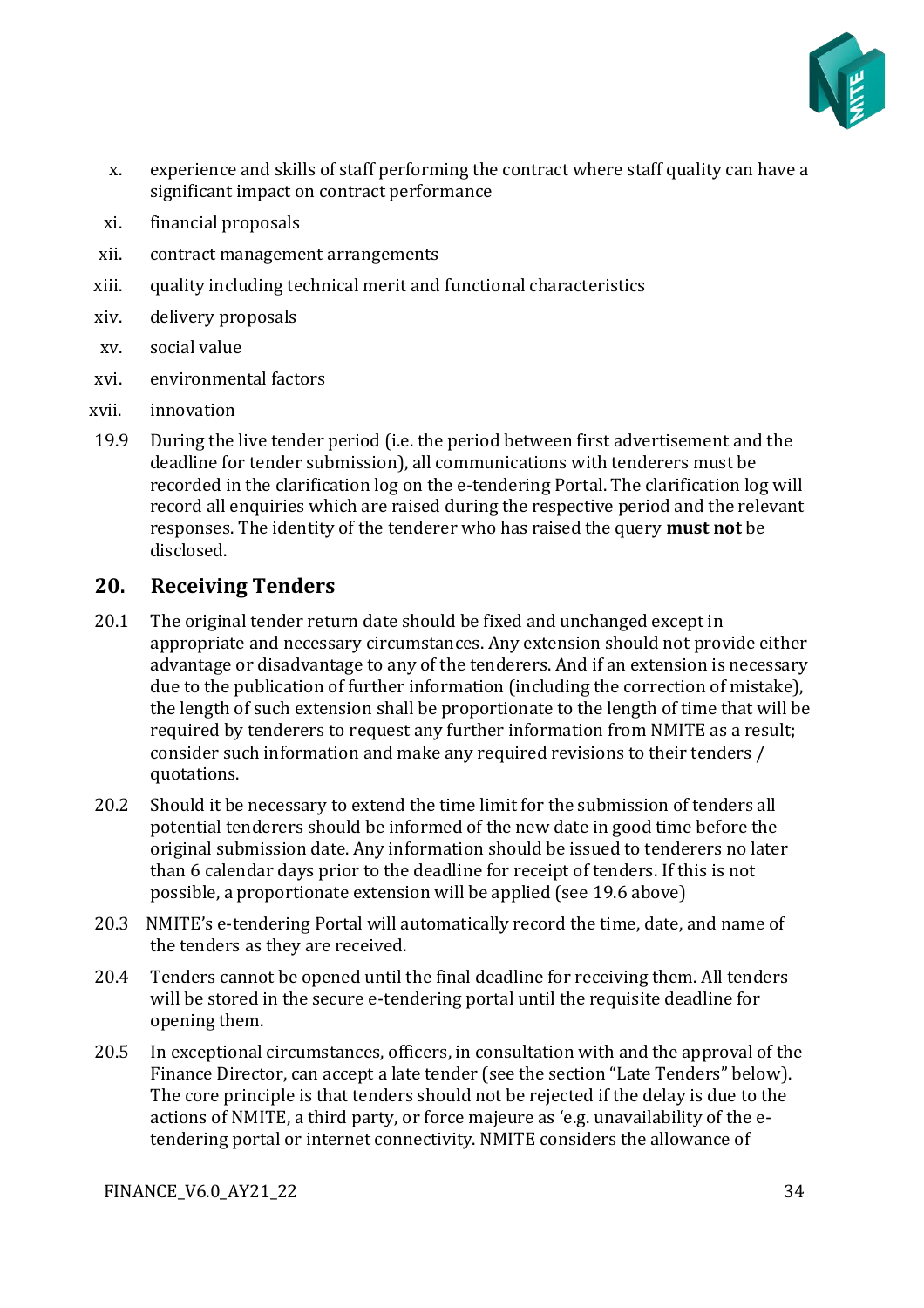

sufficient time to complete document upload (including allowing for any problems that may be encountered with upload speed etc.) as within the control of Tenderers.

## <span id="page-34-0"></span>**21. Opening and Recording Tenders**

- 21.1 All tenders relating to a contract will be opened at the same time automatically using NMITE's e-tendering system. This system will formally record the date and time for audit purposes.
- 21.2 Once the tenders have been opened, they will be stored securely in the electronic portal.

#### <span id="page-34-1"></span>**22. Late Tenders**

- 22.1 Any tenders received after the deadline must be rejected unless there are exceptional circumstances in accordance with paragraph 21.1
- 22.2 If it is decided to accept a late tender, it must be treated in the same way as all other tenders. The full details of the decision to accept the late tender must be recorded.
- 22.3 If the late tender is rejected, a record should be kept on file for two years with the other documents from the tender opening. The tender should be opened, under the same conditions as the other tenders, merely to ascertain the return name and address. The tenderer should be informed in writing of the reasons for rejecting the tender, i.e. that it was received late and is therefore deemed to be non-compliant under NMITE's Procurement Regulations.

#### <span id="page-34-2"></span>**23. Assessing Tenders**

- 23.1 Before assessing the tenders, the Responsible Officer needs to check that each part of them meets the requirements of the specification. The Responsible Officer also needs to make sure that there are no mistakes and that nothing is missing.
- 23.2 If there are substantial omissions of data or documentation that make it impossible to assess the tender, this should be fully recorded, and the tender rejected.
- 23.3 If the tenderer has omitted ancillary documents, made an obvious error in calculating figures, or has otherwise made an error in their tender they may be allowed, to ensure proportionality of assessment treatment, to correct any minor non-compliance or mistakes or to provide any necessary clarification. However, where a tenderer fails to allow sufficient time for the punctual submission of his tender, then the tender submission will be rejected in accordance with paragraphs 22.2 to 23.1.
- 23.4 A record of all mistakes must be kept and attached to the tender documents together with any corrections agreed with the tenderer.
- 23.5 The correct tenders can then be assessed in accordance with the assessment criteria that have previously been agreed in accordance with these formal tendering procedures.

FINANCE\_V6.0\_AY21\_22 35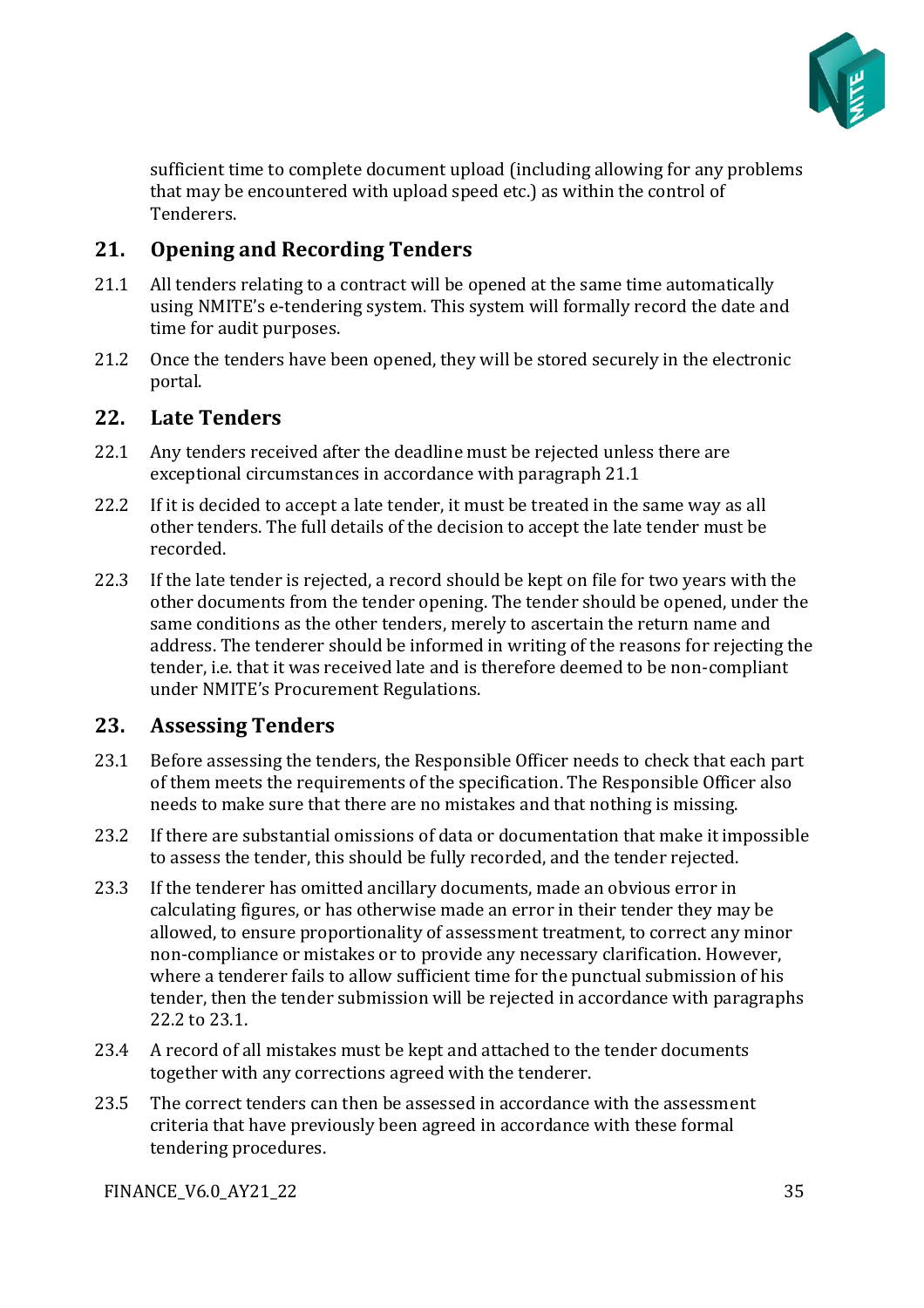

- 23.6 The assessment criteria used for the tender evaluation must be the same in all respects as the criteria advised to prospective suppliers at the beginning of the process.
- 23.7 Assessment details are strictly confidential and must not be passed on to anyone else. During the assessment, tender documentation must be kept secure and confidentiality preserved. If, in a major tendering exercise, the documentation is going to be copied or divided to aid the assessment process, a record should be maintained to identify those to whom such documents have been issued and the date returned.
- 23.8 The Responsible Officer shall retain a complete set of documents in a secure place in case any parts of the documentation go missing.
- 23.9 Once the assessment has been completed the Responsible Officer should produce a report showing:
	- i. the result of the assessment of each tender
	- ii. comparison of assessment results
- iii. the recommendation on which tenderer should be offered the contract.
- 23.10 In addition, for procurements with a value above the UK threshold, a report should be produced in accordance with regulation 84 of the Public Contract Regulations 2015. The Responsible Officer should seek further advice from the Finance Director regarding preparing such reports.

#### <span id="page-35-0"></span>**24. Accepting and Rejecting Tenders**

- 24.1 The FD in consultation with the Responsible Officer should accept the tender that is the most economically advantageous tender in accordance with paragraph 19.8 i.e.:
	- i. it is the lowest priced tender; or
	- ii. it is the most cost-effective tender
- 24.2 Where this is not the lowest tender, the Responsible Officer should explain in writing, giving objective reasons why that tender is preferred, and seek approval from the FD to proceed to appoint. A note should be placed on file to show that the FD has reviewed the evaluation process and agreed with the outcome.
- 24.3 The Responsible Officer should always consider whether their proposed decision for awarding the contract should be put before the FRC for consideration prior to submitting it to the FD for approval.
- 24.4 The Finance Team should write to inform the successful tenderers of the decision as soon as possible after all necessary approvals have been received.
- 24.5 Care should be taken when issuing letters informing the tenderer that they have been successful as an unqualified acceptance of the tender may create a binding contract before the formal documentation has been completed and signed by the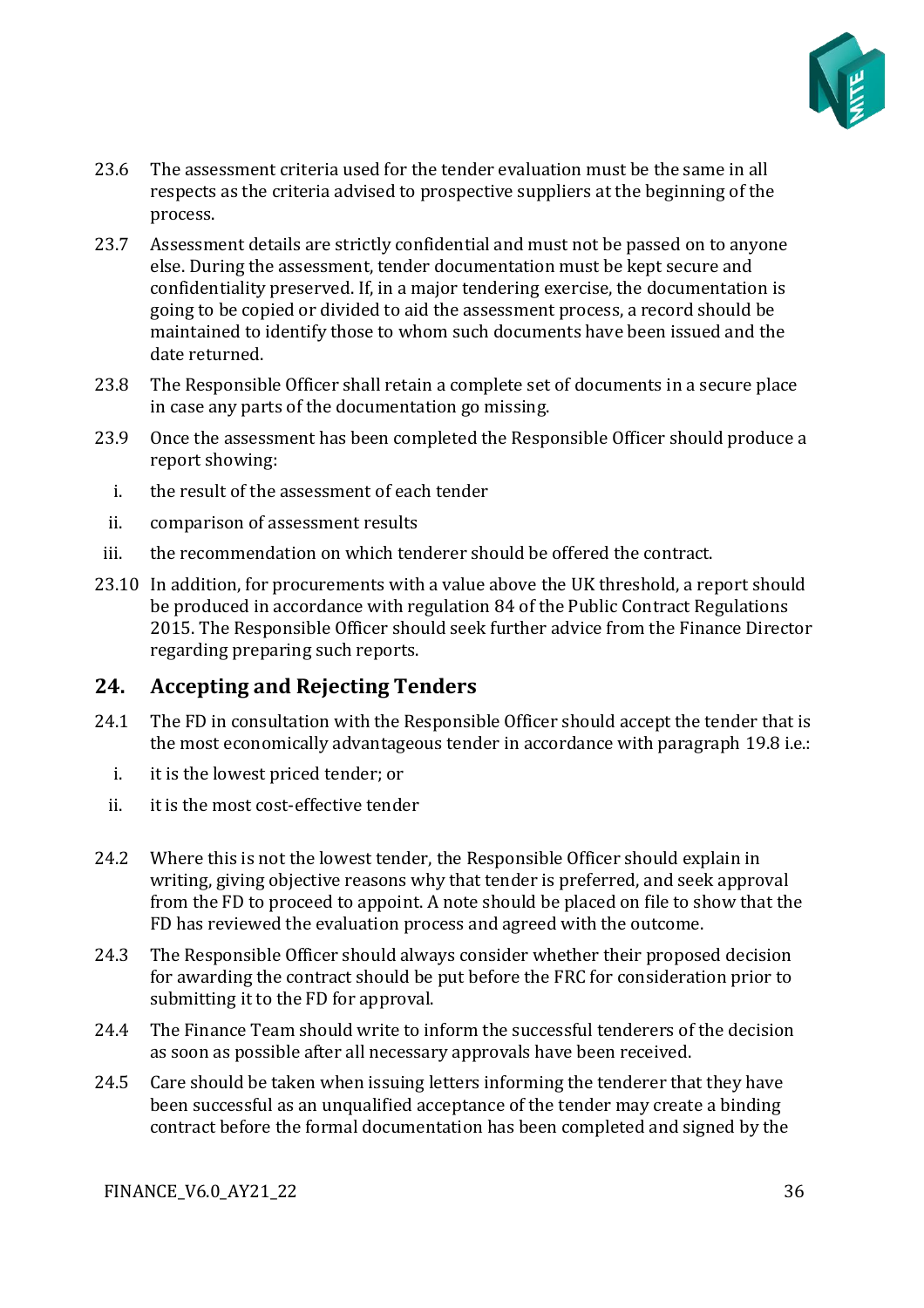

appropriate authorised signatories. In the case of an EU-compliant process the contract cannot be formally awarded until the losing bidders have been informed and the mandatory standstill period has elapsed without any challenges arising from the bidders.

24.6 Unsuccessful tenderers should be informed of the outcome of the tendering process at the same time that the successful tenderer is notified. All bidders should be provided with a comprehensive briefing on the results of the tender to understand the relative merits of their tender when compared to that of the successful bidder. This is particularly important as losing bidders or third parties may ask for such information under the Freedom of Information Act, and accordingly it is essential that full details are recorded and can be supplied easily for all tender exercises, both above and below the EU thresholds. Debriefs should also be provided to successful tenderers

## <span id="page-36-0"></span>**25. Negotiating**

- 25.1 The Responsible Officer must comply with the following conditions when negotiating on price or material aspects of quality with tenderers:
	- i. guidance must be sought from the FD who will consult with the Responsible Officer as necessary before advising on the appropriate course of action
	- ii. the Responsible Officer must be accompanied by another officer during negotiations with tenderers and a full written record of all discussions should be made and signed by both officers. The results of the negotiation process must be shared with the FD
- iii. all negotiations must be carried out at NMITE's offices
- iv. officers must not discuss one tenderer's detailed prices, conditions, or terms with another tenderer
- v. officers must respect the confidentiality of information provided by tenderers
- vi. if negotiations lead to a material change in the description of the work, goods or services or other terms, the officer must invite everyone who has provided a tender to re-tender on the basis of the revised contract. And if a change from the description as advertised, a new tender process if the changes might attract different tenderers.
- 25.2 If there is an in-house tender for a contract, negotiations must not take place without permission from the FD.

## <span id="page-36-1"></span>**26. Awarding a Contract**

26.1 Before awarding any contract, the Responsible Officer shall produce a written report evaluating each tender received against the evaluation criteria. The officer shall ensure that for all contracts valued at £75,001 or above, the report shall contain comments obtained from the FD (including where appropriate, comments from legal and finance specialists when required) to ensure that the procurement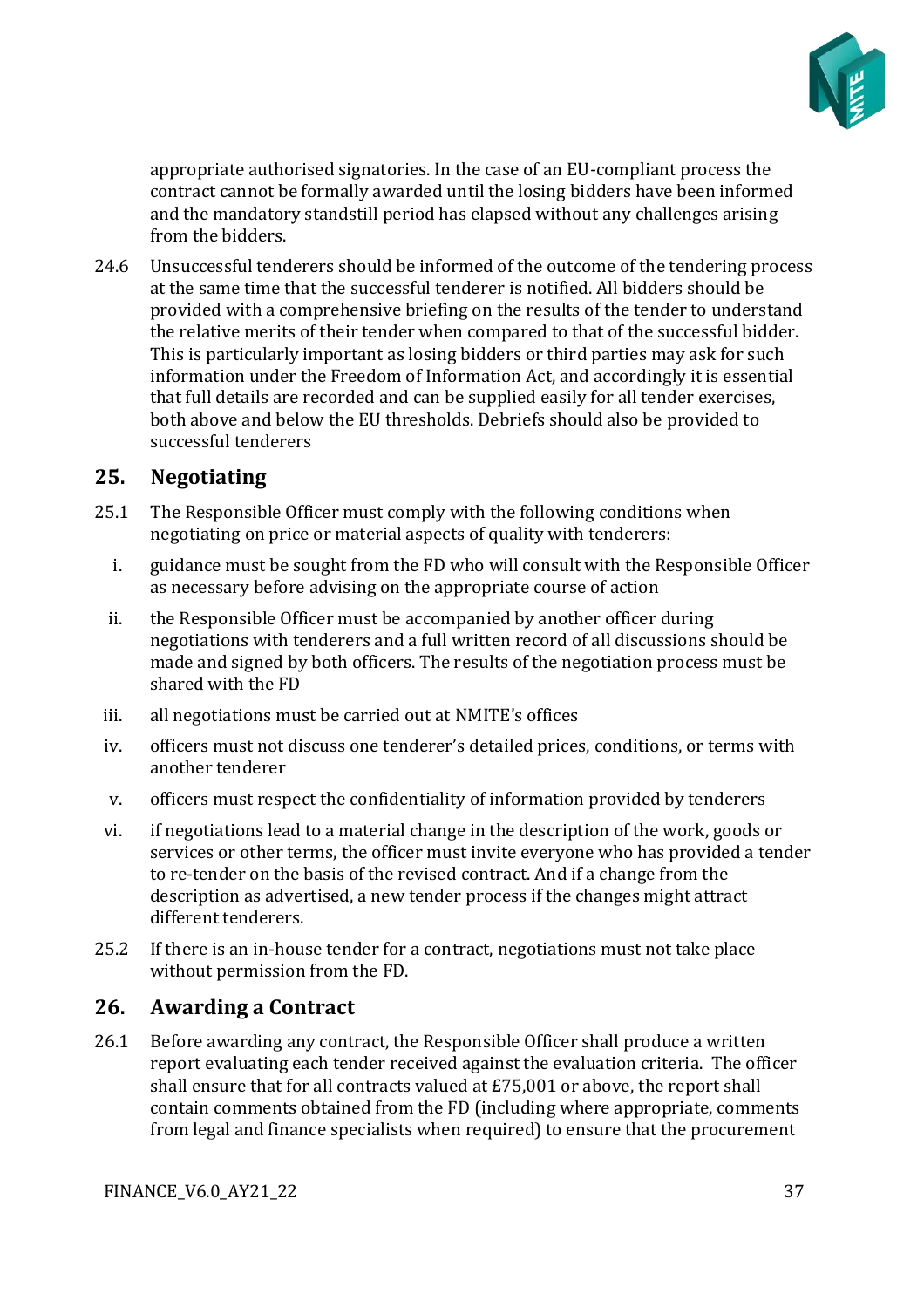

has complied with the Procurement Regulations. For contracts, below this level, a summary report shall be produced outlining the justification for the quotation process. The report shall identify the supplier who has submitted the highest score in the evaluation and recommend the award of the contract to that supplier. This report shall be submitted to the CEO.

- 26.2 The FD will ensure that each contract is signed by an Authorised Signatory in accordance with the following thresholds:
	- i. Officers as authorised by the CEO/relevant budget holder of contracts of the value up to £25,000.
- ii. The CEO may authorise contracts with a value of up to £100,000.
- iii. The Chairs of FRC/PIC may authorise contracts of up to £250,000.
- iv. The Board must authorise all contracts of the value in excess of £250,000.
- v. All amounts are exclusive of VAT.
- 26.3 Officers are responsible for seeking advice from legal advisors if they are not clear about the form of contract to be used or changes are needed to the standard form of contract used by NMITE.
- 26.4 The Management Accountant is responsible for recording the details of all contracts with a value of £15,001 or more in the contracts register.
- 26.5 The Responsible Officer must provide the FD with a record of each contract, including all the quotes and letters they have received and notes of telephone calls and meetings about selecting suppliers for the purpose of record retention in accordance with 4.4 and 9.7 above. These records must be made available to internal or external audit as required by them.
- 26.6 In accordance with the Public Contract Regulations 2015 and the Late Payment of Commercial Debts Regulations 2013 and to maximise performance under the contract, NMITE will process for payment all undisputed invoices within the agreed payment terms. The same shall apply to contractors in respect of any subcontractor arrangements applied under the applicable contract(s). All contracts shall contain provisions to this effect.

## <span id="page-37-0"></span>**27. Publication of Contract Details**

- 27.1 CEO and SLT members must ensure that all contracts comply with all NMITE's policies.
- 27.2 Officers must not give tenderers or suppliers any information about the bids or affairs of any other tenderer or contractor unless the law requires it. All information relating to tendering and contracting procedures is confidential.
- 27.3 The only information officers should make public is the name of the successful tenderer. However, this information must not be released until the contract has been awarded and signed.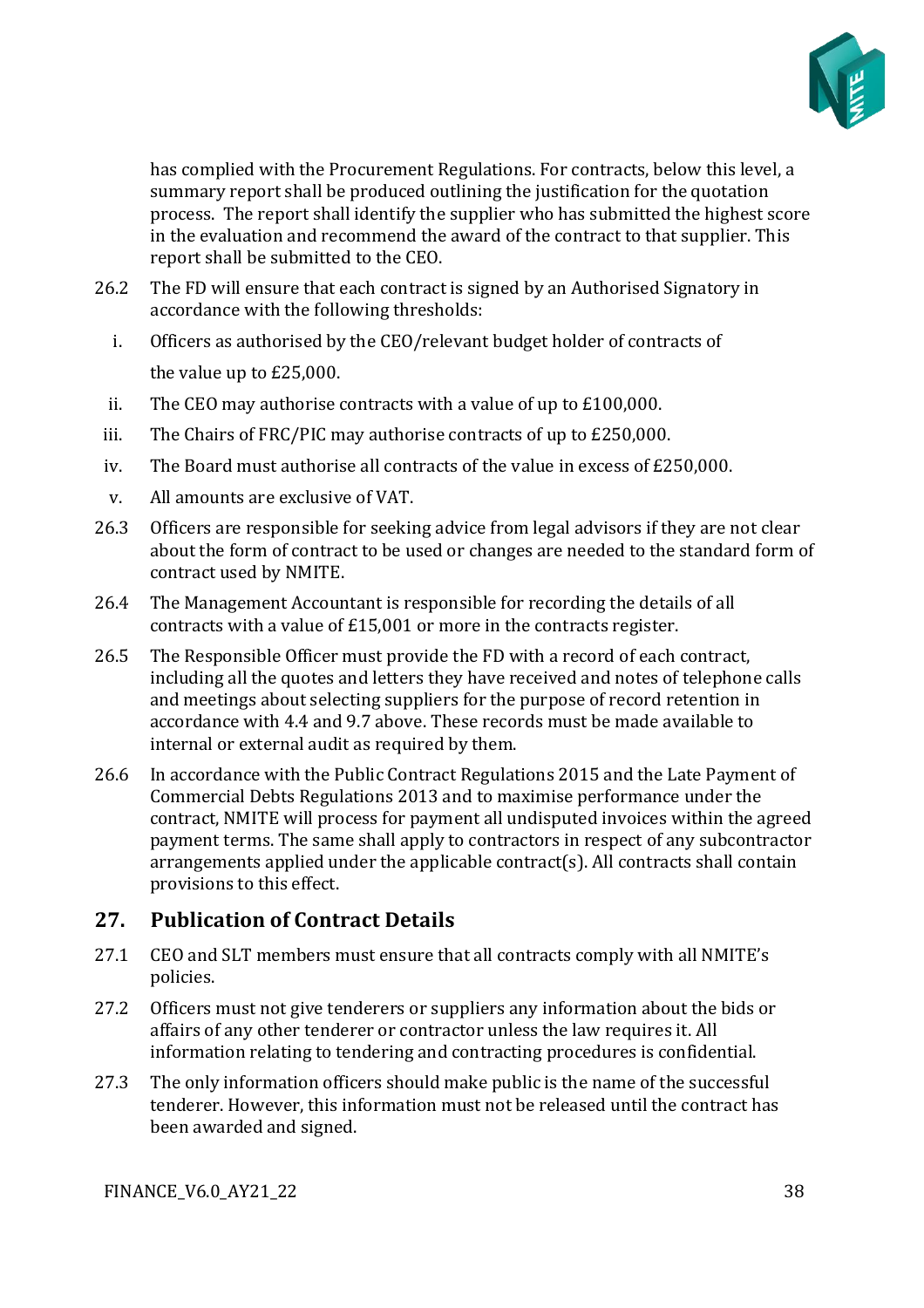

27.4 Government guidance on transparency (see below) states that officers should "engage in early discussions with suppliers, and in advance of any contract award, the types of procurement and contracts information which can be disclosed to the public, and then to ensure publication of that information in an accessible format."

[https://www.gov.uk/government/uploads/system/uploads/attachment\\_data/file](https://www.gov.uk/government/uploads/system/uploads/attachment_data/file/5969) [/5969](https://www.gov.uk/government/uploads/system/uploads/attachment_data/file/5969) [04/PPN0117-UpdatetoTransparencyPrinciplesv1.1.pdf](https://www.gov.uk/government/uploads/system/uploads/attachment_data/file/596904/PPN0117-UpdatetoTransparencyPrinciplesv1.1.pdf)

[https://www.gov.uk/government/uploads/system/uploads/attachment\\_data/file](https://www.gov.uk/government/uploads/system/uploads/attachment_data/file/592358/TransparencyPrinciplesFebruary2017.pdf) [/5923](https://www.gov.uk/government/uploads/system/uploads/attachment_data/file/592358/TransparencyPrinciplesFebruary2017.pdf) [58/TransparencyPrinciplesFebruary2017.pdf](https://www.gov.uk/government/uploads/system/uploads/attachment_data/file/592358/TransparencyPrinciplesFebruary2017.pdf)

#### <span id="page-38-0"></span>**28. Framework Contracting**

- 28.1 Framework contracting involves selecting a contractor from a list of contractors on an approved "Framework" for given works, goods, or services. The contractors are included on the Framework following a tendering exercise to establish capability, quality, and value.
- 28.2 Purchasers can enter into subsequent 'call-off' contracts from a Framework. Framework contracting is becoming increasingly prevalent to avoid duplication of effort and achieve best values via economies of scale
- 28.3 Frameworks can be externally formed (for example, by Government) or internally formed (for example, by NMITE). The number of approved contractors on a Framework can vary but the minimum number should be three
- 28.4 When an external Framework is formed general terms and conditions are agreed between the Framework contractors and the Framework organiser. These preagreed terms and conditions will form a major part of any purchaser's 'call-off' contract and contractors are not obliged to agree to any amendments to them
- 28.5 Framework Agreements can be established for a maximum of 4 years (unless special justification can be made for a longer period). Any subsequent call-offs under the framework may be for a duration longer than four years provided this is justified by the nature of the call off contract e.g. such factors as the time needed for contract performance, where maintenance of equipment with an expected useful life of more than four years is necessary or where extensive training of staff to perform the contract is needed.
- 28.6 Officers must take the following steps to ensure compliance with the UK Procurement Rules when using a Framework contract:
	- i. all the contractors on a Framework that are capable of meeting the purchaser's specification must be allowed to submit a bid against that specification.
	- ii. the reasons for selecting a smaller number of contractors on a Framework must be clearly evidenced and should indicate why the excluded contractors were not capable of meeting NMITE's requirements.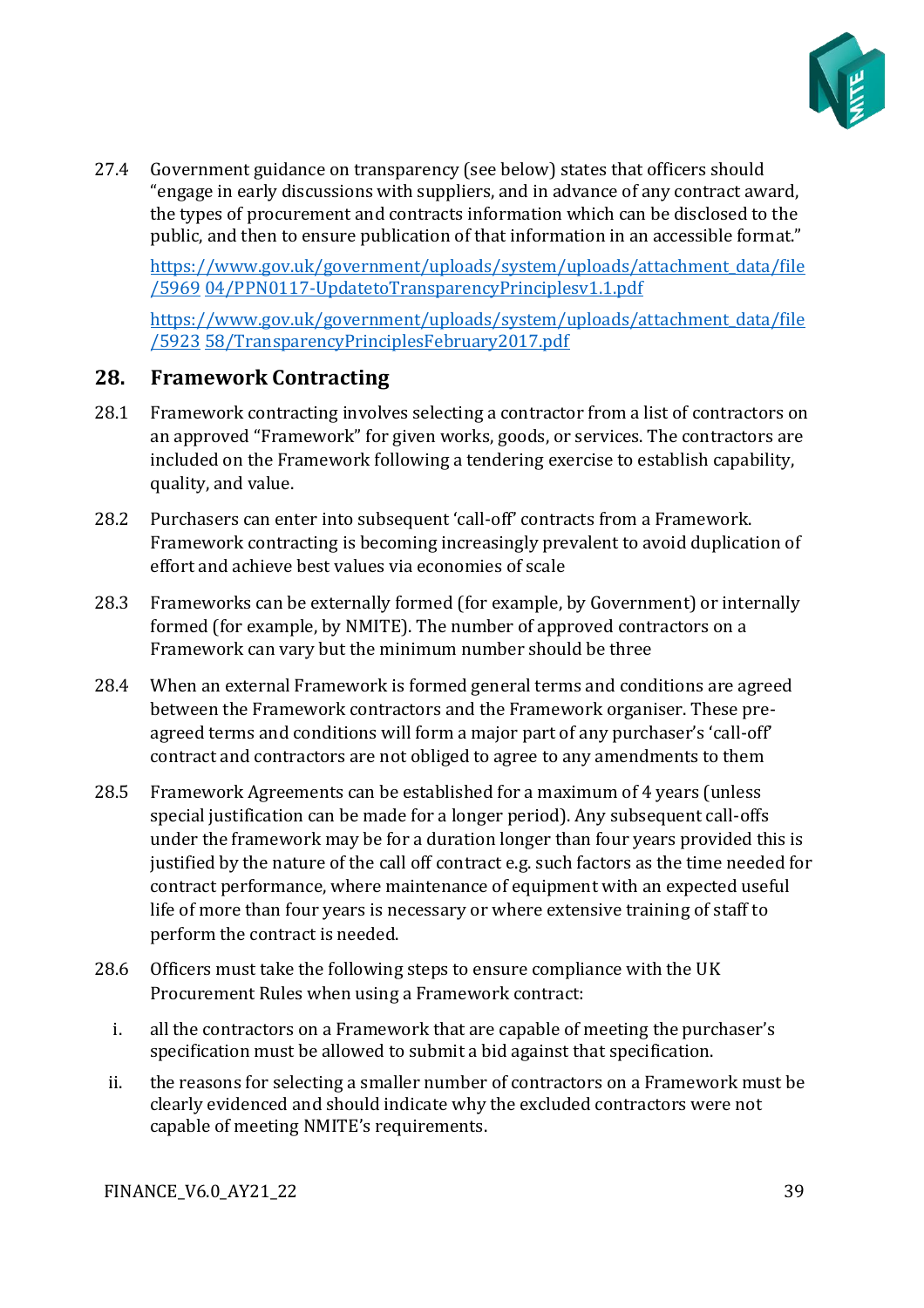

- iii. award of contract must be on the basis of the criteria for the Framework as set out in the Framework agreement itself, that is, within the original tender documentation setting up the Framework.
- 28.7 The FD must be consulted on all Framework contract procurements and a preprocurement options appraisal to establish that the use of a framework provides best value shall be carried out.

## <span id="page-39-0"></span>**29. Other Procurement Procedures**

- 29.1 There are a number of other procurement procedures that may be available in particular circumstances:
	- i. design contests, particularly in the fields of planning, architecture, civil engineering, and information technology.
	- ii. concession contracts where contractors derive income from the completed work, for example, such as a concession which will allow the provider to generate income such as the operation of leisure or catering facilities.
- 29.2 The FD must be consulted regarding any proposals to follow any such procedures.

#### <span id="page-39-1"></span>**30. Waivers and Exemptions from NMITE's Procurement Regulations**

- 30.1 Waivers and exemptions from NMITE's Procurement Regulations are only allowed in exceptional circumstances such as there being insufficient suppliers for the goods, works or services being procured. Permission must be obtained for any waiver or exemption from the FD and the Chief Executive Officer. In respect of any contract which is subject to the European Procurement Rules, NMITE may not authorise any exemption from those requirements.
- 30.2 A written application for a waiver or exemption from NMITE's Procurement Regulations must be made to the FD setting out the reasons for the application. The FD must respond within 21 days. If agreed by the FD and the Chief Executive Officer, the waiver or exemption is subject to approval by the Board.
- 30.3 To apply for a waiver or exemption, the normal procedure should be for the Responsible Officer to complete an Exemption Form (Single Tender Waiver) and arrange for the budget holder to approve the request by signing the form, and then forward the form to the FD for approval by both the FD and the Chief Executive Officer. This will then be submitted by the FD to the Board for its approval. Subject to Board approval the FD will make an appropriate entry in the register of approved waivers and exemptions.
- 30.4 Single Tender Actions or Direct Awards may only be used if the following criteria are met:
	- i. the service/good is follow-up work where a provider has already undertaken initial work in the same area (and where the initial work was awarded from open competition).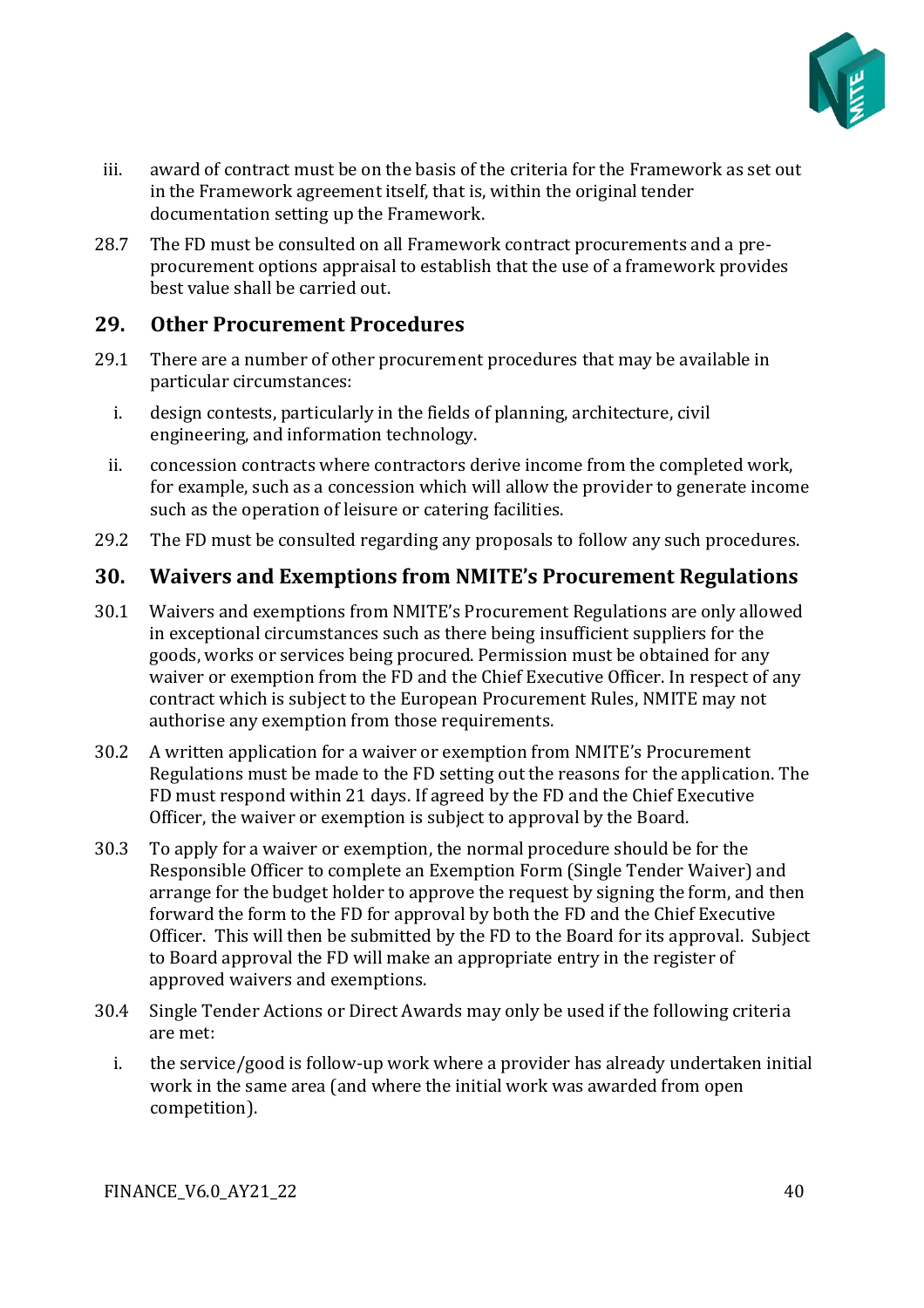

- ii. there is a compatibility issue which needs to be met e.g., specific equipment required, or compliance with a warranty cover clause.
- iii. there is genuinely only one provider.
- iv. there is a need to retain a particular contractor for real business continuity issues (not just preferences).
- 30.5 Agreement must be sought from the FD and CEO before a Single Tender Action or Direct Award process is started.
- 30.6 Tenders need not be invited in accordance with the provisions of NMITE's Procurement Regulations if an urgent decision is required, for example for the protection of life or property, however such examples normally relate to the existence of a genuine public emergency such as unsafe building. Wherever possible though, at least two quotations must be obtained, and any decision made, or contract awarded shall be reported to the relevant SLT member, the Chair of FRC and the Board. Such emergency contracts should be let for as short a period as possible to allow their replacement with a contract that is fully compliant with the Procurement Regulations at the earliest practical opportunity.

## <span id="page-40-0"></span>**31. Glossary of Terms**

| <b>Authorised Signatory</b> | This would usually be the budget holder for any given<br>activity.                                             |
|-----------------------------|----------------------------------------------------------------------------------------------------------------|
| <b>Commercial Meeting</b>   | The nominated team in NMITE which deals with the<br>tendering process. This meeting will be chaired by the FD. |
| <b>SLT Member</b>           | The person who is responsible for looking after contracts in a<br>given service area.                          |
| Responsible Officer         | The person who is responsible for a particular procurement.                                                    |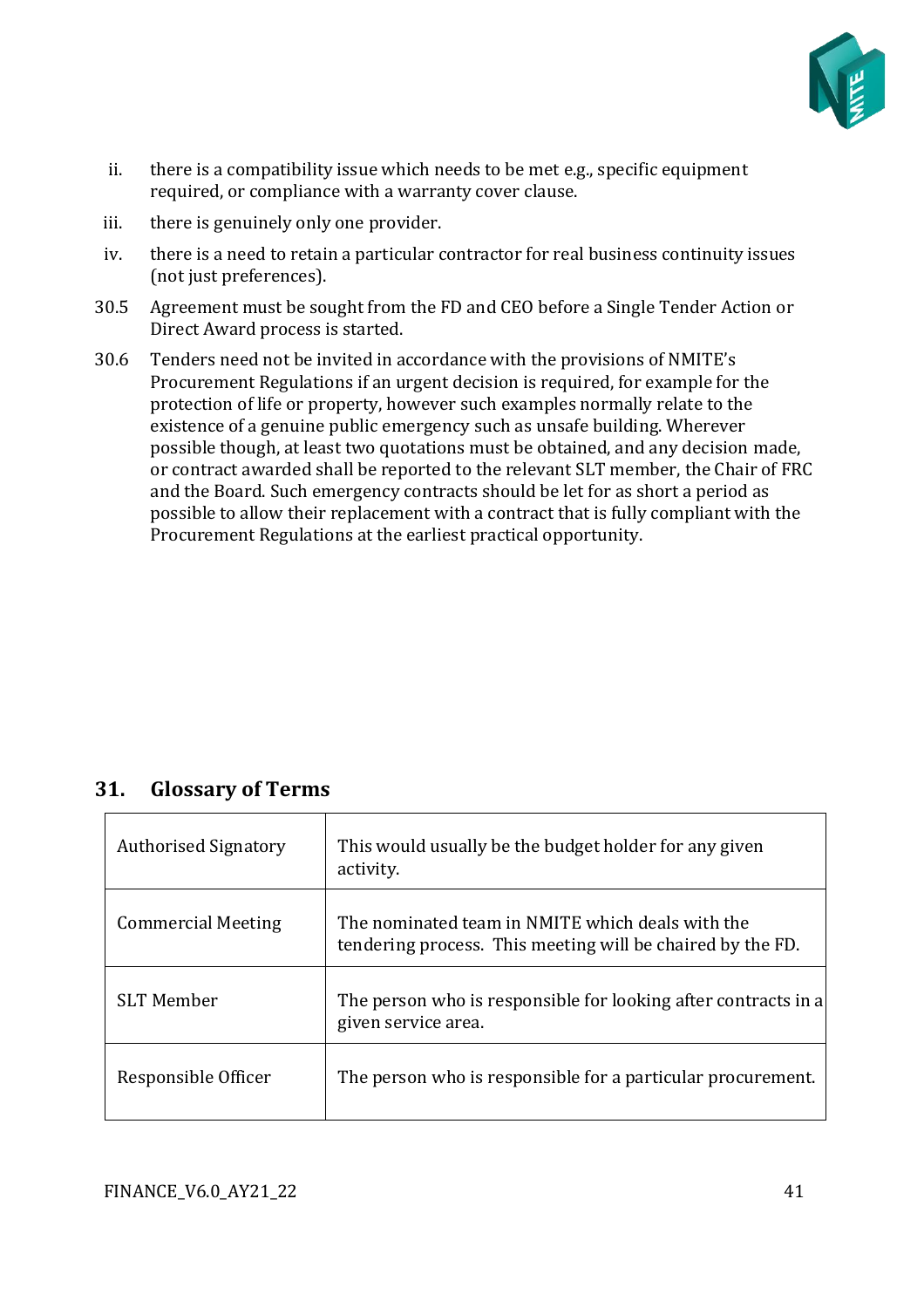

| <b>MEAT Criteria</b> | The principles by which tenders are judged; namely, the<br>Most Economically Advantageous Tender. |
|----------------------|---------------------------------------------------------------------------------------------------|
| E-Tendering Portal   | <b>PROACTIS</b>                                                                                   |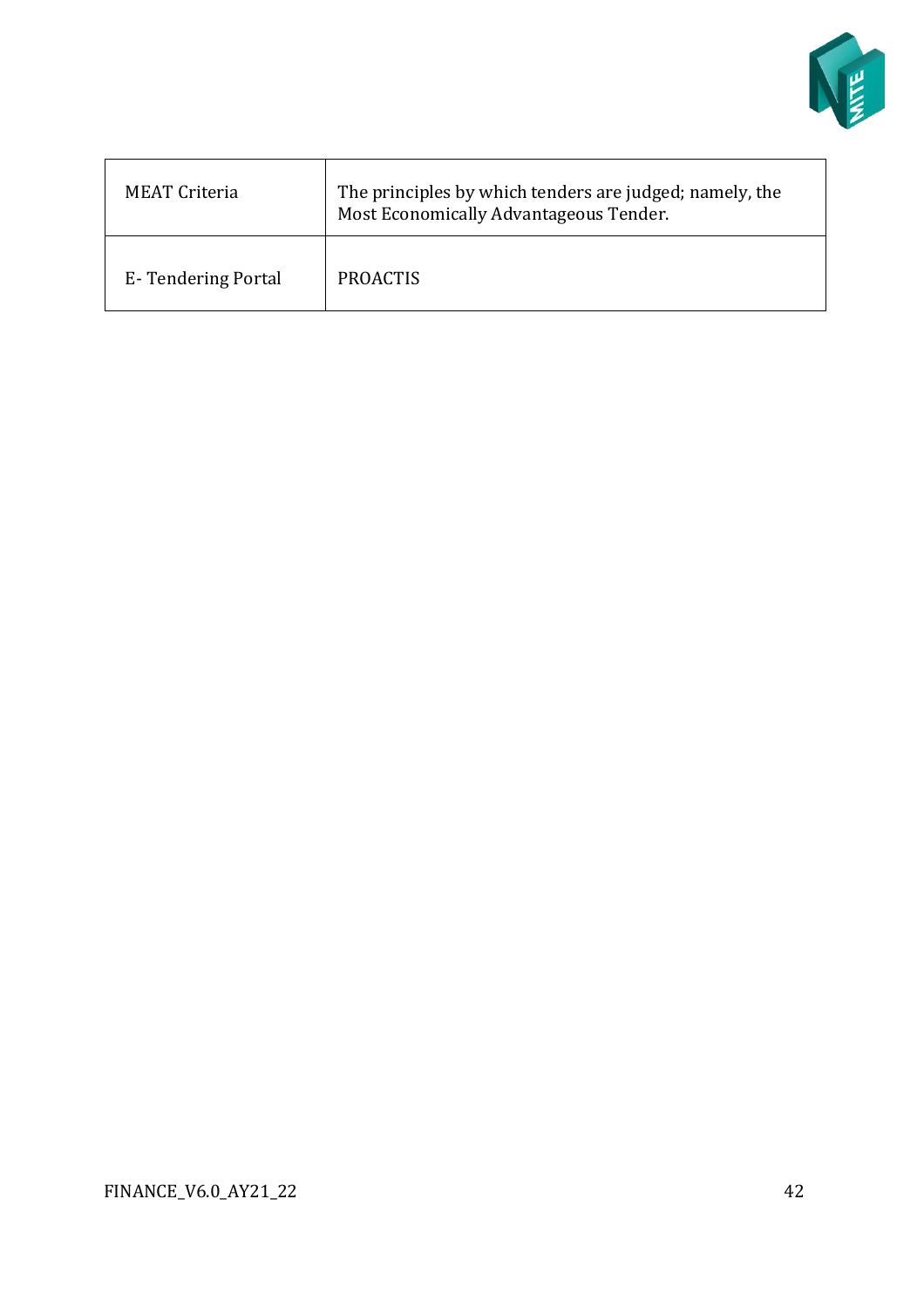## <span id="page-42-0"></span>**Appendix A – Key Contacts in Finance**

The NMITE Finance Team is based at Gardner Hall

| Tina Benson | Finance Director                       |
|-------------|----------------------------------------|
| James Smith | Management Accountant                  |
| Nina Upcott | Student Finance & Payroll Co-ordinator |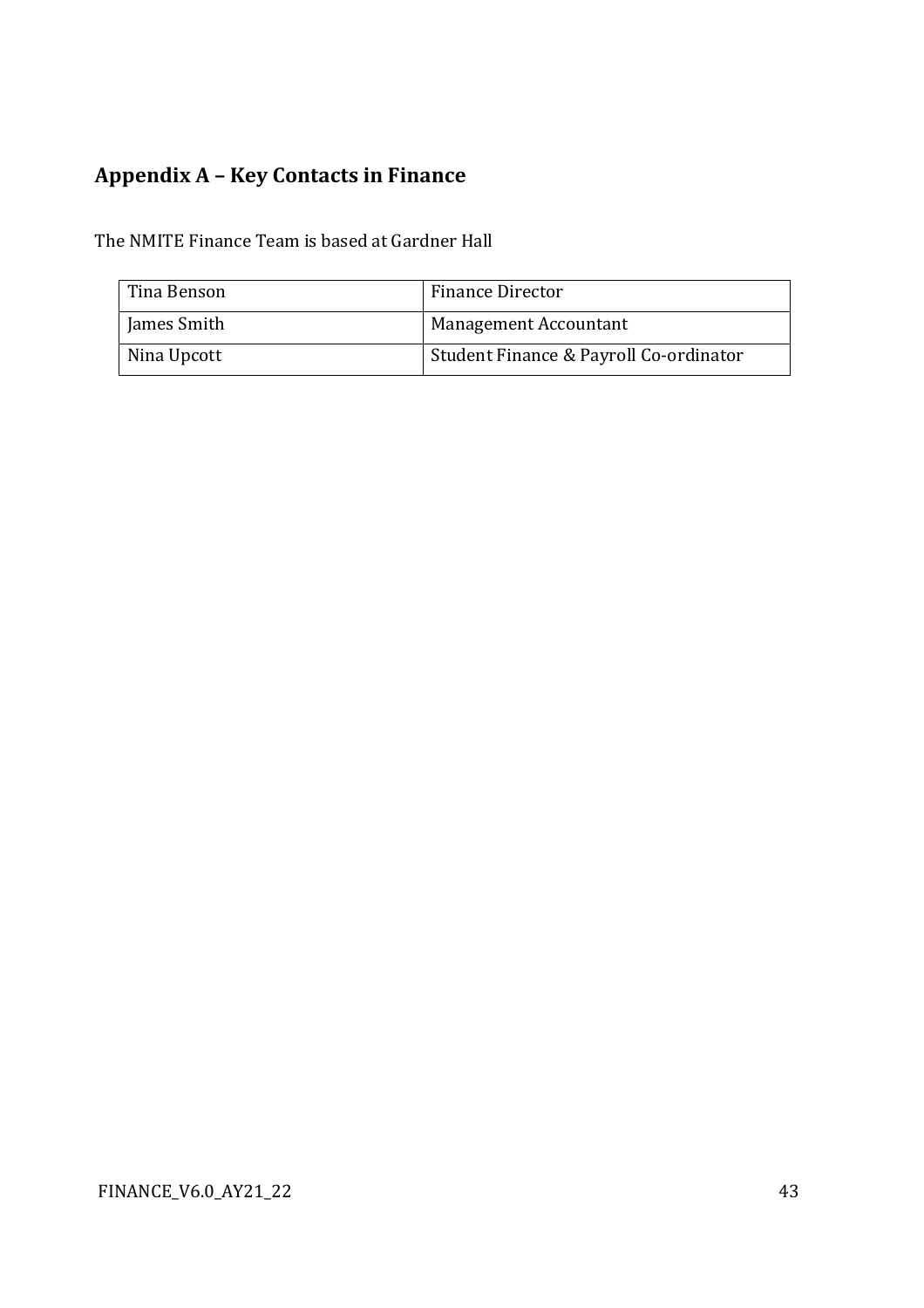## <span id="page-43-0"></span>**Appendix B – Summary of Protocols for Proposed Capital Expenditure**

Proposed capital projects should be supported by:

- i. A statement that demonstrates the project's consistency with the strategic plans and estates strategy approved by the Board.
- ii. An initial budget for the project for submission to the Board. The budget should include a breakdown of costs including professional fees, VAT, and funding sources.
- iii. A financial evaluation of the plans together with their impact on revenue plus advice on the impact of alternative plans.
- iv. An investment appraisal in an approved format which complies with HM Treasury's 5
- v. Case Model guidance on option and investment appraisal.
- vi. A demonstration of compliance with NMITE's Financial & Procurement Regulations. This will require careful consideration where partnership arrangements are in place.
- vii. A cash flow forecast.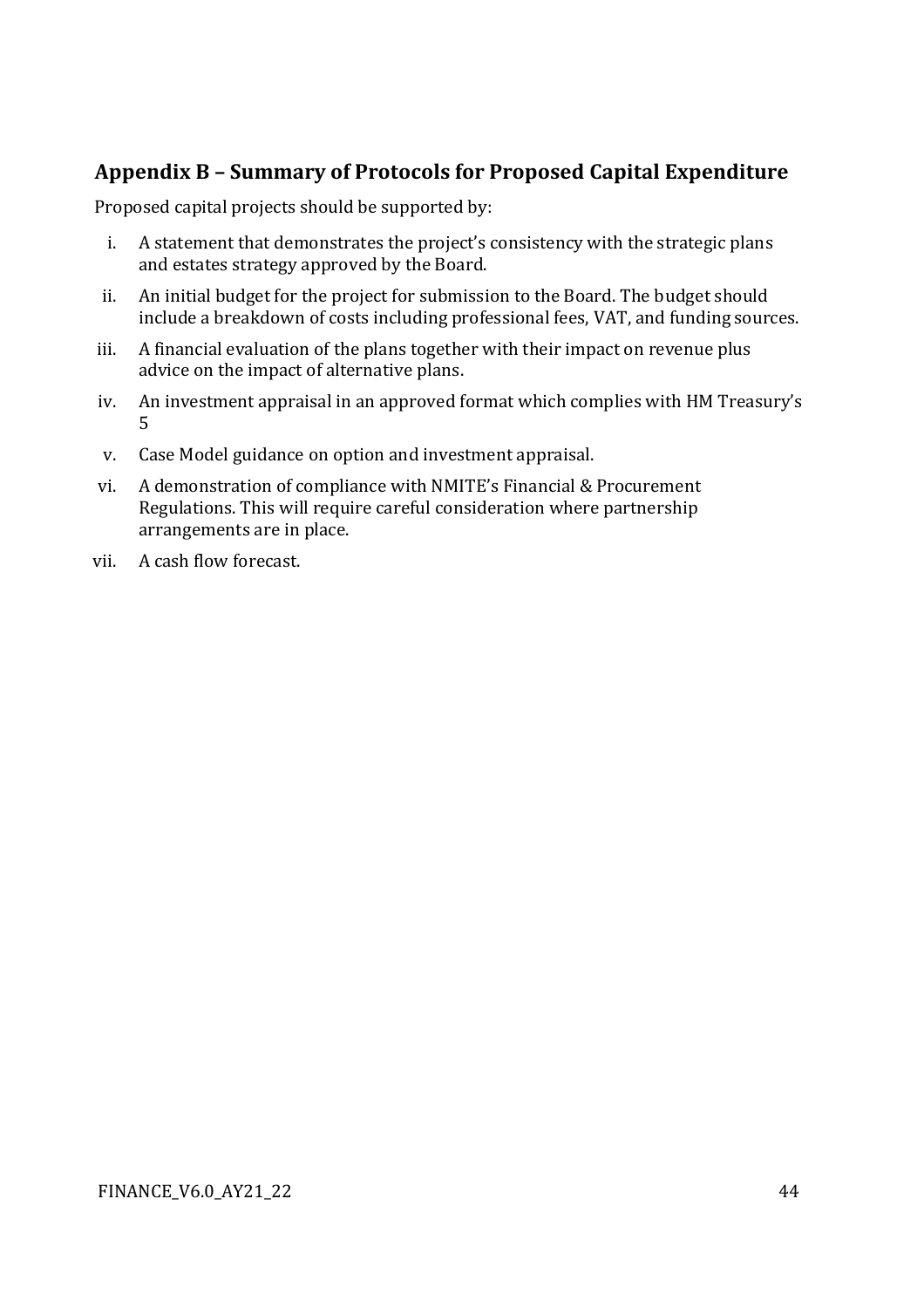## <span id="page-44-0"></span>**Appendix C – Summary of Protocols for Proposed Major Developments**

The proposal should be supported by a business plan for three years which sets out:

- i. a demonstration of the proposal's consistency with the strategic plans approved by the Board and with NMITE's powers under current legislation
- ii. details of the market need and the assumptions (based on reference data) of the level of business available
- iii. details of the business and what product or service will be delivered
- iv. an outline plan for promoting the business to the identified market and achieving planned levels of business
- v. details of the staff required to deliver, promote, and manage the business, together with any re-skilling or recruitment issues
- vi. details of any premises and other resources required
- vii. a financial evaluation of the proposal together with its impact on revenue and surplus, plus advice on the impact of possible alternative plans and sensitivity analyses in respect of key assumptions
- viii. contingency plans for managing adverse sensitivities
- ix. consideration of taxation and other legislative or regulatory issues
- x. a three-year financial forecast for the proposal including a monthly cash flow forecast and details of the impact on NMITE's cash flow forecast for the financial years in question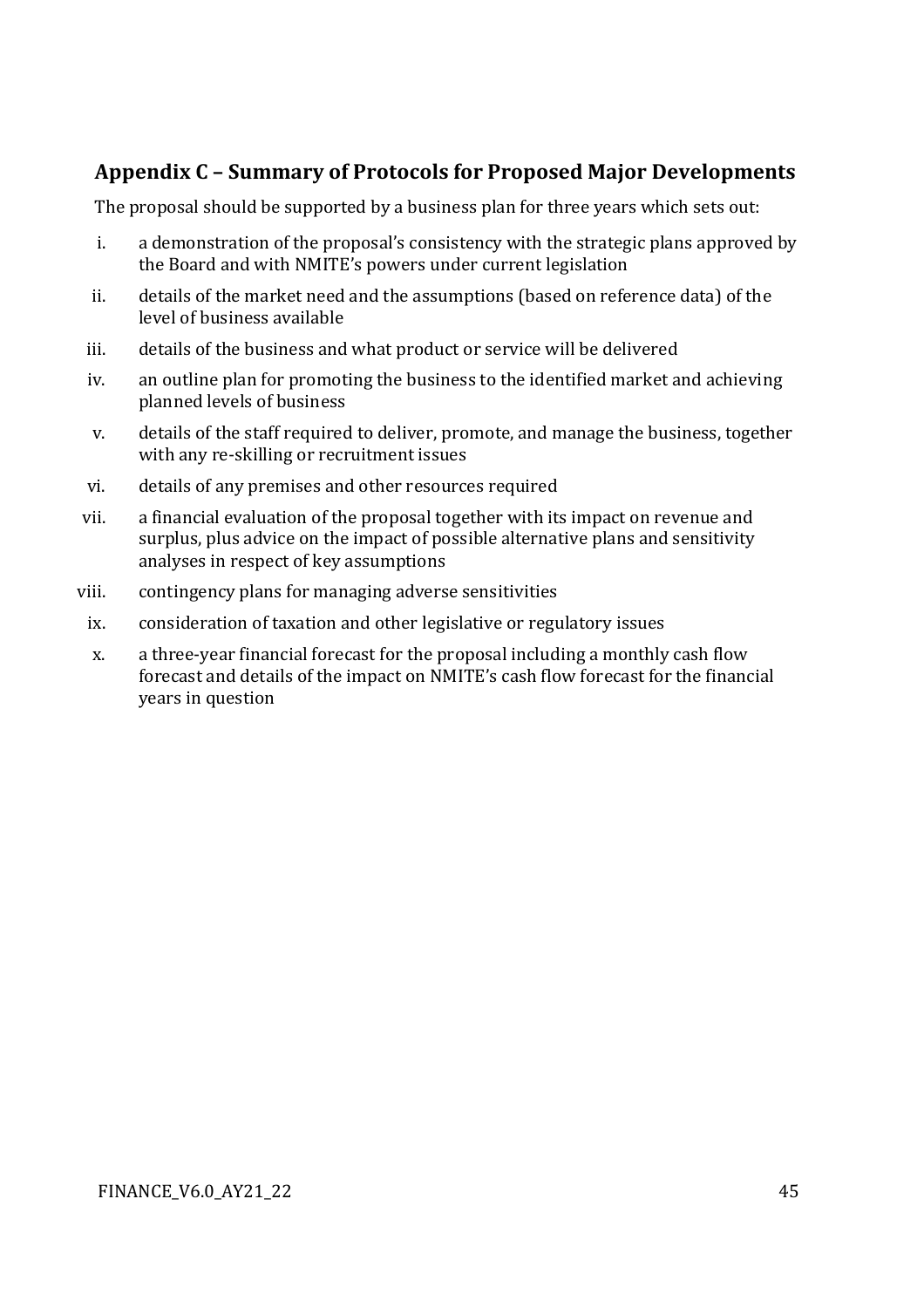## <span id="page-45-0"></span>**Appendix D – Capital Request Form**

The capital development / improvement programme should be used by managers when they are requesting capital projects that fall outside of the scope of the Estates Strategy.

When requesting funds from the capital allocation managers must complete the attached form as follows (Capital Request Form):

#### **Item 1 – Project Title**

Choose terminology to ensure the title clearly reflects the nature and scope of the proposed project.

#### **Item 2 – Project Priority**

On a scale of 1 – 5 how urgent is the project (5 being the most urgent and 1 being less so)?

#### **Item 3 – Project Description and Justification**

All projects should be explained as thoroughly as possible. For example, in the case of a proposed classroom building the description should indicate the number of teaching and student stations in the classroom or workspace.

It should detail the predicted amount of time the programme will require to complete and anticipated spend at each milestone (if appropriate).

#### **Item 4 – Identified Risks**

The proposer needs to highlight any inherent risks they perceive with the project such as recruitment issues, re-skilling, or competitors.

#### **Item 5 – Estimated Project Cost**

This area needs to be broken down into the major components of the project:

- i. Construction (including fixed equipment and sitework)
- ii. Architect or engineer fees
- iii. Moveable equipment
- iv. Project contingency
- v. Miscellaneous costs (e.g. site surveys, plans consultant and design services etc).

#### **Item 6 – Project Phasing**

The total estimated project costs reflected in item 5 should be broken down into 3 major phases:

- i. Preliminary plans
- ii. Final plans
- iii. Construction

**Item 7 – Funding**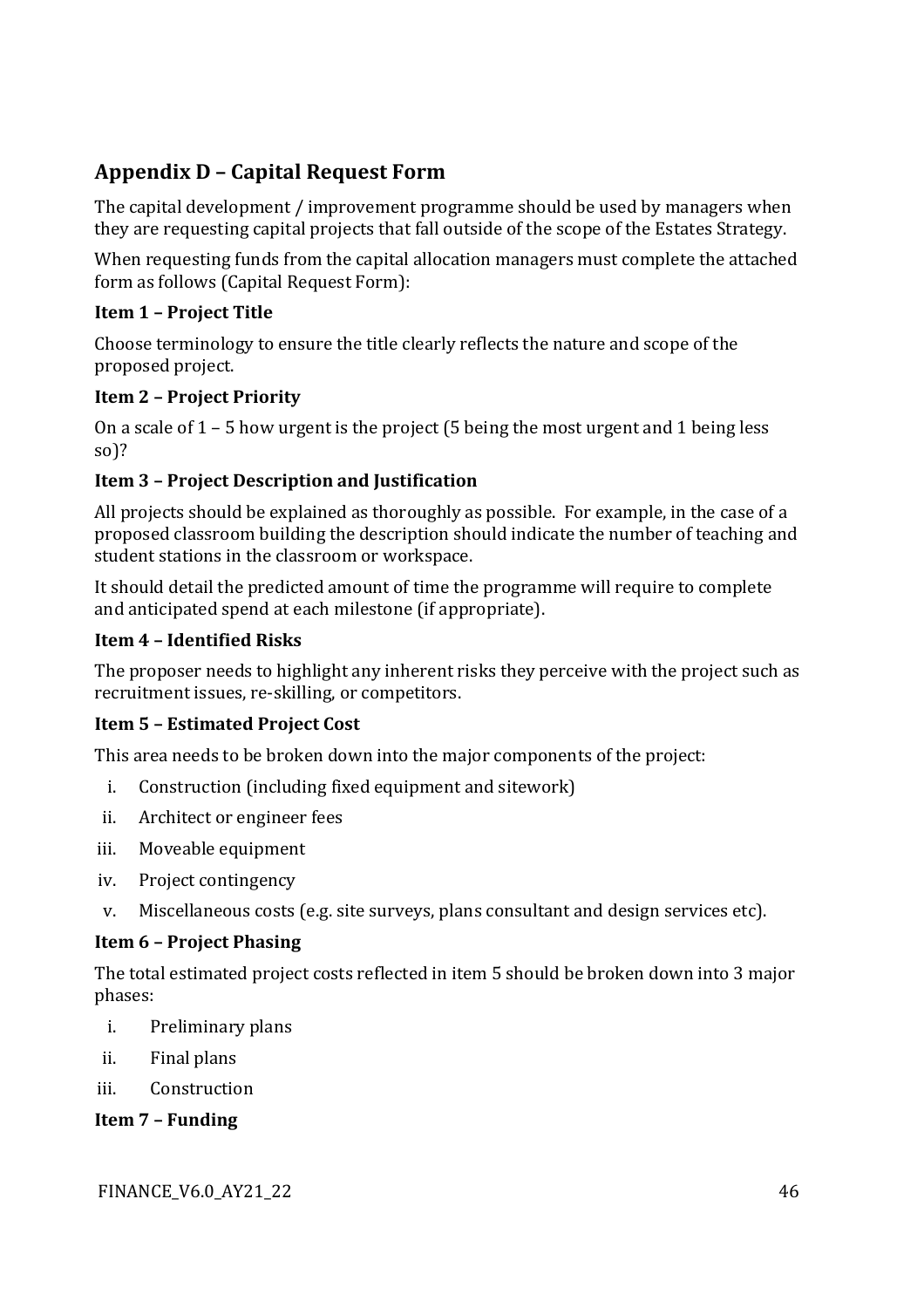This section should detail the projected split over fiscal years (August – July), along with any details of funding from external sources, this can include match funding or donations either cash or in kind (these are to be included in the external section).

#### **Item 8 – Revenue Consequences**

This section requires the requesting manager to have considered the revenue consequences of the capital spend over the projected life of the project.

#### **Item 9 – Signatures**

Once all sections are completed the requesting manager must sign and date the form and pass to the Finance Director for authorisation.

The Finance Director will then ensure that the capital spend is processed through the appropriate committees.

#### **Final Checks:**

The proposed project should be clear with regard to:

- i. Its strategic fit with the Estates strategy approved by the Board which will conform to a predetermined set of criteria
- ii. Have alternatives been considered if so, why have they been rejected?
- iii. The proposer also needs to highlight any associated risks such as recruitment
- iv. The project should have considered HM Treasury's 5 Case Model (set out below)



**Following Approval:**

Following approval from the Board the proposed capital spend should be discussed with the FD to ensure that and the Financial & Procurement Regulations are followed.

The requester will be required to provide regular updates to the PIC.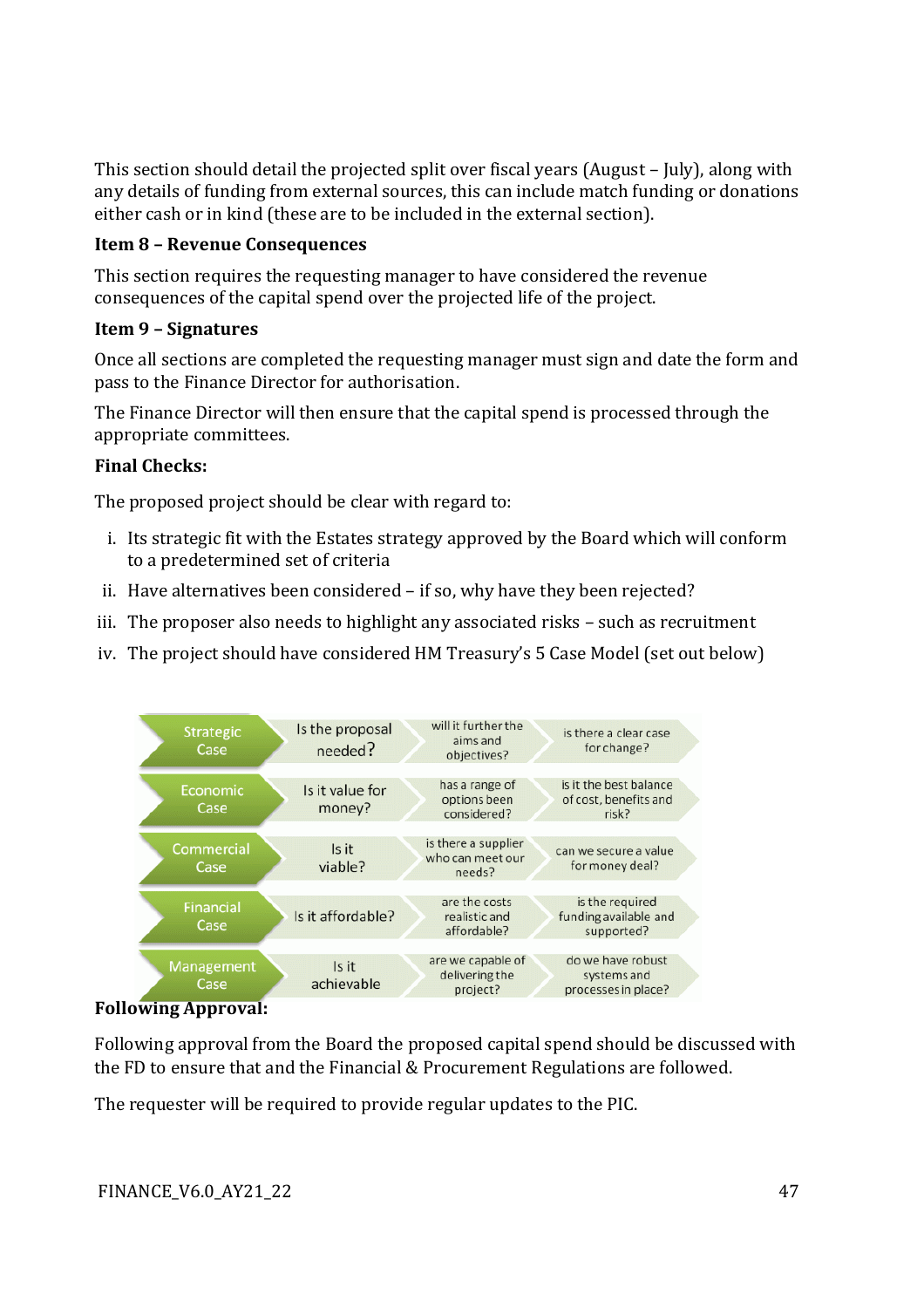## <span id="page-47-0"></span>**Appendix E – Main Features of the Public Interest Disclosure Act 1998**

#### **Summary**

The Act encourages people to blow the whistle about malpractice in the workplace and is designed to ensure that organisations respond by acting on the message rather than against the messenger. The Act applies to employees blowing the whistle about crime, civil offences (including negligence, breach of contract, etc.), miscarriage of justice, danger to health and safety or the environment and the cover-up of any of these. It applies whether or not the information is confidential and extends to malpractice occurring in the UK and any other country or territory. In addition to employees, it covers trainees, agency staff, contractors, home workers, trainees and every professional who is acting on behalf of NMITE. Employment law restrictions on minimum length of service and age do not apply. At present, the Act does not cover the genuinely selfemployed, volunteers, the army, intelligence services or police officers.

#### **Internal Disclosures**

A disclosure in good faith to a manager or the employer will be protected if the whistleblower has a reasonable suspicion that the malpractice has occurred, is occurring or is likely to occur.

#### **Regulatory Disclosure**

The Act protects disclosures made in good faith to prescribed bodies such as the Health and Safety Executive, the Financial Services Authority and the Inland Revenue, where the whistleblower has a reasonable belief that the information and their allegation(s) are substantially true.

#### **Wider disclosures**

Wider disclosures (e.g. to the police, the media, MPs, and non-prescribed regulators) are protected if, in addition to the tests for regulatory disclosures, they are reasonable in all the circumstances and they meet one of the three preconditions. Provided they are not made for personal gain, these preconditions are that the whistleblower:

- i. reasonably believed they would be victimised if they raised the matter internally or with a designated regulator
- ii. reasonably believed a cover-up was likely and there was no regulator
- iii. had already raised the matter internally or with a prescribed regulator.

An employee who makes a wide, public disclosure is more likely to be protected if there was no internal procedure set up.

#### **Full Protection**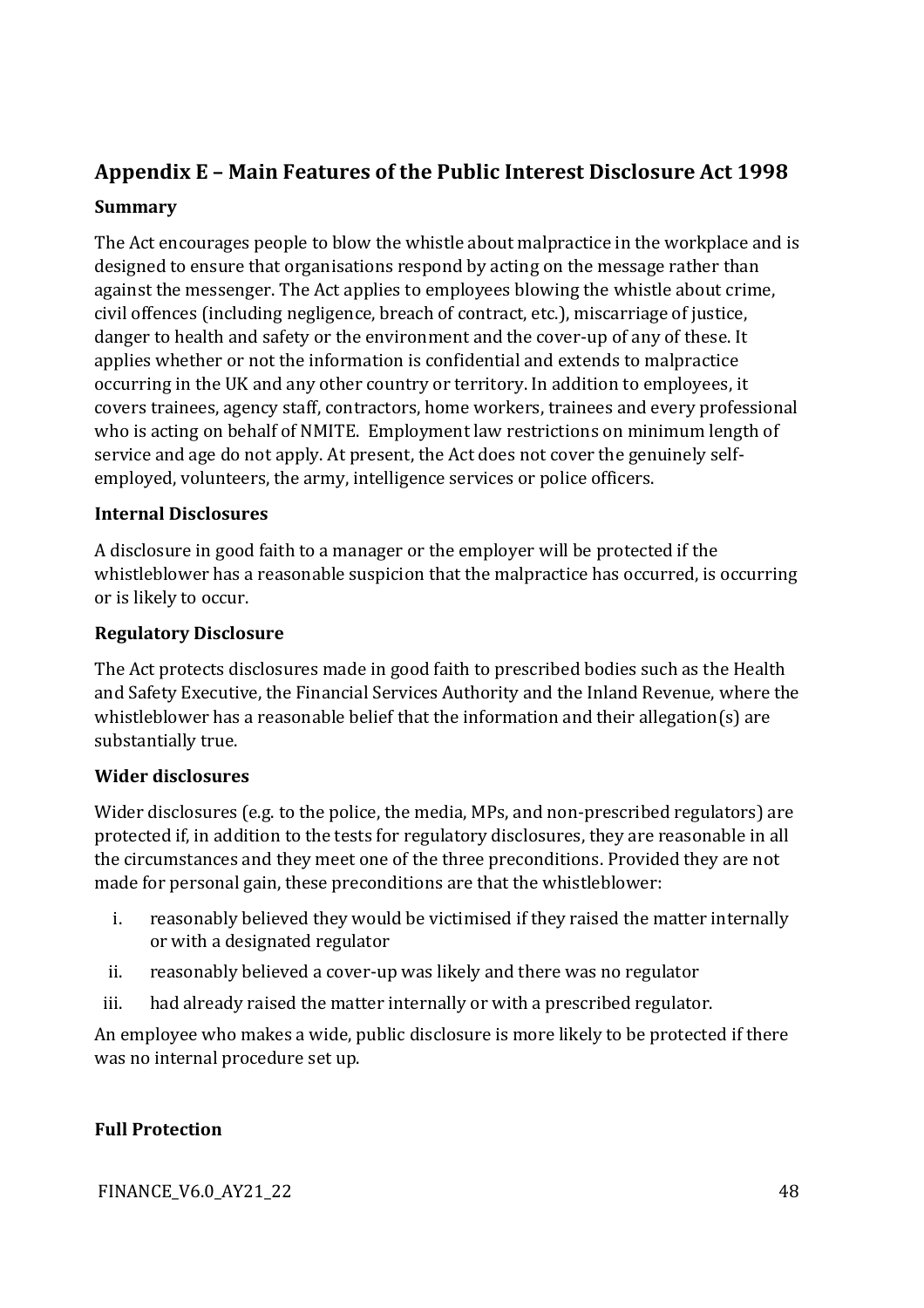Where the whistleblower is victimised in breach of the Act they can bring a claim to an employment tribunal for compensation. Awards are uncapped and based on the losses suffered. Additionally, where an employee is sacked, they may apply for an interim order to keep their job. Not all disclosures made by an employee are protected under the Act. Those that are include criminal acts, health and safety violations, breaches of legislation and miscarriages of justice. However, such acts are only protected as long as the disclosure is made in good faith to the employer, or any other person authorised under a procedure set up by the employer for this purpose. (Disclosures can also be made to appropriate regulatory bodies, such as the Health and Safety Executive.) Where an employee reasonably suspects malpractice (and this includes any crime), they will be protected from victimisation where they raise the matter in good faith with a person who is legally responsible for whistleblowing.

#### **Qualifying Areas**

The qualifying areas consist of information that the employee reasonably believes tends to show one or more of the following matters is either happening now, took place in the past, or is likely to happen in the future:

- i. a criminal offence
- ii. the breach of a legal obligation
- iii. a miscarriage of justice
- iv. a danger to the health or safety of any individual
- v. damage to the environment
- vi. deliberate covering up of information tending to show any of the above five matters.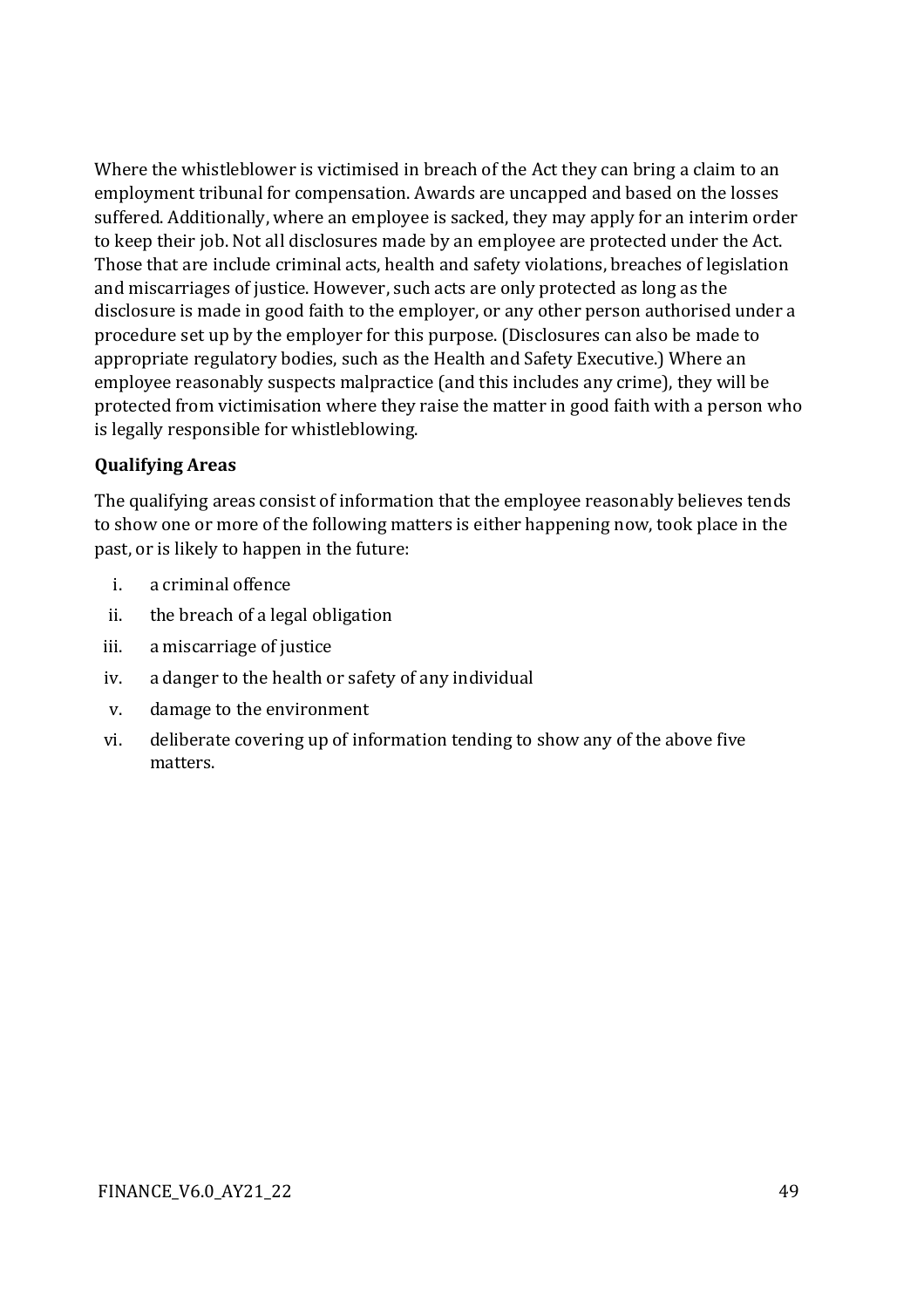## <span id="page-49-0"></span>**Appendix F – The Seven Principles of Public Life (The Nolan Report)**

#### **Selflessness**

Holders of public office should take decisions solely in terms of the public interest. They should not do so in order to gain financial or other material benefits for themselves, their families or their friends.

#### **Integrity**

Holders of public office should not place themselves under any financial or other obligation to outside individuals or organisations that may influence them in the performance of their official duties.

#### **Objectivity**

In carrying out public business, including making public appointments, awarding contracts, or recommending individuals for rewards and benefits, holders of public office should make choices on merit.

#### **Accountability**

Holders of public office are accountable for their decisions and actions to the public and must submit themselves to whatever scrutiny is appropriate to their office.

#### **Openness**

Holders of public office should be as open as possible about all their decisions and the actions that they take. They should give reasons for their decisions and restrict information only when the wider public interest clearly demands.

#### **Honesty**

Holders of public office have a duty to declare any private interests relating to their public duties and to take steps to resolve any conflicts arising in a way that protects the public interest.

#### **Leadership**

Holders of public office should promote and support these principles by leadership and example.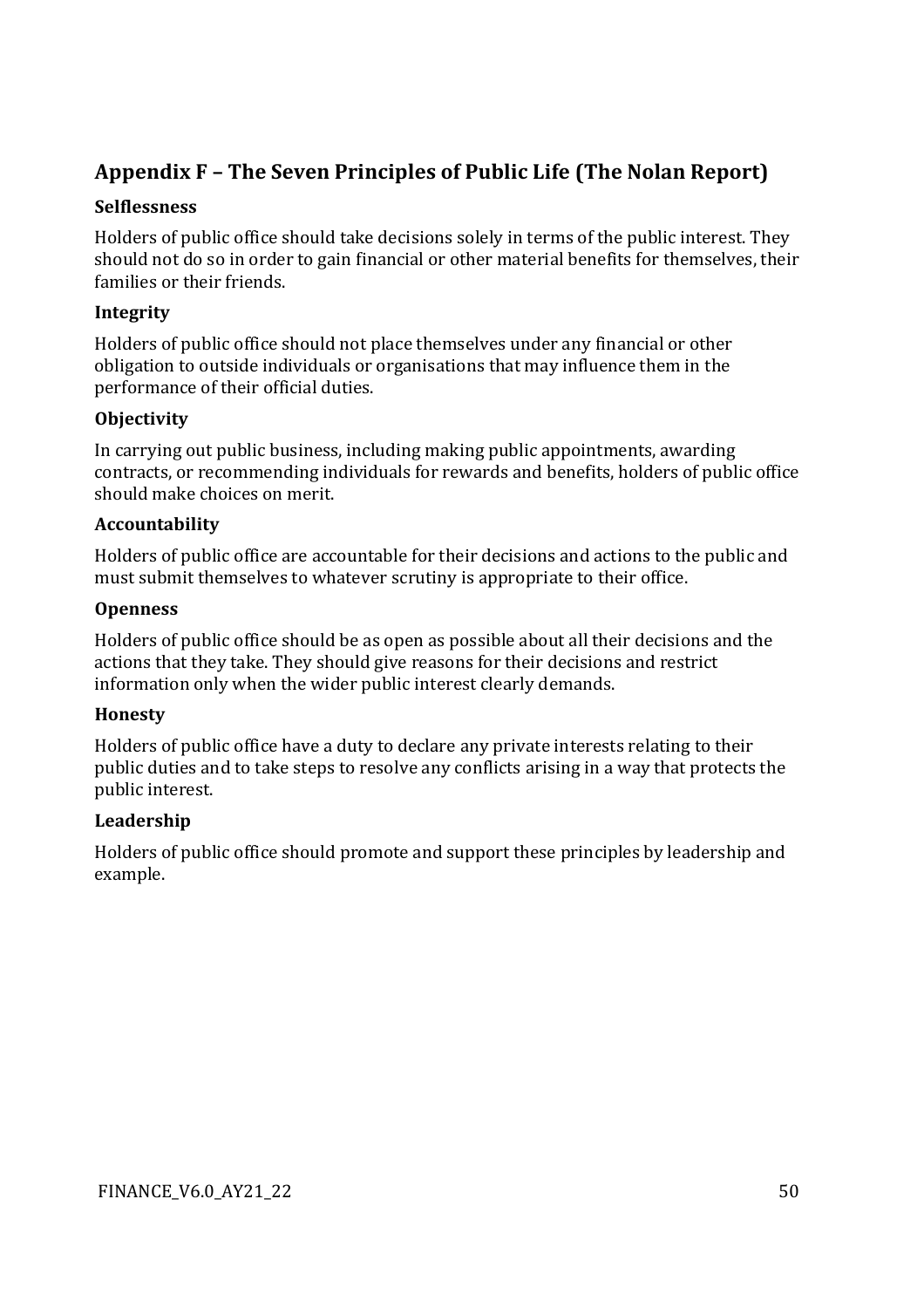## <span id="page-50-0"></span>**Appendix G – Fraud Response Plan**

#### **Purpose**

- 1. The purpose of this plan is to define authority levels, responsibilities for action and reporting lines in the event of a suspected fraud or irregularity. The use of the plan should enable NMITE to:
	- i. prevent further loss
	- ii. establish and secure evidence necessary for criminal and disciplinary action
- iii. notify the appropriate body(ies), if the circumstances require in a timely fashion and without contamination of any evidence
- iv. recover losses
- v. punish the culprits
- vi. deal with requests for references for employees disciplined or prosecuted for fraud
- vii. review the reasons for the incident, the measures taken to prevent a recurrence, and any action needed to strengthen future responses to fraud
- viii. keep all personnel with a need to know suitably informed about the incident and NMITE's response
	- ix. inform the police
	- x. assign responsibility for investigating the incident
	- xi. establish circumstances in which external specialists should be involved
- xii. establish lines of communication with the police.

#### **Initiating Action**

- 2. All actual or suspected incidents should be reported without delay to CEO (or, if the incident concerns the CEO, the Chair of the Board). The CEO (or if applicable the Chair) should, within 24 hours, hold a meeting of the following group to decide on the initial response:
	- i. another independent member of the SLT (or if applicable, the Chair of the Audit & Risk Committee) and
	- ii. the Company Secretary.
- 3. The group will decide on the action to be taken. This will normally be an investigation, led by the Chair of the Audit & Risk Committee.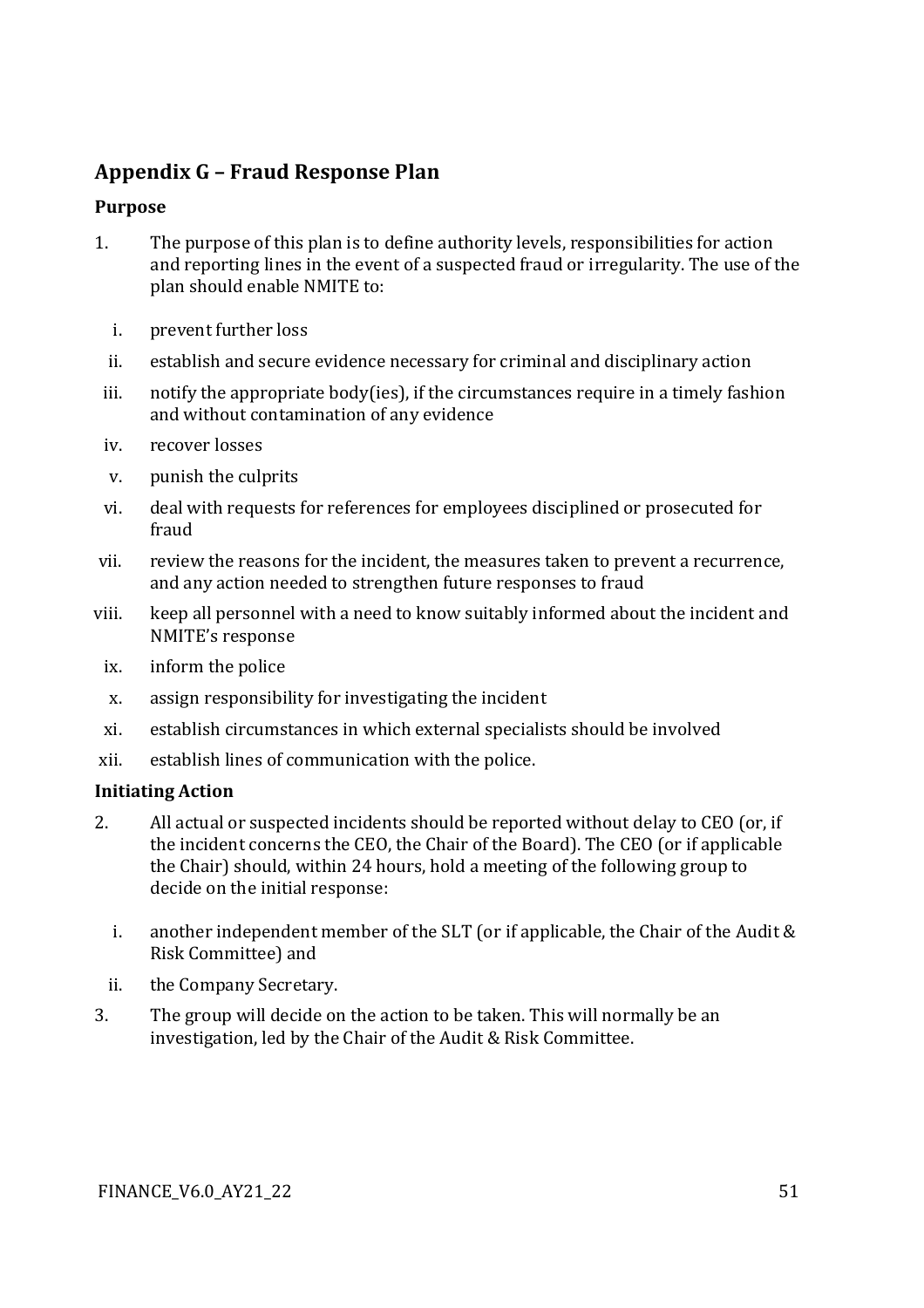

#### **Prevention of Further Loss**

- 4. Where initial investigation provides reasonable grounds for suspecting a member or members of staff of fraud, the group will decide how to prevent further loss. This may require the suspension, with or without pay, of the suspect. It may be necessary to plan the timing of suspension to prevent the suspect from destroying or removing evidence that may be needed to support disciplinary or criminal action.
- 5. In these circumstances, the suspect should be approached unannounced. They should be supervised at all times before leaving NMITE's premises. They should be allowed to collect personal property under supervision but should not be able to remove any property belonging to NMITE. Any security passes and keys to premises, mobile phone or laptop provided by NMITE, offices and furniture should be returned.
- 6. Advice should be obtained on the best means of denying access to NMITE while suspects remain suspended (for example, by changing locks and informing security staff not to admit the individuals to any part of the premises). Similarly, access permissions to NMITE's computer systems and records should be withdrawn without delay.

#### **Establishing and Securing Evidence**

- 7. A major objective in any fraud investigation will be the punishment of the perpetrator, to act as a deterrent to other personnel. NMITE will follow disciplinary procedures against any member of staff who has committed fraud. NMITE will normally pursue the prosecution of any such individual.
- 8. NMITE will:
	- i. maintain familiarity with NMITE's disciplinary procedures, to ensure that evidence requirements will be met during any fraud investigation
	- ii. establish and maintain contact with the police where appropriate
- iii. establish whether there is a need for staff to be trained in the evidence rules for interviews under the Police and Criminal Evidence Act

#### **Recovery of Losses**

9. Recovering losses is a major objective of any fraud investigation. NMITE shall ensure that in all fraud investigations, the amount of any loss will be quantified. Repayment of losses should be sought in all cases.

10. Where the loss is substantial, legal advice should be obtained without delay about the need to freeze the suspect's assets through the court, pending conclusion of the investigation. Legal advice should also be obtained about prospects for recovering losses through the civil court, where the perpetrator refuses repayment. NMITE would normally expect to recover costs in addition to losses.

#### **References for Employees Disciplined or Prosecuted for Fraud**